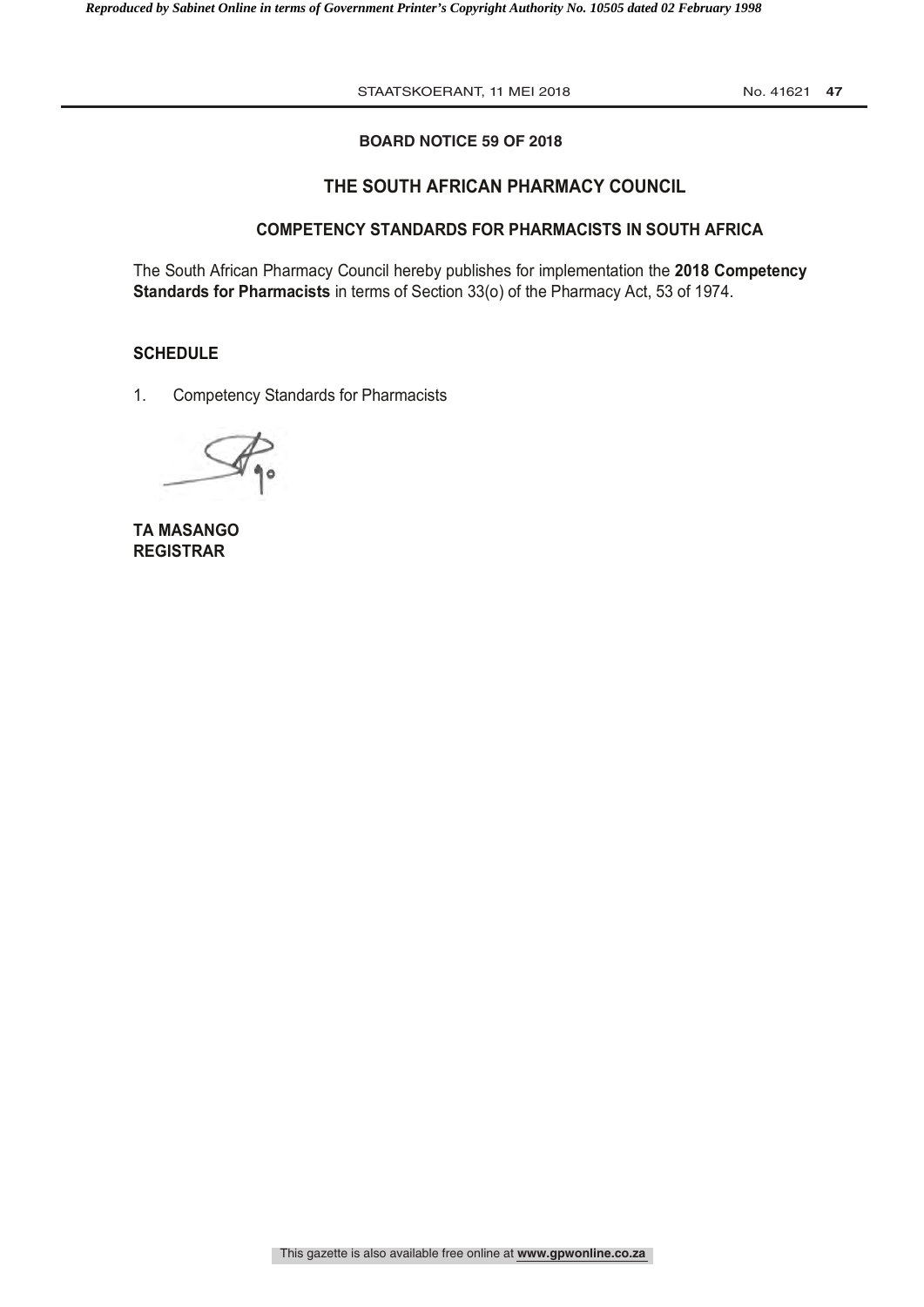

# 2018 COMPETENCY STANDARDS FOR PHARMACISTS IN SOUTH AFRICA

This gazette is also available free online at **www.gpwonline.co.za**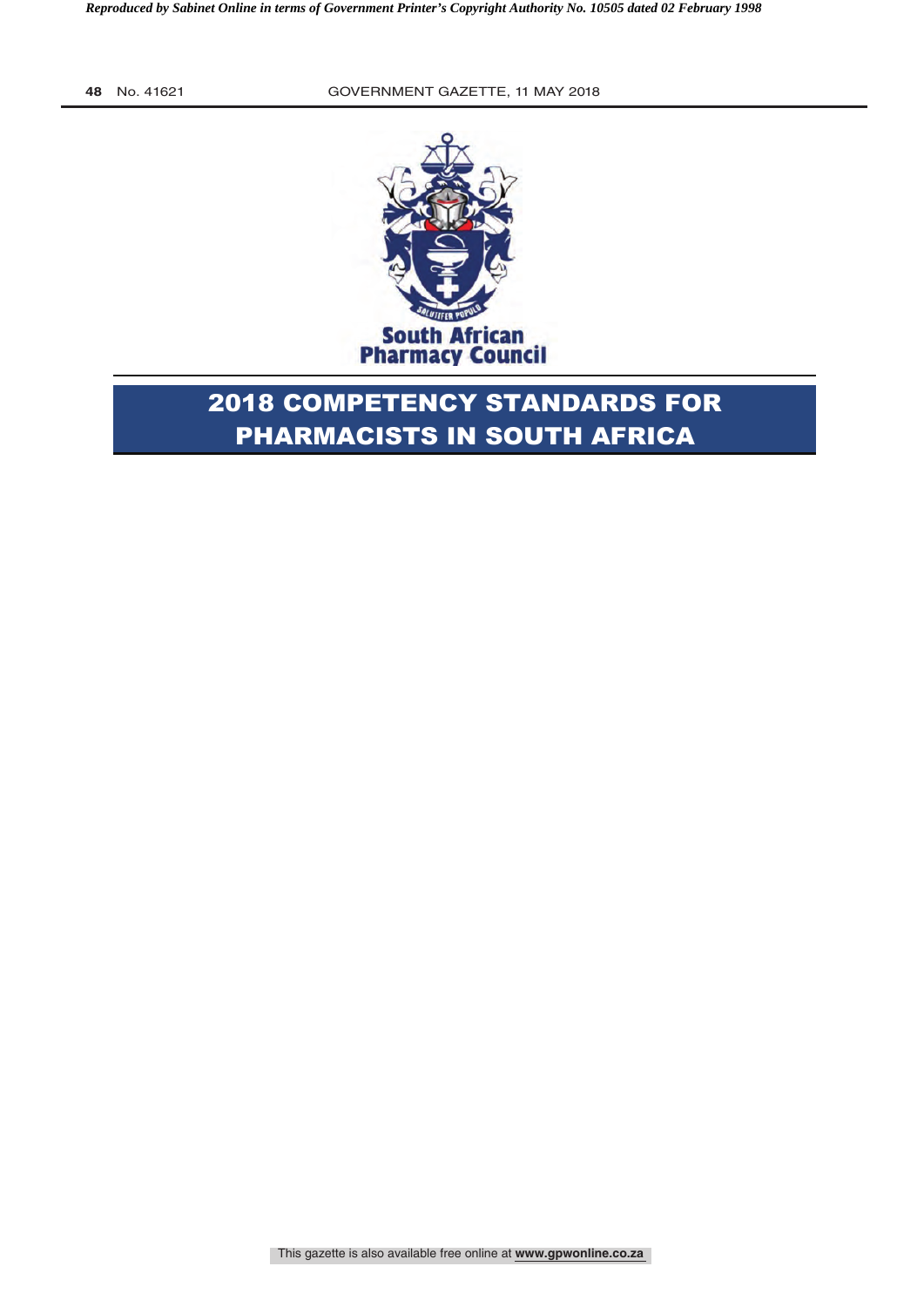# **TABLE OF CONTENTS**

| 1.           |                                                                           |
|--------------|---------------------------------------------------------------------------|
| $2_{-}$      |                                                                           |
|              |                                                                           |
|              |                                                                           |
|              |                                                                           |
| 3.           |                                                                           |
| $\mathbf{4}$ |                                                                           |
|              |                                                                           |
| 5.           |                                                                           |
| 6.           |                                                                           |
| 7.           | STRUCTURE OF THE COMPETENCY STANDARDS AND DOMAINS 11                      |
| 8.           | <b>COMPETENCY STANDARDS FOR PHARMACISTS IN SOUTH AFRICA 12</b>            |
| 9.           |                                                                           |
|              | 10. THE 2018 COMPETENCY STANDARDS FOR PHARMACISTS IN SOUTH AFRICA.13      |
|              |                                                                           |
|              | <b>DOMAIN 2: SAFE AND RATIONAL USE OF MEDICINES AND MEDICAL DEVICES18</b> |
|              |                                                                           |
|              |                                                                           |
|              |                                                                           |
|              | DOMAIN 6: EDUCATION, CRITICAL ANALYSIS AND RESEARCH41                     |
|              |                                                                           |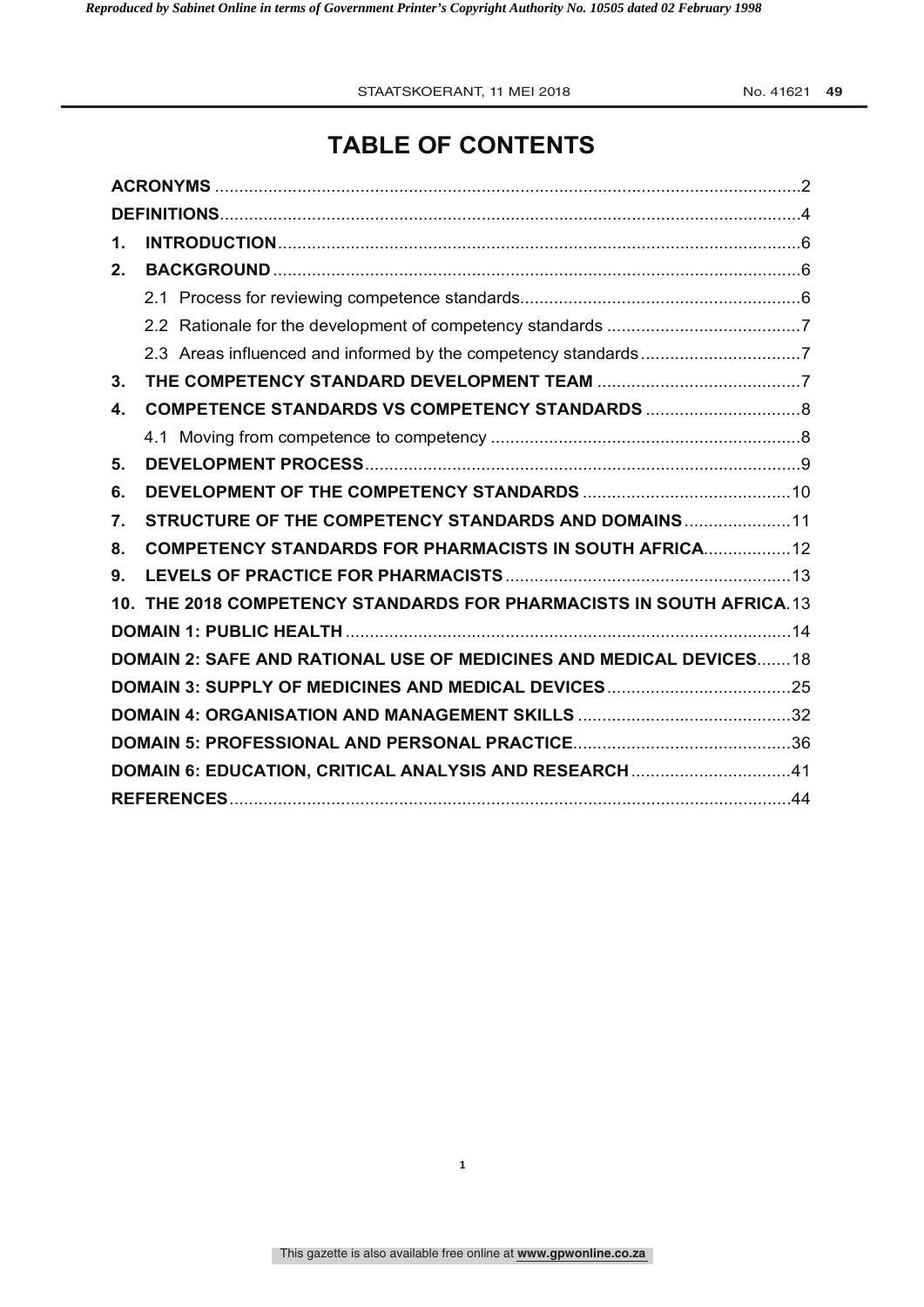**50** No. 41621 **2020 COVERNMENT GAZETTE, 11 MAY 2018** 

#### **ACRONYMS**

| <b>BPharm</b> | <b>Bachelor of Pharmacy</b>                                         |
|---------------|---------------------------------------------------------------------|
| <b>CE</b>     | <b>Continuing Education</b>                                         |
| <b>CPD</b>    | <b>Continuing Professional Development</b>                          |
| cGMP          | <b>Current Good Manufacturing Practice</b>                          |
| <b>FIP</b>    | <b>International Pharmaceutical Federation</b>                      |
| <b>GPP</b>    | <b>Good Pharmacy Practice</b>                                       |
| <b>ICPA</b>   | <b>Independent Community Pharmacy Association</b>                   |
| <b>IPASA</b>  | <b>Innovative Pharmaceutical Association South Africa</b>           |
| <b>NCS</b>    | <b>National Core Standards</b>                                      |
| <b>NDP</b>    | National Development Plan                                           |
| NHI           | National Health Insurance                                           |
| <b>NMU</b>    | Nelson Mandela University                                           |
| <b>NQF</b>    | <b>National Qualifications Framework</b>                            |
| <b>NWU</b>    | North-West University                                               |
| <b>PCDT</b>   | Primary Care Drug Therapy                                           |
| <b>PHC</b>    | <b>Primary Healthcare</b>                                           |
| <b>PIASA</b>  | Pharmaceutical Industry Association of South Africa                 |
| <b>PIT</b>    | Pharmacist initiated therapy                                        |
| <b>PLASA</b>  | Pharmaceutical Logistics Association of South Africa                |
| <b>PSP</b>    | Pharmacy support personnel                                          |
| <b>PSSA</b>   | Pharmaceutical Society of South Africa                              |
| <b>PTC</b>    | <b>Pharmacy and Therapeutics Committee</b>                          |
| <b>RU</b>     | <b>Rhodes University</b>                                            |
| <b>SA</b>     | South Africa                                                        |
| <b>SAAHIP</b> | South African Association of Hospital and Institutional Pharmacists |
| <b>SAPC</b>   | South African Pharmacy Council                                      |
| <b>SAQA</b>   | South African Qualifications Authority                              |
| <b>SMU</b>    | Sefako Makgatho Health Sciences University                          |
| <b>SOP</b>    | Standard operating procedures                                       |
| <b>TUT</b>    | Tshwane University of Technology                                    |
| <b>UK</b>     | United Kingdom                                                      |
| <b>UKZN</b>   | University of KwaZulu-Natal                                         |
| <b>USA</b>    | <b>United States of America</b>                                     |
| <b>UWC</b>    | University of the Western Cape                                      |
| <b>WITS</b>   | University of the Witwatersrand                                     |
|               |                                                                     |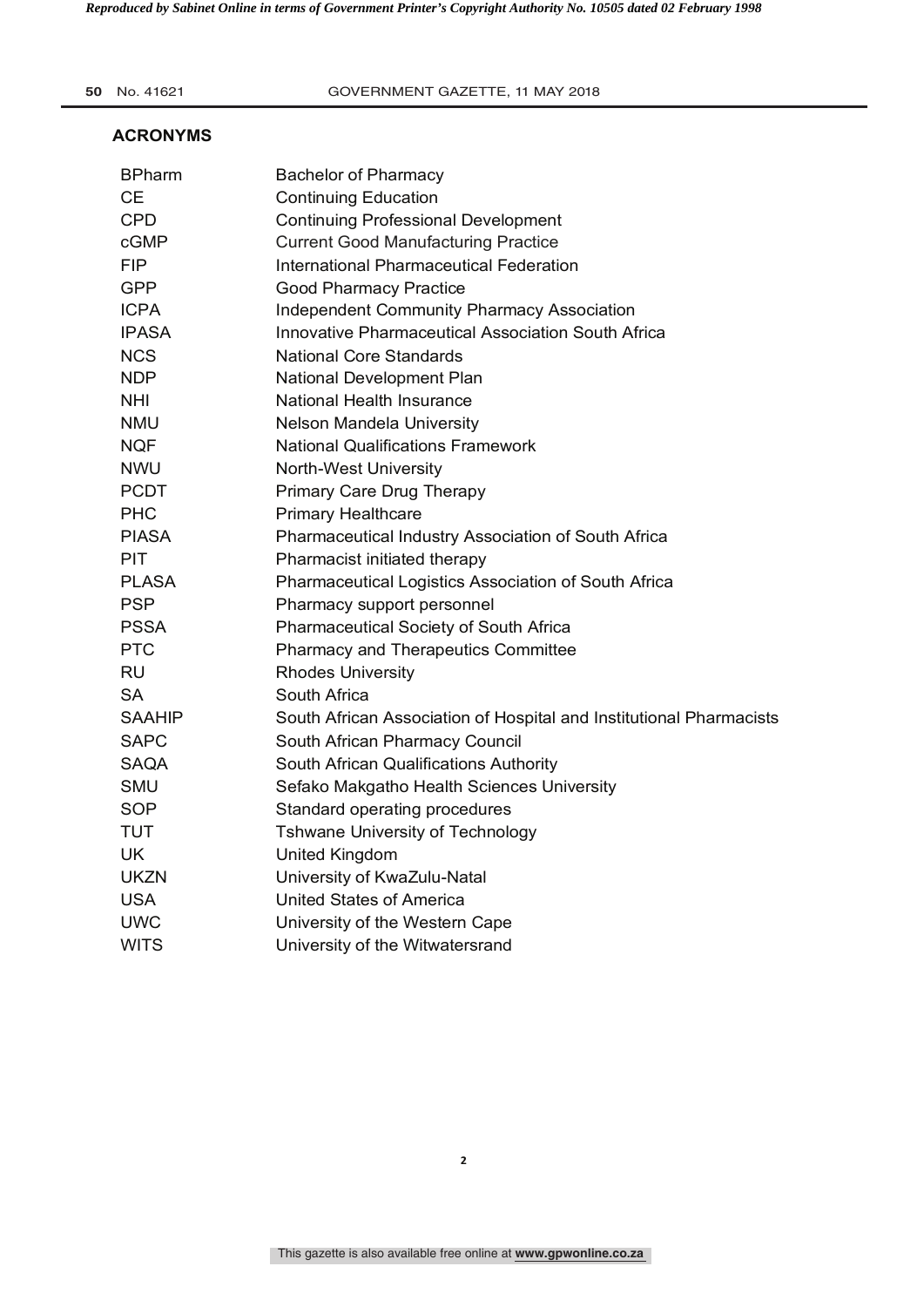#### STAATSKOERANT, 11 MEI 2018 **Company 1.011 Company 1.011 ST** No. 41621 51

#### **ACKNOWLEDGMENTS**

The South African Pharmacy Council acknowledges the contributions of the following people in compiling the draft document for the development of the competency standards for pharmacists in South Africa (SA).

# **Panel of Experts:**

# **Name Organisation**

| Dr Susan Burton         | Nelson Mandela University (NMU)                                                 |  |  |  |
|-------------------------|---------------------------------------------------------------------------------|--|--|--|
| Prof Sandra van Dyk     | North-West University (NWU)                                                     |  |  |  |
| Dr Carmen Oltmann       | Rhodes University (RU)                                                          |  |  |  |
| Dr Moliehi Matlala      | Sefako Makgatho Health Sciences University (SMU)                                |  |  |  |
| <b>Prof Gill Enslin</b> | Tshwane University of Technology (TUT)                                          |  |  |  |
| Dr Frasia Oosthuizen    | University of KwaZulu-Natal (UKZN)                                              |  |  |  |
| Dr Mea van Huysteen     | University of the Western Cape (UWC)                                            |  |  |  |
| Ms Deanne Johnston      | University of the Witwatersrand (WITS)                                          |  |  |  |
| Dr Johann Kruger        | Pharmaceutical Society of South Africa (PSSA)                                   |  |  |  |
| Ms Lorraine Osman       | Pharmaceutical Society of South Africa (PSSA)                                   |  |  |  |
| Mr Jochemus Hattingh    | South African Association of Hospital and Institutional<br>Pharmacists (SAAHIP) |  |  |  |
| Mr Mehboob Ali Cassim   | Independent Community Pharmacy Association (ICPA)                               |  |  |  |
| Ms Ravina Govender      | Pharmaceutical Logistics Association of South Africa<br>(PLASA)                 |  |  |  |
| Ms Christine Letsoalo   | Innovative Pharmaceutical Association South Africa<br>(IPASA)                   |  |  |  |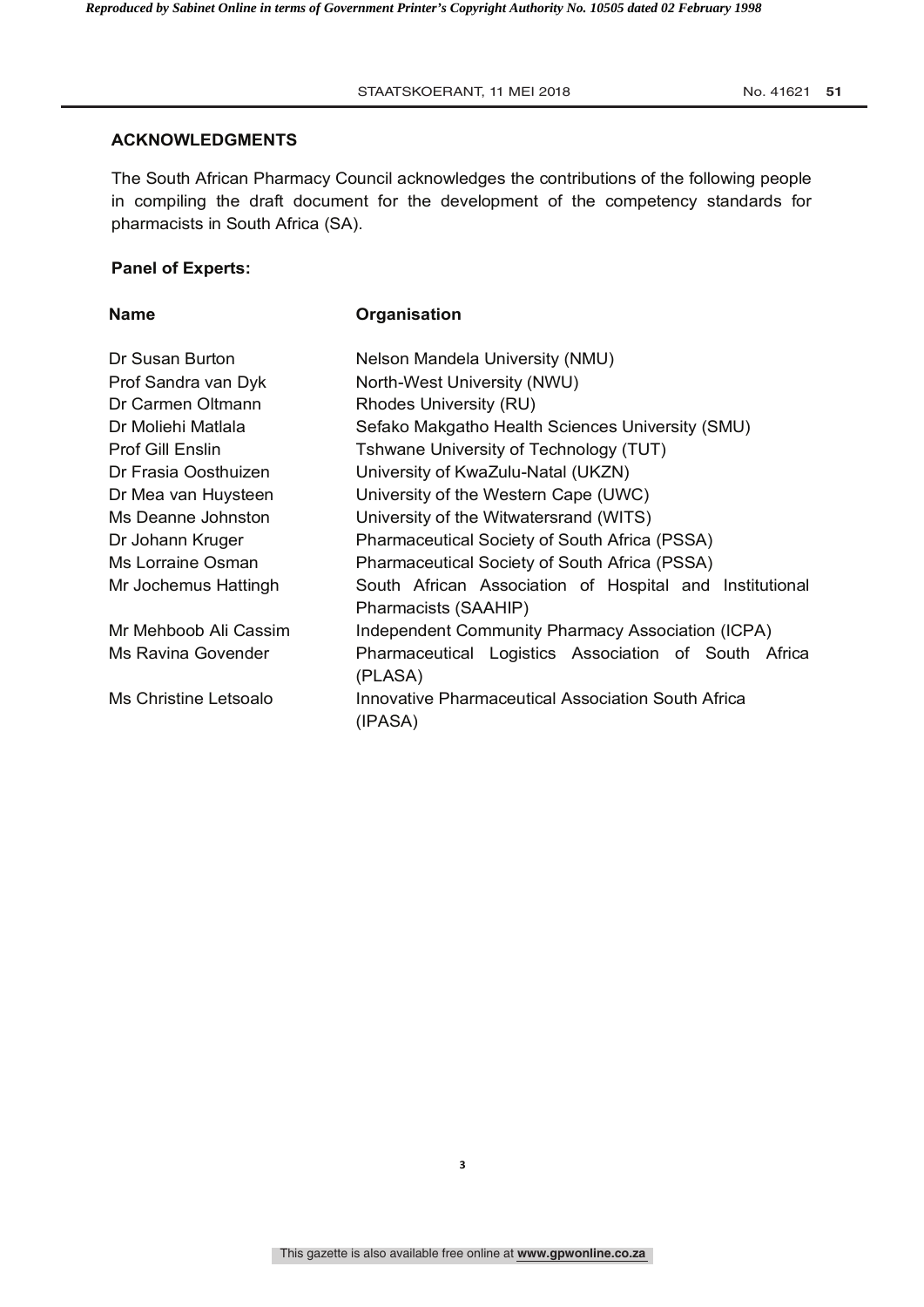# **52** No. 41621 **COVERNMENT GAZETTE, 11 MAY 2018**

# **DEFINITIONS**

**Antimicrobial stewardship:** A coordinated programme that promotes the appropriate use of antimicrobials, improves patient outcomes, reduces microbial resistance and decreases the spread of infections caused by multidrug resistant organisms.

**Behavioural competency:** Typical behaviour observed when effective performers apply motives, traits or skills to job relevant tasks.

**Competence:** Ability to carry out a job or task. The evaluation of competence is based on the exit level outcomes (ELO) developed for the pharmacy profession.

**Competency:** A quality or characteristic of a person related to effective or superior performance. Competency consists of aspects such as attitudes, motives, traits and skills.

**Continuing education (CE):** A structured process of education designed or intended to support the continuous development of pharmacists to maintain and enhance their professional competence. CE does not necessarily equate to adequate learning to attain the competence of the professional, hence the profession increasingly adopts continuing professional development (CPD) worldwide as the way to ensure professional competence.

**Continuing professional development (CPD):** A process by which registered persons continually ensure and enhance their competence throughout their professional careers. CPD encompasses a range of activities including continuing education and supplementary training.

**Culturally sensitive manner**: Cultural sensitivity allows a person to respond in a respectful and appropriate manner to different types of people in a way that recognises and affirms their worth, regardless of their cultural background.

**Cultural awareness**: A person's understanding of the differences between themselves and people from other countries or other backgrounds, especially differences in attitudes and values.

**Domain:** Represents an organised cluster of competencies within a framework and the domains, with associated competencies.

**Evidence-based practice:** The use of good quality evidence to make sound clinical decisions.

**Exit level outcome (ELO):** A performance indicator based on standards that are measurable; often demonstrated through products or behaviours. The preregistration programme is based on a set of ELOs that describe the knowledge, skills and attitudes required of an entry level pharmacist. These ELOs form the basis for the (new) BPharm curriculum registered with the South African Qualifications Authority (SAQA).

**4**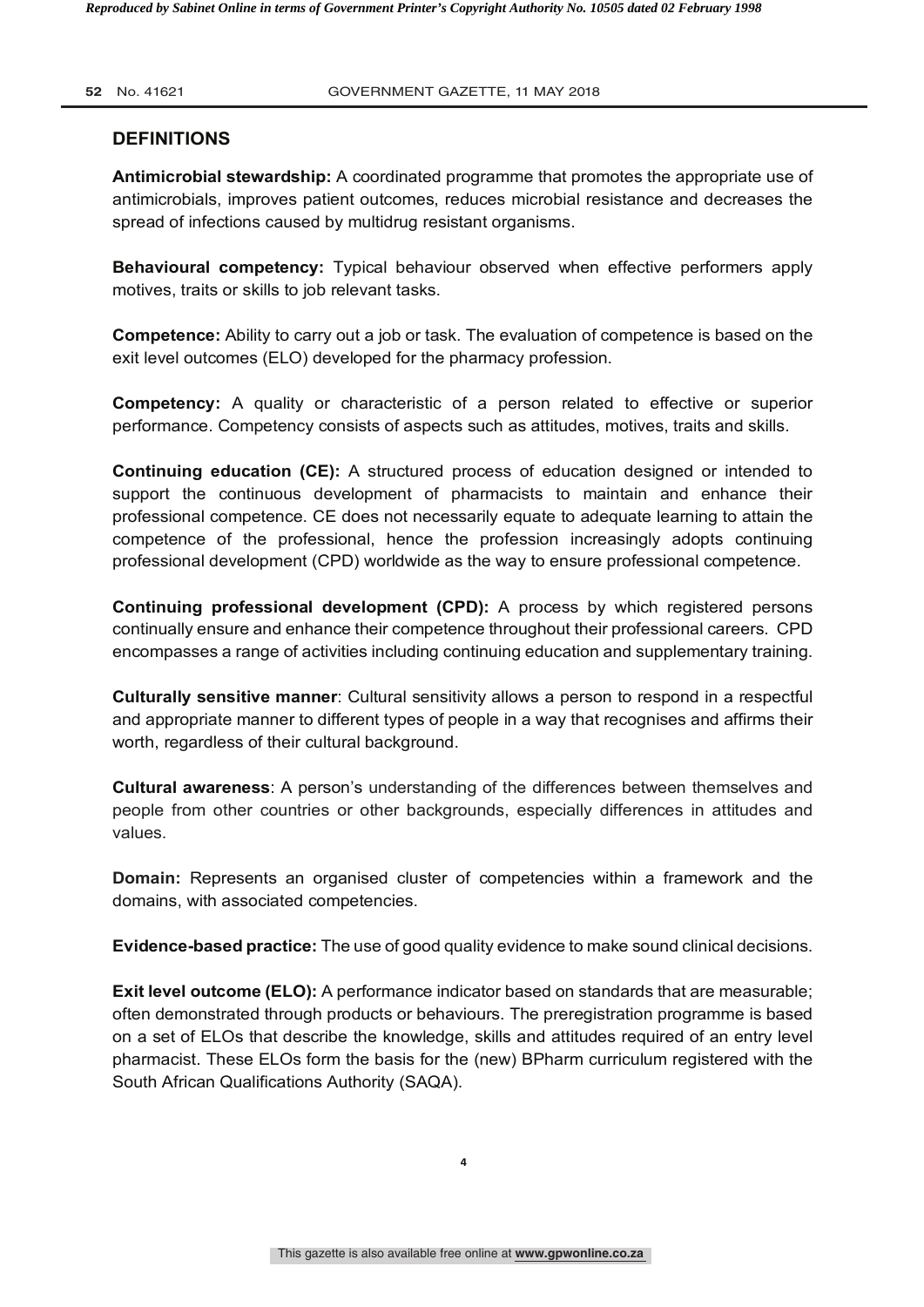**2018** STAATSKOERANT, 11 MEI 2018 **No. 41621 53** 

**GxP:** A general term for guidelines for good manufacturing, clinical, laboratory, storage or distribution practices.

**Life-long learning:** All learning activities throughout life that improve knowledge, skills and competence within a personal, civic, social and/or employment-related field.

**Palliative care:** An approach used to improve the quality of life of individuals and their families who face problems associated with life-threatening illness, through the prevention and relief of suffering by means of early identification and impeccable assessment and treatment of pain and/or physical, psychosocial and spiritual issues.

**Sector:** A major field of professional activity in a defined environment such as the community, institutional (hospital), manufacturing and wholesale, academia, consultancy and administration areas.

**Supply chain management:** The management of the flow of goods and services. It involves the movement and storage of raw materials, of work-in-process inventory, and of finished goods from point of origin to point of consumption by the patient.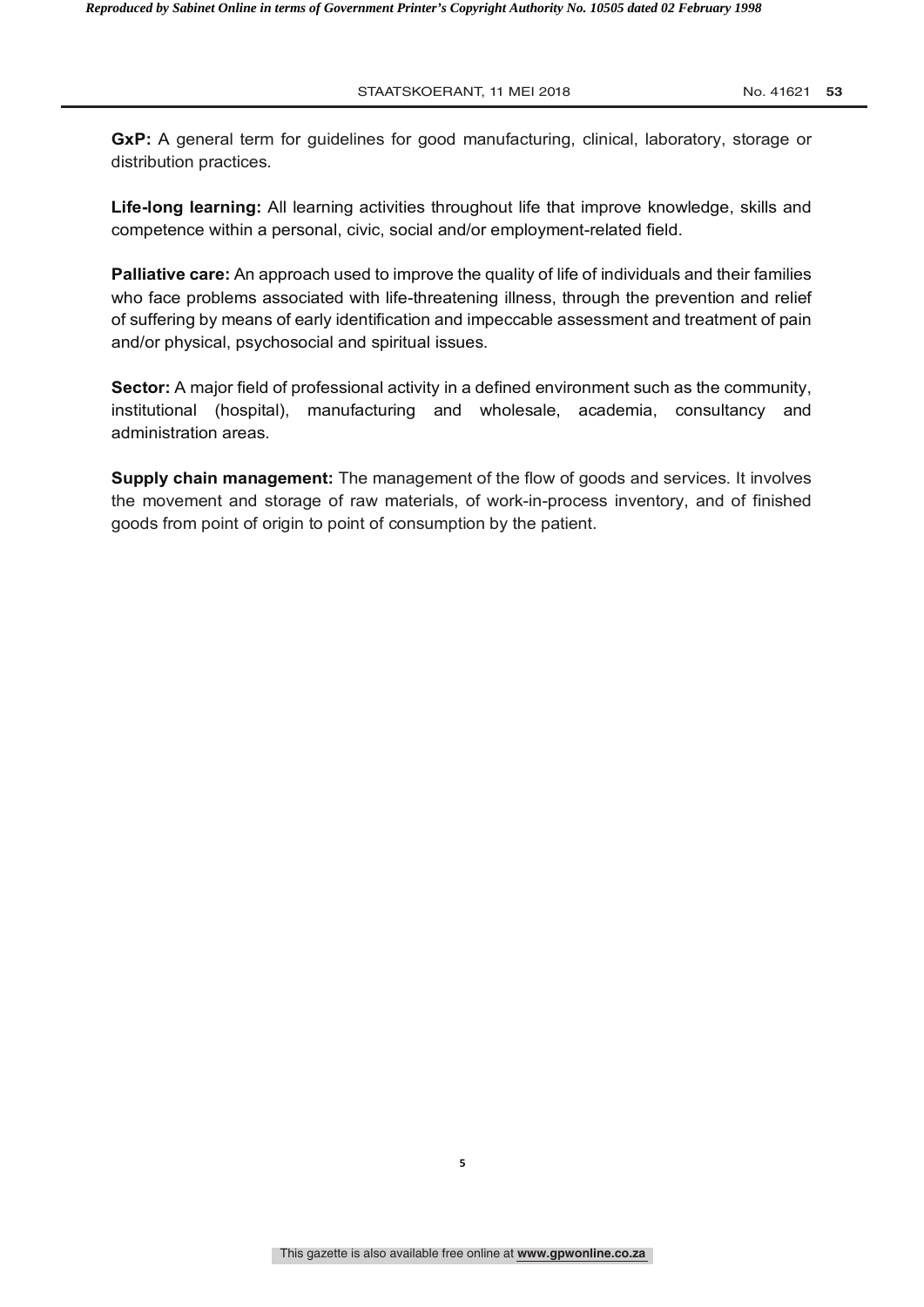# **1. INTRODUCTION**

Pharmacy is a diverse and exciting profession with professionals working across very different practice settings which include, but are not limited to, the academic, administration, community, consultancy, institutional (hospital), managed care, manufacturing, research and wholesale settings.

Pharmacists in each practice setting are required to accept responsibility for their selfdevelopment and assessment of continued competence throughout their professional working lives. This requires systematic maintenance and development of skills, attitudes and behaviours, broadening of knowledge while maintaining proficiency, providing quality service and/or products, responding to patient needs, and keeping abreast of changes in the profession.

Pharmacists are encouraged to identify the learning needs relevant to their existing and future roles in the profession and, through CPD, to update their knowledge, skills and behaviours. Pharmacists should plan their development as professionals according to these needs and continually assess the impact of their achievements and progress on their practice.

# **2. BACKGROUND**

The South African Pharmacy Council (SAPC or Council) developed the first competence standards for pharmacists in 2006. These competence standards were based on the unit standards specified in the *Regulations Relating to Pharmacy Education and Training* published in terms of the Pharmacy Act 53 of 1074, as amended.

At a meeting on 13 and 14 May 2015, Council resolved that the competence standards and outcomes be reviewed in line with current practice, the revised BPharm qualification 2012/3 to 2018, and the International Pharmaceutical Federation (FIP) global competency framework (2012).

# **2.1 Process for reviewing competence standards**

In reviewing the competence standards, the following were considered:

- (a) the BPharm qualification approved by Council in 2011 and implemented in 2012/3;
- (b) the competence standards developed in 2006;
- (c) emerging trends in pharmacy practice;
- (d) literature on national and international developments in pharmacy education and training;
- (e) literature on competencies and an analysis of global competency frameworks in pharmacy;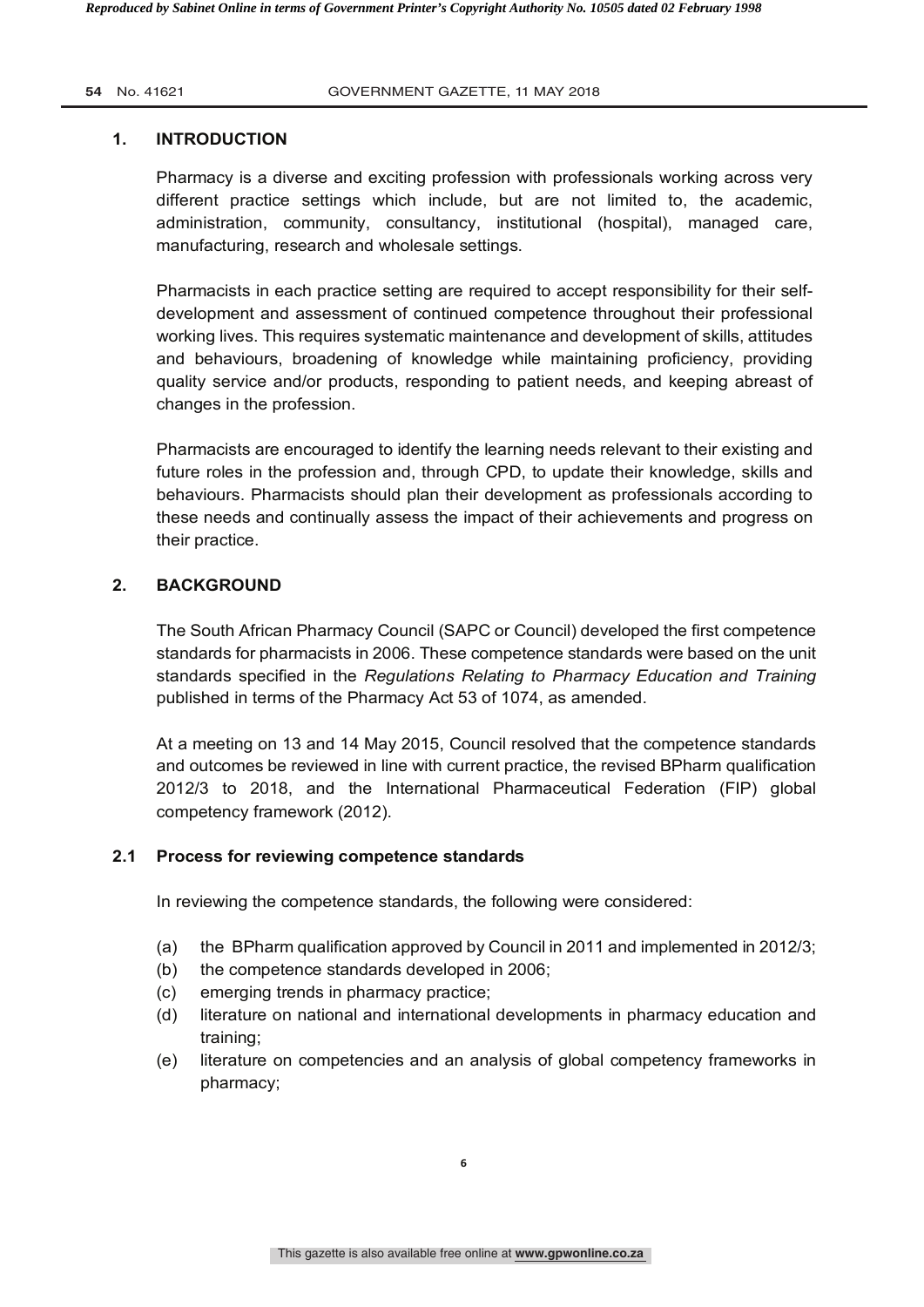**2018** STAATSKOERANT, 11 MEI 2018 **No. 41621 55** 

- (f) the Global Report on Continuing Professional Development (CPD) and Continuing Education (CE) in Pharmacy published by FIP in 2012<sup>1</sup>;
- (g) international benchmarking against the Republic of Ireland, New Zealand, Australia, the European Union, Singapore, Canada, and the United States of America (USA); and
- (h) any other relevant information.

# **2.2 Rationale for the development of competency standards**

The competency standards have been developed to encompass the changes and developments in all sectors of pharmacy and practice, including new technologies, work processes, changes in legislation and international trends, primarily to ensure public safety.

# **2.3 Areas influenced and informed by the competency standards**

The competency standards will influence and inform the following areas:

- (a) education and practice standards;
- (b) BPharm curriculum development and review;
- (c) the SAPC pre-registration policy for pharmacist interns;
- (d) scope of practice of pharmacists;

 $\overline{\phantom{a}}$ 

- (e) identification of learning needs for CPD for pharmacists in practice in different sectors of pharmacy;
- (f) development of short courses to address learning gaps;
- (g) evaluation of courses for advanced practice e.g. Primary Care Drug Therapy (PCDT);
- (h) evaluation of courses for specialisations in pharmacy;
- (i) assessment of pharmacists with foreign qualifications; and
- (i) job descriptions and performance evaluation.

# **3. THE COMPETENCY STANDARD DEVELOPMENT TEAM**

Council appointed a panel of experts to update and develop the competence standards. The panel consisted of one member each from the eight institutions<sup>2</sup> accredited to offer the BPharm, and members from the Pharmaceutical Society of South Africa (PSSA), the Independent Community Pharmacy Association (ICPA), the South African Association of Hospital and Institutional Pharmacists (SAAHIP), the Pharmaceutical Logistics Association of South Africa (PLASA) and the Innovative Pharmaceutical Association South Africa (IPASA).

<sup>1</sup> FIP competency framework was derived from a comparative study of common behaviours within frameworks used in Australia, Canada, New Zealand, Thailand, United Kingdom, USA and Zambia, which includes third world countries.

<sup>&</sup>lt;sup>2</sup> All nine institutions accredited to offer the BPharm were invited to participate in the development of competency standards.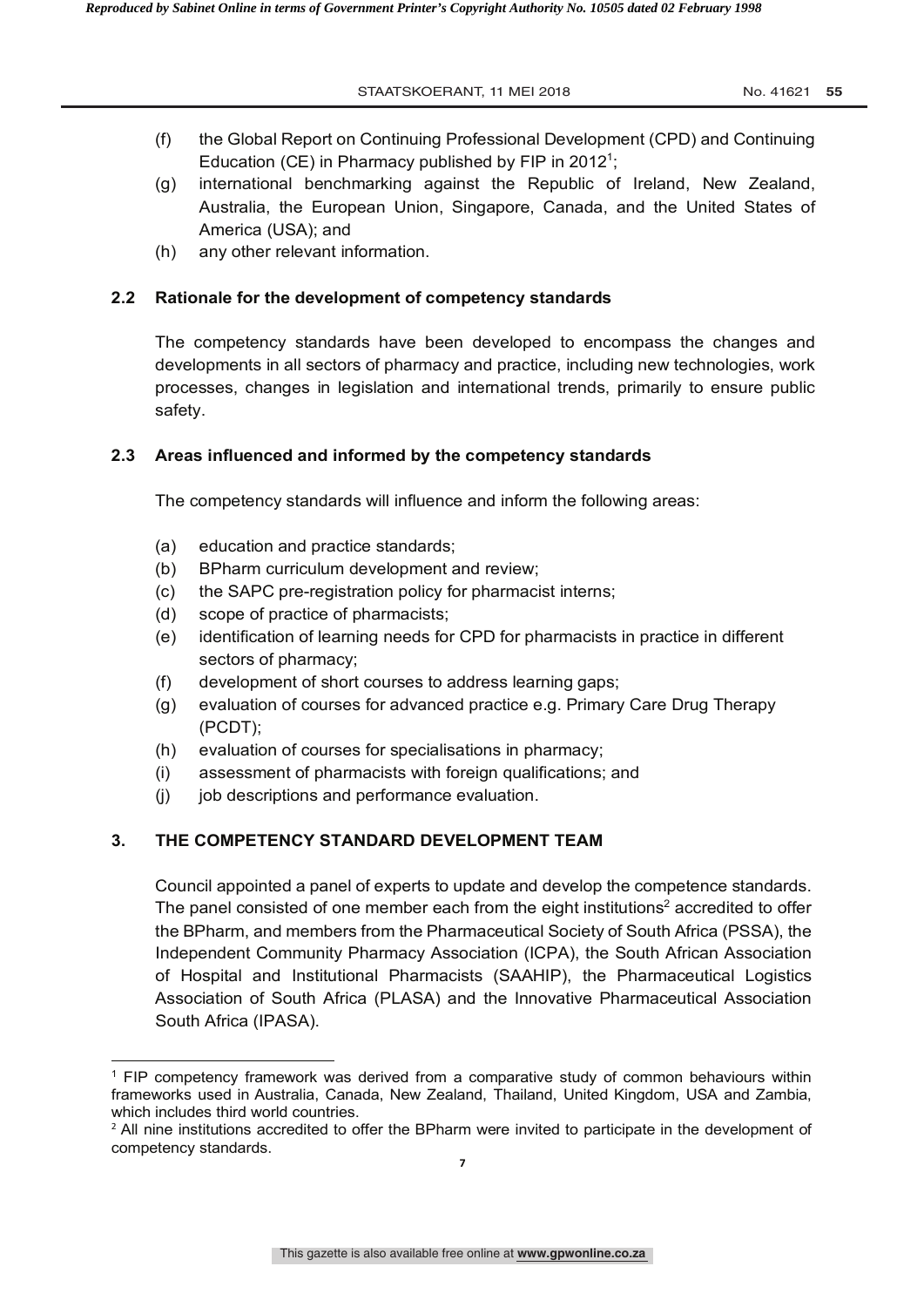The panel advised that rather than simply developing the existing competence standards, Council should consider a structural approach to competency, one that incorporates both educational outcomes and behaviours instead of a stand-alone competence structure.

The draft competency standards were presented to a task team appointed by Council. The task team comprised two members each from the CPD, the Practice and the Education committees.

# **4. COMPETENCE STANDARDS VS COMPETENCY STANDARDS**

The *competence* of a practitioner refers to the overarching capacity of that individual to perform. From the shared perspectives of patients, civil society and employers, *competence* suggests an expectation of effective, persistent behaviour of that healthcare professional.

A *competence* (plural *competences*) is a deconstructed item or functional task relating to the job of the healthcare professional. Collectively, competences represent the functional, the *what*, of a particular professional's work. The following may be considered to be competence standards:

- (a) qualifications or evidence of subject mastery, literacy or numeracy (academic competence standards);
- (b) mental and physical competence to practice; and
- (c) practical skills, abilities and knowledge.

A *competency* (plural *competencies*) represents the individual qualities or attributes of professional activity, the *how* of performance. These are learned behaviours, and are thus able to be effectively incorporated into developmental programmes that require practitioners to apply learned behaviours. Since competency standards are developed with a focus on performance, they facilitate identification of the aspects of performance in the workplace and provide the best means to deduce professional competence. Competency is a broad concept that includes all aspects of practice, including:

- (a) skills to perform particular tasks;
- (b) managing a number of different tasks/activities within an occupation or profession;
- (c) responding to problems and non-routine events; and
- (d) dealing with all aspects of the workplace including working with others.

#### **4.1 Moving from competence to competency**

Competency standards provide a clear statement of what is considered to be important for ongoing competent performance in a profession. Behavioural competency is therefore a typical behaviour observed when effective performers apply motives, traits or skills to job relevant tasks. It is, therefore, implied that competences are acquired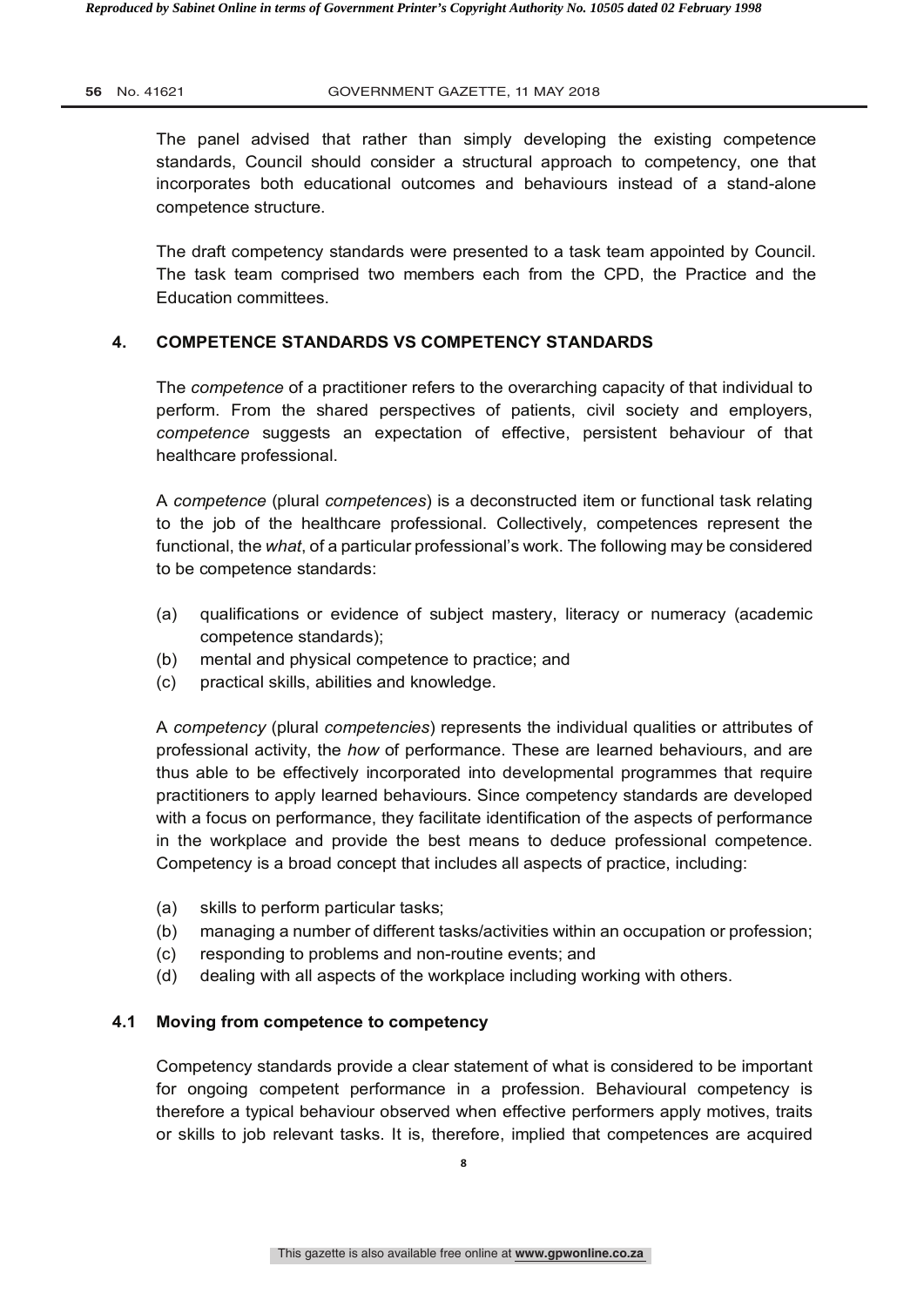during the early training of an individual in gaining the knowledge and skills to undertake tasks.

Behavioural competency relies on learned behaviours. It incorporates the inherent components of knowledge and skills and embraces attitudes and values; attributes that are necessary for the successful performance of tasks of the profession. Monitoring of behavioural competency permits identification of strengths and weaknesses and is useful for personal development and continuing education. It is, therefore, the basis for identification of appropriate CPD for the pharmacist. The differences between competence and competency are summarised in Table 1.

#### **Table 1: Difference between competence and competency**

| <b>Competence</b> | Competency                   |
|-------------------|------------------------------|
| Skills-based      | Behaviour-based              |
| Standard attained | Manner of behaving           |
| What is measured  | How the standard is achieved |

#### **5. DEVELOPMENT PROCESS**

The development process consisted of eight phases:

| Phase 1: | <b>Panel of experts</b><br>The proposed competency standards for pharmacists were developed<br>in line with the FIP global competency framework (2012): April to June<br>2016. |
|----------|--------------------------------------------------------------------------------------------------------------------------------------------------------------------------------|
| Phase 2: | <b>Task team appointed by Council</b><br>Council's task team reviewed the draft document on 15 August 2016,<br>16 to 17 November 2016, and 8 to 9 February 2017.               |
| Phase 3: | <b>CPD, Education and Practice Committees</b><br>The draft document was presented to the Council committees on 6 to<br>8 March 2017.                                           |
| Phase 4: | Council<br>Council approved the reviewed competency standards for public<br>comment: 10 to 11 May 2017.                                                                        |
| Phase 5: | Publication of competency standards for public comment<br>The competency standards were published for public comment on 16<br>August to 16 October 2017.                       |
| Phase 6: | Task team<br>Council's task team incorporated comments received from the<br>profession: 6 November and 5 December 2017.                                                        |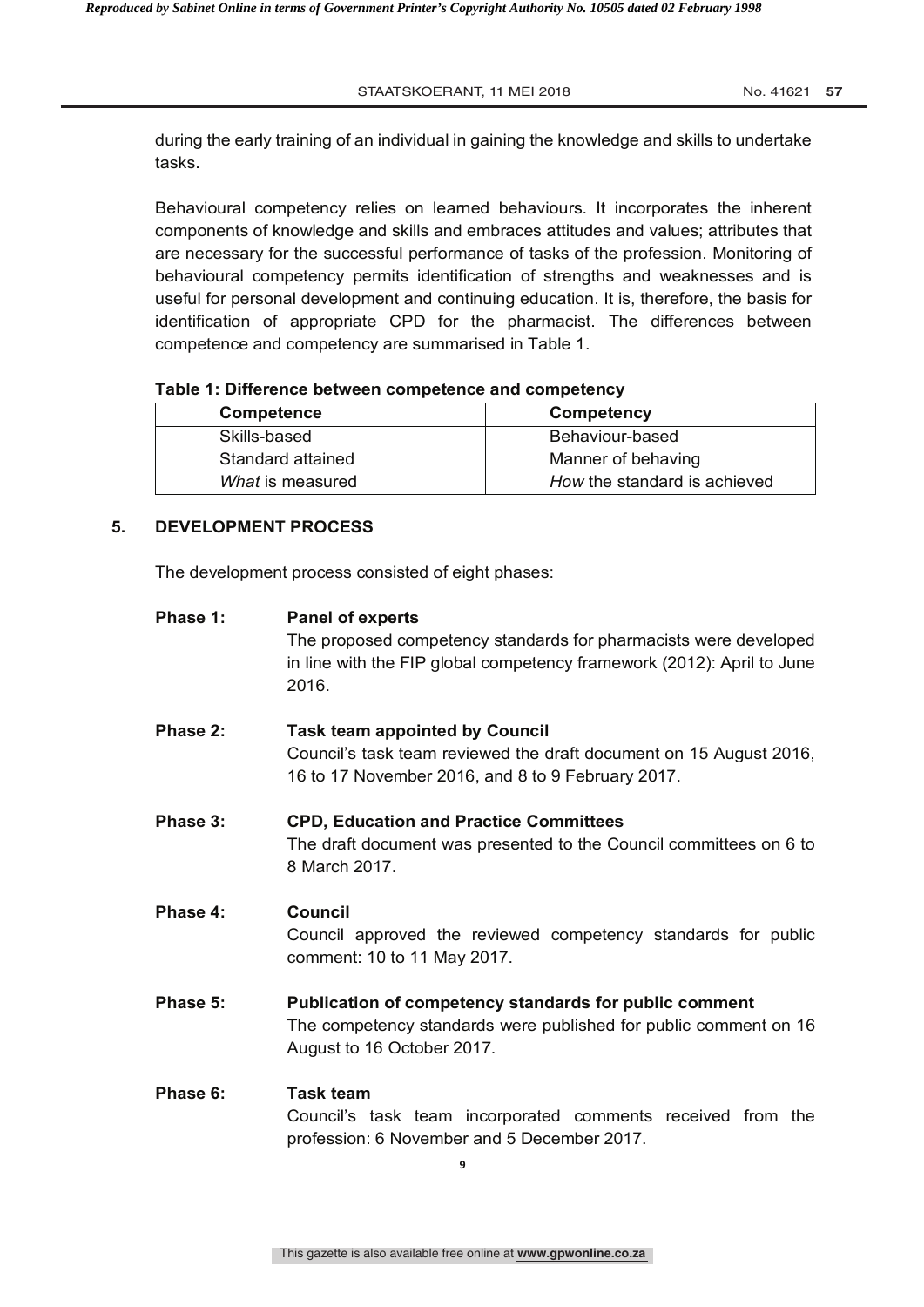| 58 No. 41621 | GOVERNMENT GAZETTE, 11 MAY 2018                                                                                                                                     |
|--------------|---------------------------------------------------------------------------------------------------------------------------------------------------------------------|
| Phase 7:     | <b>CPD, Education and Practice Committees</b><br>Circulate competency standards document to Council's CPD,<br>Education and Practice committees for approval: 2018. |
| Phase 8:     | Council<br>Council approval of new competency standards for implementation in<br>2018.                                                                              |

# **6. DEVELOPMENT OF THE COMPETENCY STANDARDS**

The 2006 SAPC competence standards were developed using a competence approach that focused only on knowledge and skills. Behavioural aspects and attitudes were not considered.

The 2018 SAPC competency standards for pharmacists were developed in line with the FIP global competency framework (2012).

The SAPC panel of experts held three meetings to develop a draft document. During the first meeting, the panel identified a number of inadequacies in the 2006 SAPC competence standards for pharmacists. The panel identified that:

- (a) cultural aspects were either disregarded or not clearly evident;
- (b) the standards were mostly task driven with a focus on capabilities and outcomes, and behavioural aspects were absent or not apparent;
- (c) no consideration was given to aspects of multidisciplinary practice;
- (d) new developments since 2006 were not addressed, such as preparations for the National Health Insurance, and the National Core Standards;
- (e) the standards failed to provide a process to encourage practising pharmacists to incorporate changes in the undergraduate curriculum into daily practice; and
- (f) there was a general lack of inclusion of pharmacoeconomic principles and practice.

The panel of experts agreed that the competence standards (2006) should be developed into competency standards based on the following principles:

- (a) accommodate all sectors of the profession of pharmacy, including, academia, administration, community, institutional (hospital), managed care, manufacturing and wholesale practice;
- (b) recognise the current BPharm qualification is a four year professional degree;
- (c) inform the ELOs of the BPharm qualification;
- (d) consider the National Qualifications Framework level (NQF) descriptors;
- (e) contextualise the content for South African resources and needs;
- (f) align with South Africa's policies and plans, e.g. the National Health Insurance (NHI) and the National Development Plan (NDP);

**10**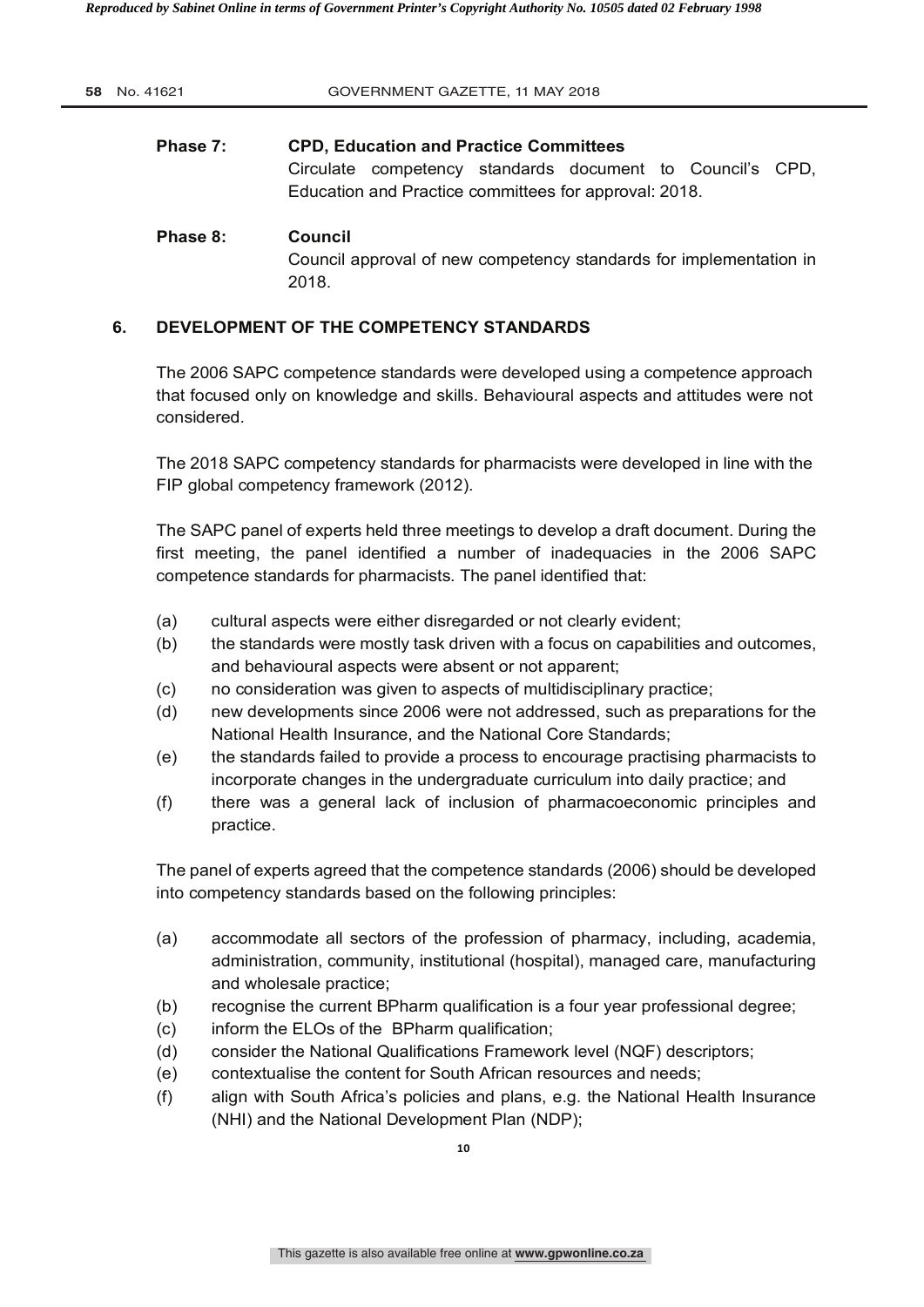STAATSKOERANT, 11 MEI 2018 **No. 41621 59** 

- (g) support the implementation of the National Core Standards (NCS) and NHI; and
- (h) guide the CPD of pharmacists.

A mapping tool, developed from documentation from selected countries that had drafted competency standards using the FIP global competency framework (2012), was used for benchmarking purposes. Information from the Republic of Ireland, New Zealand, Australia, the European Union, Singapore, Canada and USA was also used.

# **7. STRUCTURE OF THE COMPETENCY STANDARDS AND DOMAINS**

In 2012, FIP published a global competency framework suitable to use as a mapping tool for the creation of country-specific competency standards. The FIP framework was developed following a comparative study conducted to identify common behaviours within the frameworks used in Australia, Canada, New Zealand, Thailand, United Kingdom, USA and Zambia.

FIP consolidated the information derived from the comparative study into four domains:

- (a) pharmaceutical public health (population focus);
- (b) pharmaceutical care (patient focus);
- (c) organisation and management (system focus); and
- (d) professional/personal (practice focus).

A competency framework consisting of six domains and a number of competencies suitable for the South African context, was developed. A domain represents an organised cluster of competencies within a framework and the domains, with associated competencies, are summarised in Table 2. The behavioural statements indicating how individuals working within a competency should behave in practice have also been drafted.

It is expected that a pharmacist at a higher level of practice, in addition to the behaviours associated with that level, must also exhibit the behaviours from the lower level(s) of practice.

| <b>DOMAINS</b> |                                       | <b>COMPETENCIES</b>                                                                                                                                                                                                                 |  |  |
|----------------|---------------------------------------|-------------------------------------------------------------------------------------------------------------------------------------------------------------------------------------------------------------------------------------|--|--|
|                | <b>Public health</b>                  | Promotion of health and wellness<br>1.1<br>Medicines information<br>1.2<br>Professional and health advocacy<br>1.3<br><b>Health economics</b><br>1.4<br>Epidemic and disaster management<br>1.5<br><b>Primary healthcare</b><br>1.6 |  |  |
| $2_{-}$        | Safe and rational<br>use of medicines | <b>Patient consultation</b><br>2.1<br>Patient counselling<br>2.2<br>Patient medicine review and management<br>2.3                                                                                                                   |  |  |

**Table 2: Summary of domains and competencies**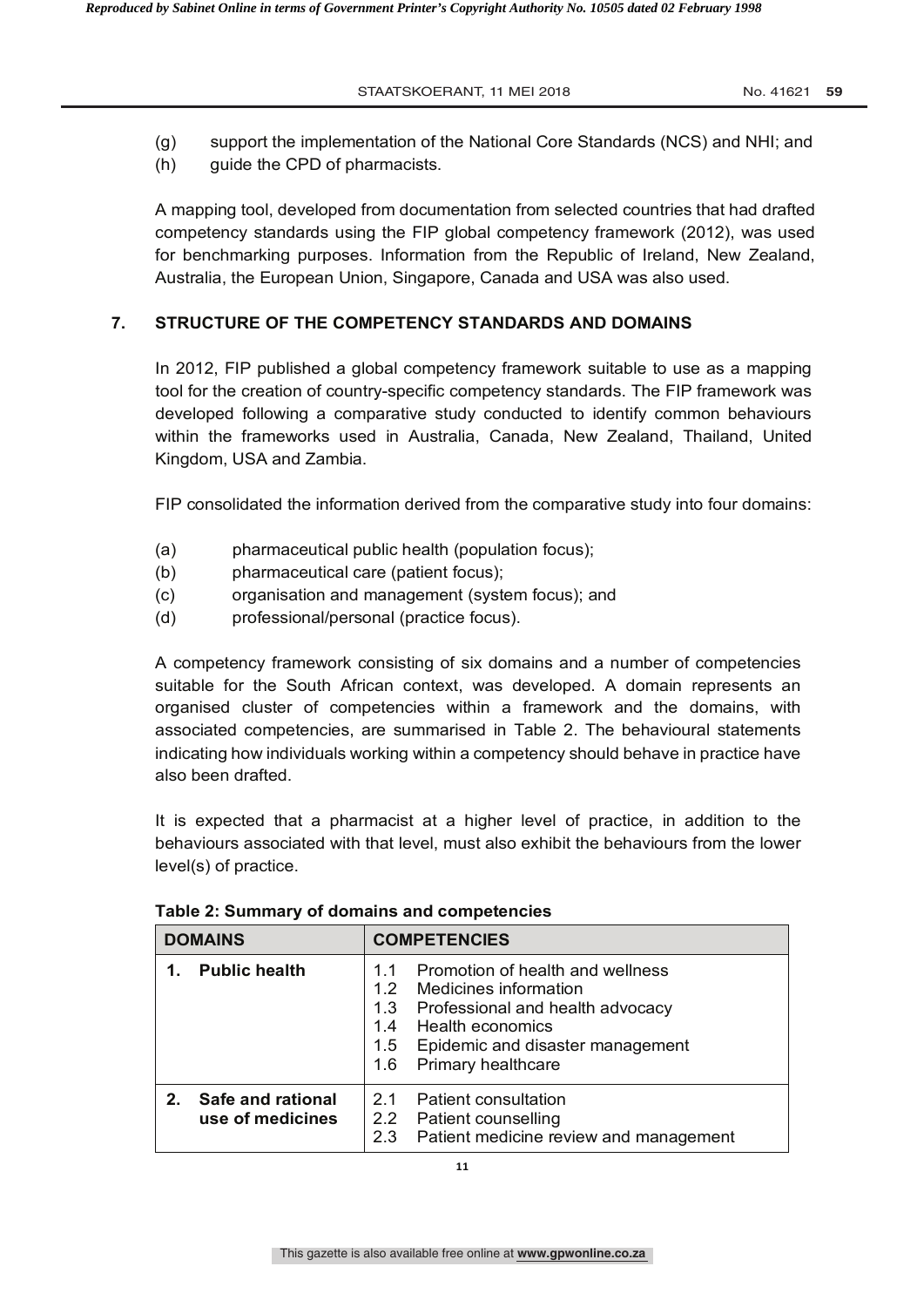|                                                           | <b>DOMAINS</b>                                         | <b>COMPETENCIES</b>                                                                                                                                                                                                                                                                                  |
|-----------------------------------------------------------|--------------------------------------------------------|------------------------------------------------------------------------------------------------------------------------------------------------------------------------------------------------------------------------------------------------------------------------------------------------------|
| 2.4<br>and medical<br>2.5<br>devices<br>2.6<br>2.7<br>2.8 |                                                        | Medicines and medical devices safety<br>Therapeutic outcome monitoring<br>Pharmacist initiated therapy<br>Pharmacovigilance<br><b>Clinical trials</b>                                                                                                                                                |
| 3.                                                        | <b>Supply of</b><br>medicines and<br>medical devices   | 3.1<br>Medicine production according to GxP<br>3.2<br>Supply chain management<br>3.3<br>Formulary development<br>3.4<br>Medicine dispensing<br>3.5<br>Medicine compounding<br>3.6<br>Medicine disposal/destruction                                                                                   |
| 4.                                                        | <b>Organisation and</b><br>management skills           | 4.1<br>Human resources management<br>4.2<br>Financial management<br>4.3<br>Pharmaceutical infrastructure management<br>4.4<br>Quality assurance<br>4.5<br>Change management<br>4.6<br>Policy development                                                                                             |
| 5.                                                        | <b>Professional and</b><br>personal practice           | 5.1<br>Patient-centred care<br>5.2<br>Professional practice<br>5.3<br>Ethical and legal practice<br>5.4<br>Continuing professional development<br>5.5<br>Leadership<br>5.6<br>Decision-making<br>5.7<br>Collaborative practice<br>5.8<br>Self-management<br>5.9<br>Communication                     |
| 6.                                                        | <b>Education, critical</b><br>analysis and<br>research | 6.1<br>Education and training policy<br>6.2<br>Provision of education and training<br>6.3<br>Practice embedded education or workplace<br>education<br>Gap analysis<br>6.4<br>6.5<br>Critical analysis<br>6.6<br>Research<br>6.7<br>Supervision of other researchers<br>6.8<br>Collaborative research |

# **8. COMPETENCY STANDARDS FOR PHARMACISTS IN SOUTH AFRICA**

Competency standards were developed as a tool to help the professionals assess their own learning needs. Gaps in knowledge, skills, attitudes and values are identified by comparing personal knowledge, skills, attitudes and values with those required by the competency standards. Competency standards have also been structured to assist with identifying areas, within current or future practice, that may require modification and/or improvement in knowledge, skills, attitudes and values.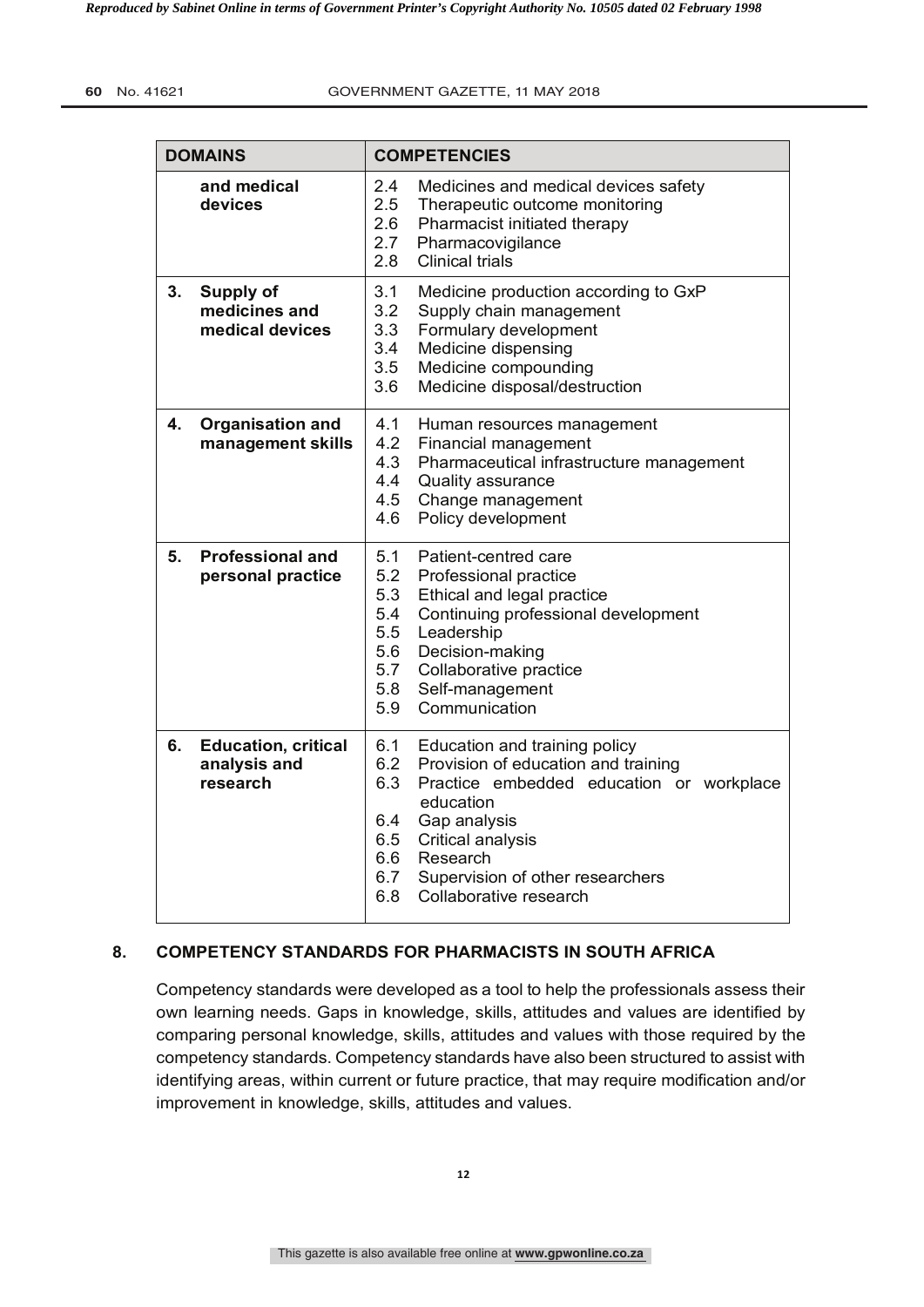As pharmacists practise in a variety of practice settings, each professional must evaluate whether or not a specific competency standard applies to their practice.

#### **9. LEVELS OF PRACTICE FOR PHARMACISTS**

The 2018 competency standards for pharmacists take into consideration various processes of development and are applicable when a person is registered as a pharmacist and able to practise independently. The competency standards have been developed with three levels of behavioural statements linked to each competency in order to guide pharmacists in progressing from one level of practice to another.

The three levels are:

- (a) **Entry level into practice**: generally recognised as the first three years of practice
- (b) **Intermediate practice:** generally recognised as between three and seven years of practice
- (c) **Advanced practice**: generally recognised as more than seven years of practice

The competency standards for specialisation and pharmacy support personnel will be presented in a separate document.

#### **10. THE 2018 COMPETENCY STANDARDS FOR PHARMACISTS IN SOUTH AFRICA**

The competency standards and associated behavioural statements are presented within the six domains.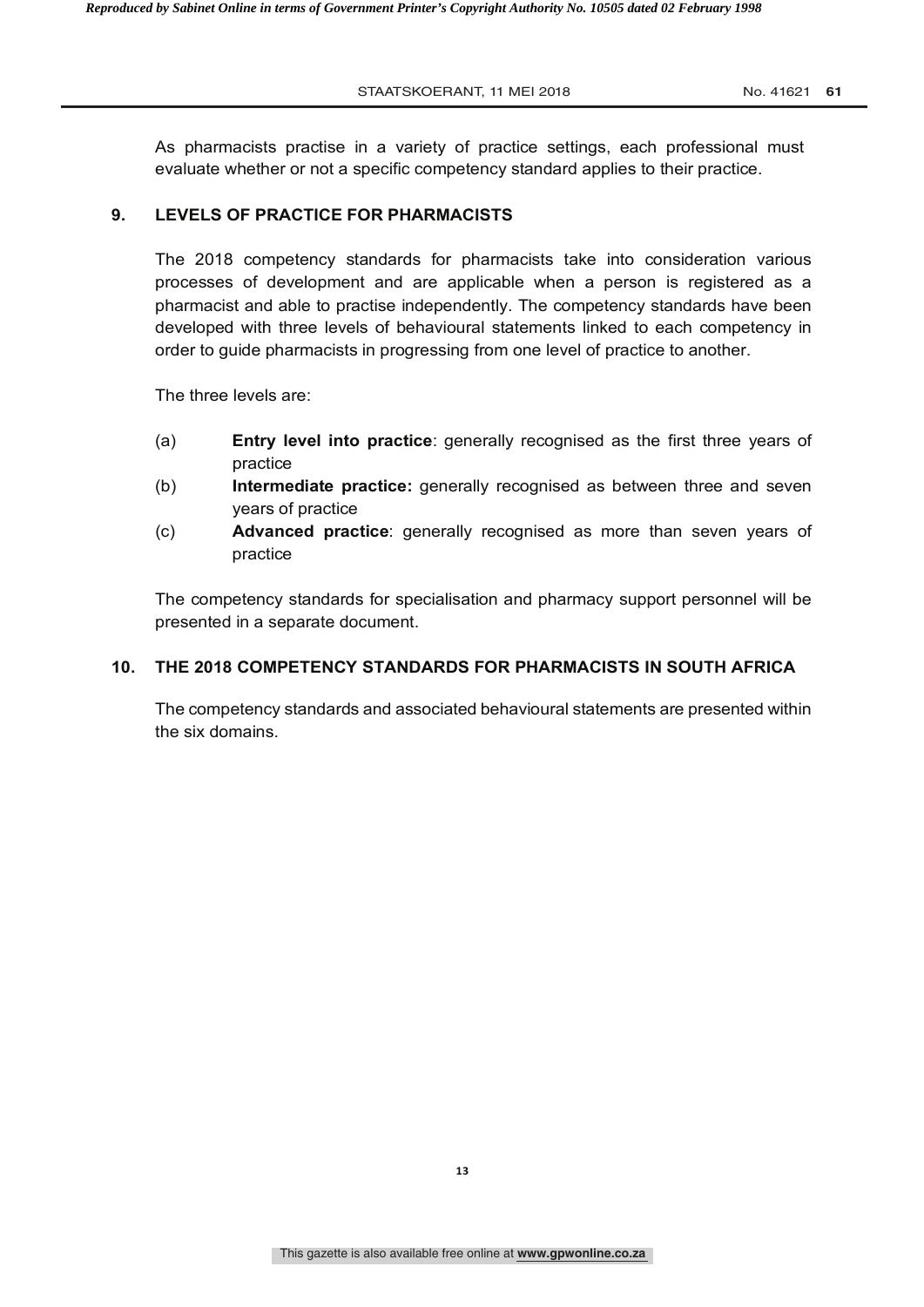#### **62** No. 41621 **GOVERNMENT GAZETTE, 11 MAY 2018**

# **DOMAIN 1: PUBLIC HEALTH**

#### **INTRODUCTION**

Domain 1 covers public health and includes competencies that are required in both the public and private healthcare sectors to promote health and wellness through the provision of healthcare information and education to the public and other members of the healthcare team.

The provision of medicines and healthcare information and education forms an integral part of the scope of practice of a pharmacist. The availability of specialised pharmaceutical knowledge at all levels of care, including primary healthcare (PHC), is an important component for the delivery of effective and efficient pharmaceutical services.

The domain covers competencies that are required to promote health, promote and monitor adherence and apply pharmacoeconomic principles.

The public health domain competencies are:

- 1.1 Promotion of health and wellness
- 1.2 Medicines information
- 1.3 Professional and health advocacy
- 1.4 Pharmacoeconomics
- 1.5 Epidemics and disaster management
- 1.6 Primary healthcare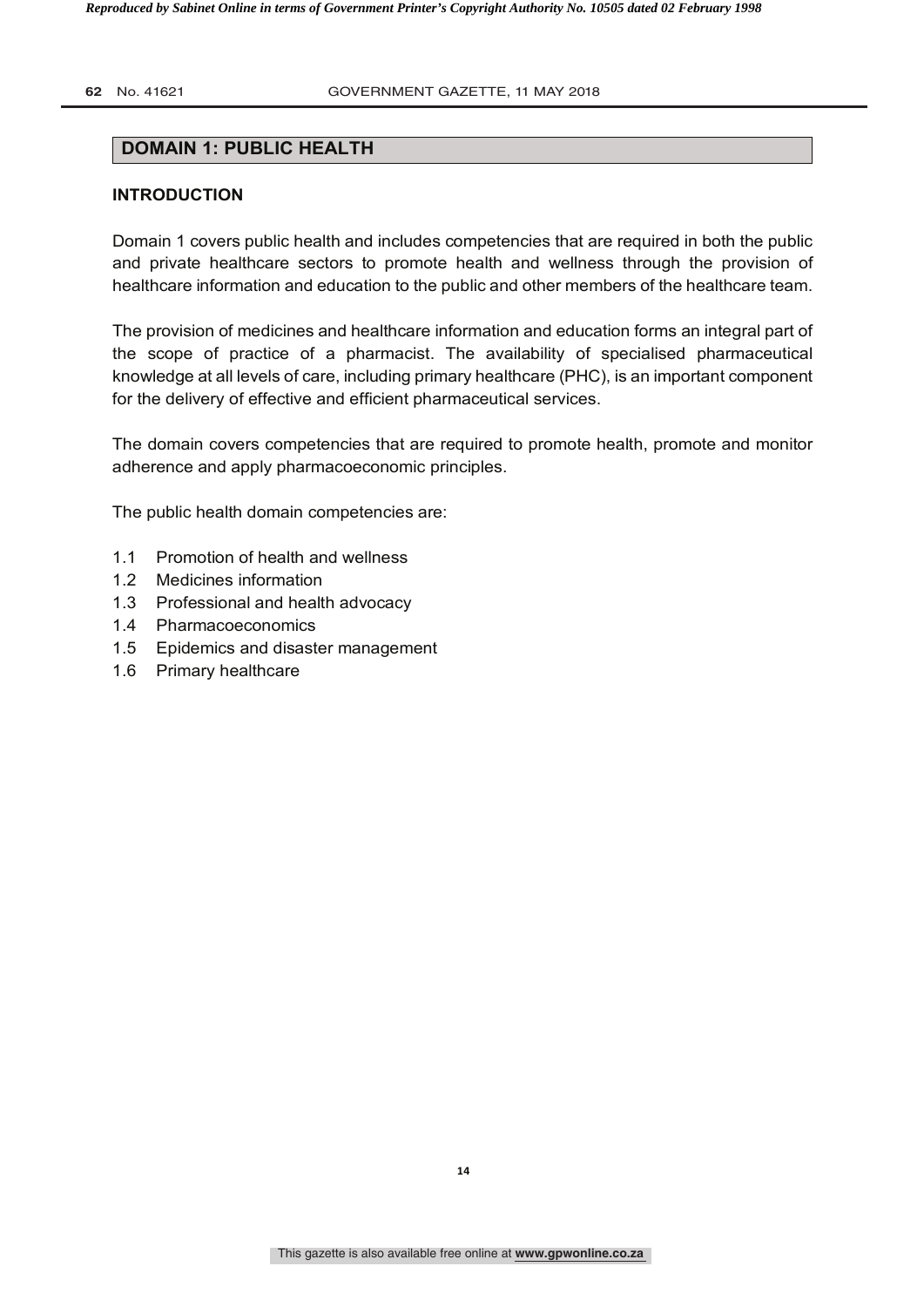|                     | <b>DOMAIN 1: PUBLIC HEALTH</b>            |                               |                                                                                                                                                    |                                                                                                                                                                       |                                                                                                                                                                |  |
|---------------------|-------------------------------------------|-------------------------------|----------------------------------------------------------------------------------------------------------------------------------------------------|-----------------------------------------------------------------------------------------------------------------------------------------------------------------------|----------------------------------------------------------------------------------------------------------------------------------------------------------------|--|
| <b>COMPETENCIES</b> |                                           | <b>BEHAVIOURAL STATEMENTS</b> |                                                                                                                                                    |                                                                                                                                                                       |                                                                                                                                                                |  |
|                     |                                           | Item no.                      | <b>Entry Level into Practice</b>                                                                                                                   | <b>Intermediate Practice</b>                                                                                                                                          | <b>Advanced Practice</b>                                                                                                                                       |  |
| 1.1                 | Promotion of health and<br>wellness       | 1.1.1                         | 1.1.1.1 Advise on health promotion,<br>disease prevention and control,<br>and healthy lifestyles.                                                  | 1.1.1.2 Assess<br>healthcare<br>needs<br>of<br>communities taking into account the<br>cultural and social context and<br>public health priorities in South<br>Africa. | 1.1.1.3 Collaborate with other healthcare<br>professionals in the planning,<br>development and implementation<br>of evidence-based public health<br>campaigns. |  |
|                     |                                           | 1.1.2                         | 1.1.2.1 Participate in public health<br>campaigns.                                                                                                 | 1.1.2.2 Assist and encourage communities<br>to make use of available health<br>resources.                                                                             | 1.1.2.3 Incorporate national health and<br>medicines policy and guidelines<br>into organisational practices.                                                   |  |
| 1.2                 | Medicines information                     | 1.2.1                         | 1.2.1.1 Participate in pharmaceutical<br>and therapeutics committees.                                                                              | 1.2.1.2 Play an<br>advisory<br>in<br>role<br>pharmaceutical<br>and therapeutics<br>committees.                                                                        | 1.2.1.3 Play a<br>leading<br>role<br>in<br>pharmaceutical and therapeutics<br>committees.                                                                      |  |
|                     |                                           | 1.2.2                         | 1.2.2.1 Participate in<br>antimicrobial<br>stewardship.                                                                                            | 1.2.2.2 Play an advisory role in antimicrobial<br>stewardship                                                                                                         | 1.2.2.3 Play a leading role in an<br>antimicrobial stewardship team.                                                                                           |  |
|                     |                                           | 1.2.3                         | 1.2.3.1 Apply principles of palliative<br>care for<br>management of<br>life-limiting<br>patients<br>with<br>conditions.                            | 1.2.3.2 Recognise<br>and manage<br>the<br>pharmacological<br>changing<br>and<br>pharmaceutical care needs of<br>patients with life-limiting conditions.               | 1.2.3.3 Develop and review policies to<br>support the application of the<br>palliative care approach<br>in<br>medicine management.                             |  |
|                     |                                           | 1.2.4                         | 1.2.4.1 Identify and<br>use medicine<br>centres<br>information<br>and<br>evidence-based<br>relevant<br>sources of<br>information for<br>medicines. | 1.2.4.2 Identify<br>and<br>medicine<br>use<br>information centres and relevant<br>evidence-based<br>sources<br>οf<br>information for medicines.                       | 1.2.4.3 Interpret<br>and<br>use<br>relevant<br>evidence-based sources when<br>consulting on advanced medicine<br>information queries.                          |  |
| 1.3                 | Professional<br>health<br>and<br>advocacy | 1.3.1                         | 1.3.1.1 Participate as a pharmacist<br>within a healthcare team.                                                                                   | 1.3.1.2 Promote the role of the pharmacist<br>within healthcare teams.                                                                                                | 1.3.1.3 Act as a patient advocate to<br>ensure that pharmaceutical care<br>is optimised.                                                                       |  |
|                     |                                           | 1.3.2                         | 1.3.2.1 Apply<br>health<br>policy<br>and<br>procedures in practice.                                                                                | 1.3.2.2 Participate in the implementation of<br>health policy.                                                                                                        | 1.3.2.3 Contribute to the development<br>and review of health policy.                                                                                          |  |
| 1.4                 | Pharmacoeconomics                         | 1.4.1                         | 1.4.1.1 Monitor<br>and<br>encourage<br>adherence to formularies and<br>quidelines.                                                                 | 1.4.1.2 Report on adherence to formularies.                                                                                                                           | 1.4.1.3 Evaluate reports and develop<br>interventions<br>to<br>improve<br>formularies and guidelines.                                                          |  |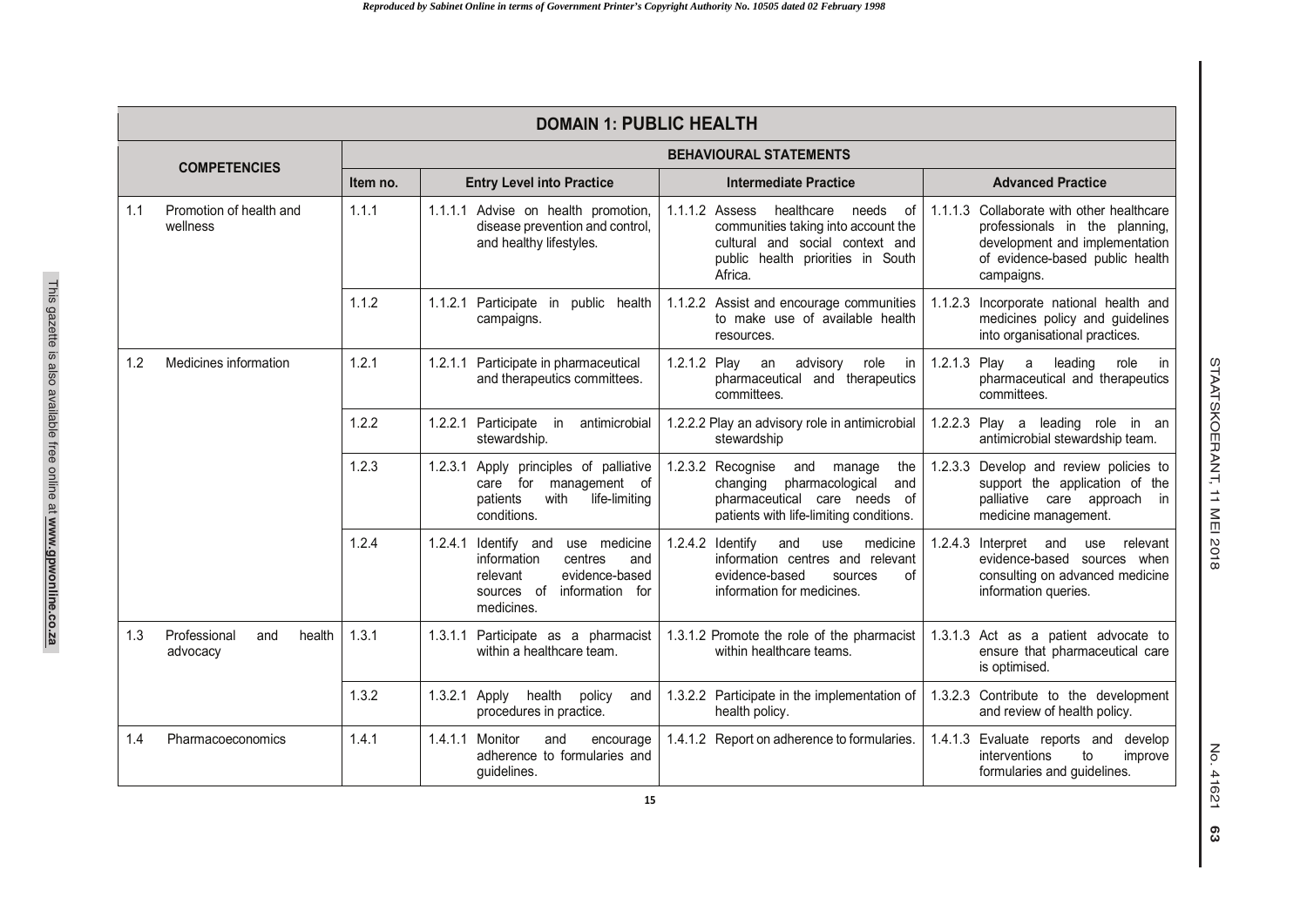| <b>DOMAIN 1: PUBLIC HEALTH</b> |                                            |                               |                                                                                                                                                                                                     |                                                                                                                                                                                           |                                                                                                                                                              |
|--------------------------------|--------------------------------------------|-------------------------------|-----------------------------------------------------------------------------------------------------------------------------------------------------------------------------------------------------|-------------------------------------------------------------------------------------------------------------------------------------------------------------------------------------------|--------------------------------------------------------------------------------------------------------------------------------------------------------------|
| <b>COMPETENCIES</b>            |                                            | <b>BEHAVIOURAL STATEMENTS</b> |                                                                                                                                                                                                     |                                                                                                                                                                                           |                                                                                                                                                              |
|                                |                                            | Item no.                      | <b>Entry Level into Practice</b>                                                                                                                                                                    | <b>Intermediate Practice</b>                                                                                                                                                              | <b>Advanced Practice</b>                                                                                                                                     |
|                                |                                            | 1.4.2                         | 1.4.2.1 Apply developed interventions<br>to ensure cost-effective use of<br>medicines.                                                                                                              | 1.4.2.2 Collate reliable information and<br>conduct analysis to ensure cost-<br>effective use of medicines.                                                                               | 1.4.2.3 Develop interventions to improve<br>cost-effective use of medicines.                                                                                 |
|                                |                                            | 1.4.3                         | 1.4.3.1 Participate<br>in<br>collecting<br>data<br>pharmaceutical<br>to<br>determine if pharmaceutical<br>use is in accordance with the<br>burden of disease.                                       | 1.4.3.2 Compile and analyse reports such<br>as Defined Daily Doses (DDDs) and<br>ABC analysis to determine if<br>pharmaceutical<br>use<br>is<br>in.<br>accordance with burden of disease. | 1.4.3.3 Develop reporting systems to<br>determine<br>whether<br>pharmaceutical services are in<br>accordance with the burden of<br>disease.                  |
| 1.5                            | Epidemics<br>disaster<br>and<br>management | 1.5.1                         | 1.5.1.1 Assist in the implementation of<br>the outbreak/disaster plan.                                                                                                                              | 1.5.1.2 Participate as a member of a<br>disease outbreak/disaster response<br>team.                                                                                                       | 1.5.1.3 Implement, monitor and evaluate<br>the roll out of an outbreak/disaster<br>pharmaceutical response plan.                                             |
|                                |                                            | 1.5.2                         | Identify disease trends in your<br>1.5.2.1<br>pharmacy practice<br>setting<br>(patient based).                                                                                                      | Identify and report disease trends in<br>1.5.2.3<br>the community to the relevant<br>authority.                                                                                           | 1.5.2.3 Identify and report the incidence<br>and prevalence of disease in the<br>population with detection of<br>source and cause of infectious<br>diseases. |
|                                |                                            | 1.5.3                         | 1.5.3.1<br>Identify<br>threats<br>for<br>outbreak/disaster<br>in<br>your<br>pharmacy practice<br>setting<br>(patient based).                                                                        | 1.5.3.2 Identify threats for outbreak of<br>disease/disasters in the community.                                                                                                           | 1.5.3.3<br>Identify possible<br>threats for<br>outbreak of disease/disasters in<br>the population.                                                           |
|                                |                                            | 1.5.4                         | 1.5.4.1<br>Assist<br>in.<br>managing<br>outbreaks/disasters.                                                                                                                                        | 1.5.4.2 Implement activities<br>aimed<br>at<br>managing outbreaks/disasters.                                                                                                              | Plan actions and prepare for<br>1.5.4.3<br>possible outbreaks/disasters.                                                                                     |
| 1.6                            | Primary healthcare                         | 1.6.1                         | Engage in lifestyle changes, in<br>1.6.1.1<br>a multidisciplinary setting, that<br>prevent communicable<br>may<br>non-communicable<br>and<br>and/or<br>improve<br>diseases<br>therapeutic outcomes. | 1.6.1.2 Work<br>multidisciplinary<br>in<br>a<br>healthcare<br>to<br>team<br>optimise<br>therapeutic outcomes.                                                                             | 1.6.1.3 Play a leading role<br>in a<br>multidisciplinary healthcare team<br>to optimise therapeutic outcomes.                                                |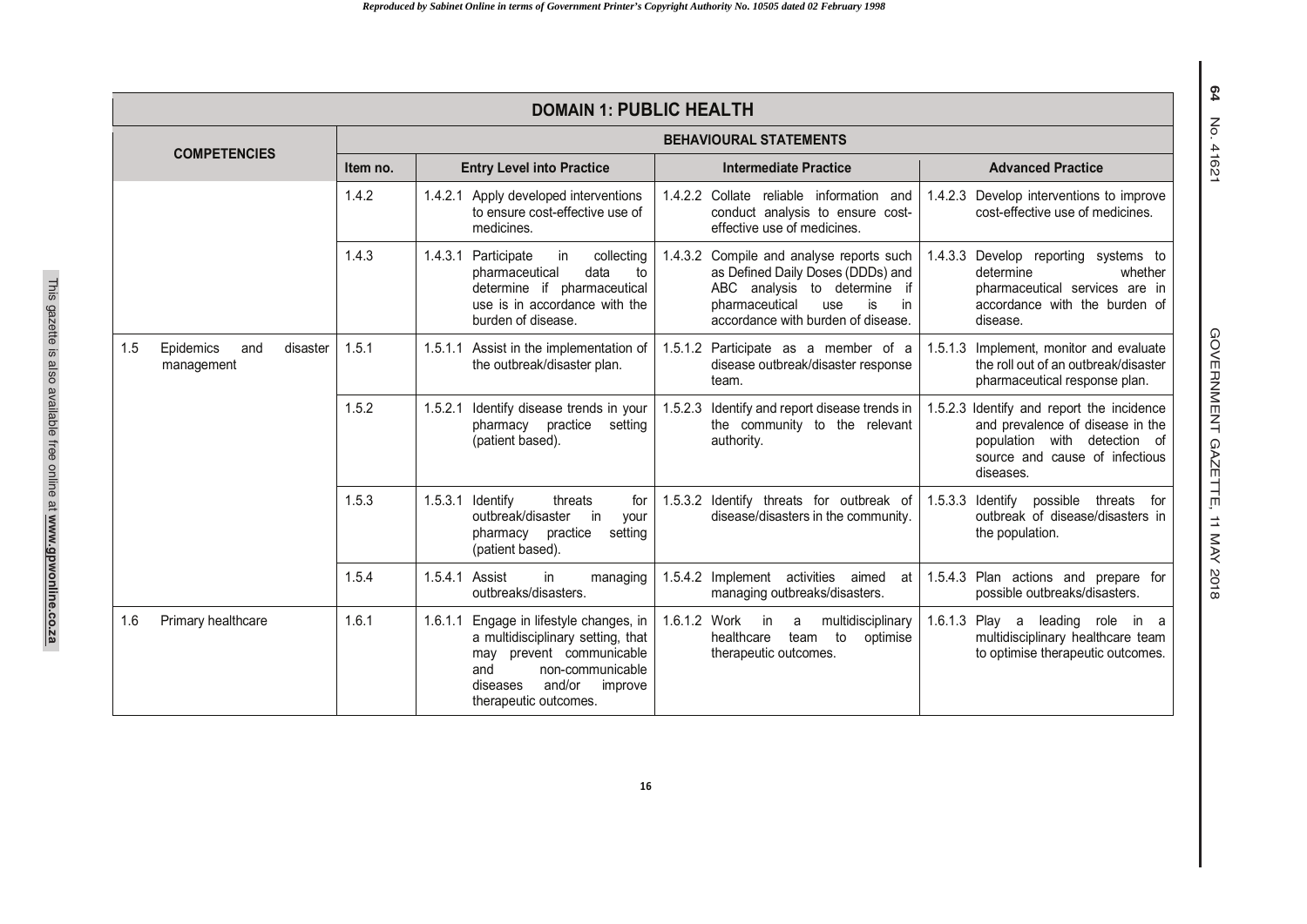| <b>DOMAIN 1: PUBLIC HEALTH</b> |                               |                                                                                            |                                                                                                                                                                  |                                                                                                                                                                  |
|--------------------------------|-------------------------------|--------------------------------------------------------------------------------------------|------------------------------------------------------------------------------------------------------------------------------------------------------------------|------------------------------------------------------------------------------------------------------------------------------------------------------------------|
| <b>COMPETENCIES</b>            | <b>BEHAVIOURAL STATEMENTS</b> |                                                                                            |                                                                                                                                                                  |                                                                                                                                                                  |
|                                | Item no.                      | <b>Entry Level into Practice</b>                                                           | Intermediate Practice                                                                                                                                            | <b>Advanced Practice</b>                                                                                                                                         |
|                                | 1.6.2                         | 1.6.2.1 Participate in screening and<br>prevention<br>disease<br>programmes and campaigns. | 1.6.2.2 Advocate for lifestyle changes that<br>may prevent communicable and<br>non-communicable diseases and/or<br>improve the outcomes of medicinal<br>therapy. | 1.6.2.3 Advocate for lifestyle changes<br>that may prevent communicable<br>and non-communicable diseases<br>and/or improve the outcomes of<br>medicinal therapy. |
|                                | 1.6.3                         | 1.6.3.1 Advise patients on self-care<br>and adherence to treatment<br>regimens.            | 1.6.3.2 Implement strategies to encourage<br>patients to take responsibility for<br>their own health and adherence to<br>treatment guidelines.                   | 1.6.3.3 Develop strategies to encourage<br>patients to take responsibility for<br>their own health and adherence to<br>treatment quidelines.                     |

STAATSKOERANT, 11 MEI 2018

STAATSKOERANT, 11 MEI 2018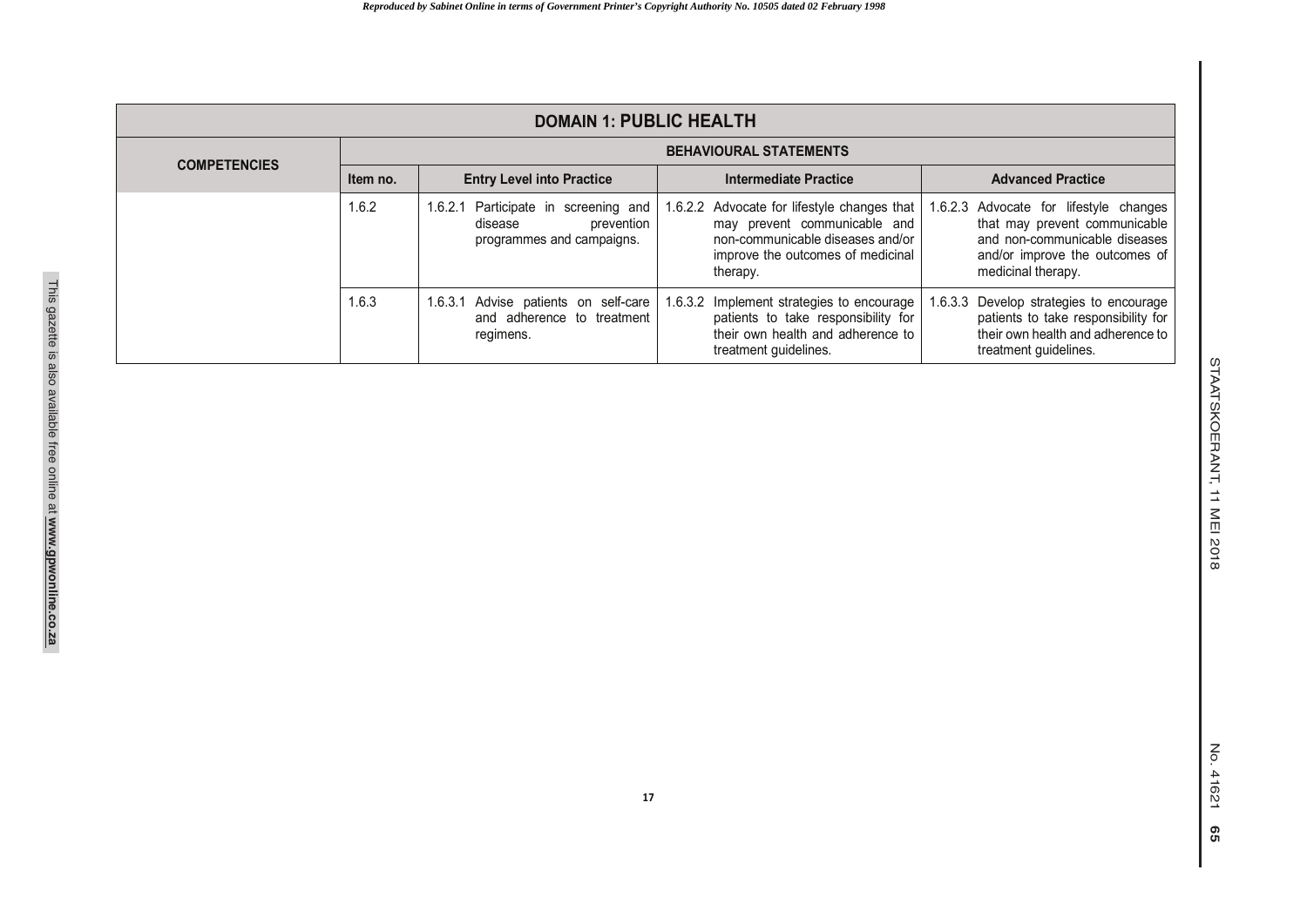# **DOMAIN 2: SAFE AND RATIONAL USE OF MEDICINES AND MEDICAL DEVICES**

#### **INTRODUCTION**

Domain 2 covers the rational use of medicines, a concept adopted by the World Health Organization (WHO), which advocates that patients receive medicines and medical devices that are:

- appropriate to their clinical needs;
- in doses that meet individual requirements;
- for an adequate period of time; and
- cost-effective for the patient and community.

Participation of the pharmacist in the promotion of rational use of medicines will contribute to improved access to quality medicines and other pharmaceutical services.

Pharmacists have a professional obligation to the public to ensure an adequate and reliable supply of safe, cost-effective medicines and medical devices of acceptable quality as prescribed in the National Drug Policy (1996). Patients must be educated in respect of the correct use of medical devices that meet all regulatory, safety and performance requirements.

Patients and healthcare workers are encouraged to report all medicine safety related complaints, and pharmacists should monitor, record and process such complaints.

In the domain of safe and rational use of medicines and medical devices, effective verbal and non-verbal methods of communication with patients and other healthcare professionals, are essential competencies. Pharmacists require these competencies to improve patient health outcomes and to build and maintain professional working relationships within a healthcare team. This domain also encompasses activities such as pharmacist initiated therapy (PIT), medicine utilisation reviews and use evaluations, and monitoring of therapeutic outcomes.

The competencies required in the domain for the safe and rational use of medicines and medical devices are:

- 2.1 Patient consultation
- 2.2 Patient counselling
- 2.3 Patient medicines review and management
- 2.4 Medicines and medical devices safety
- 2.5 Therapeutic outcome monitoring
- 2.6 Pharmacist initiated therapy (PIT)
- 2.7 Pharmacovigilance
- 2.8 Clinical trials

**18**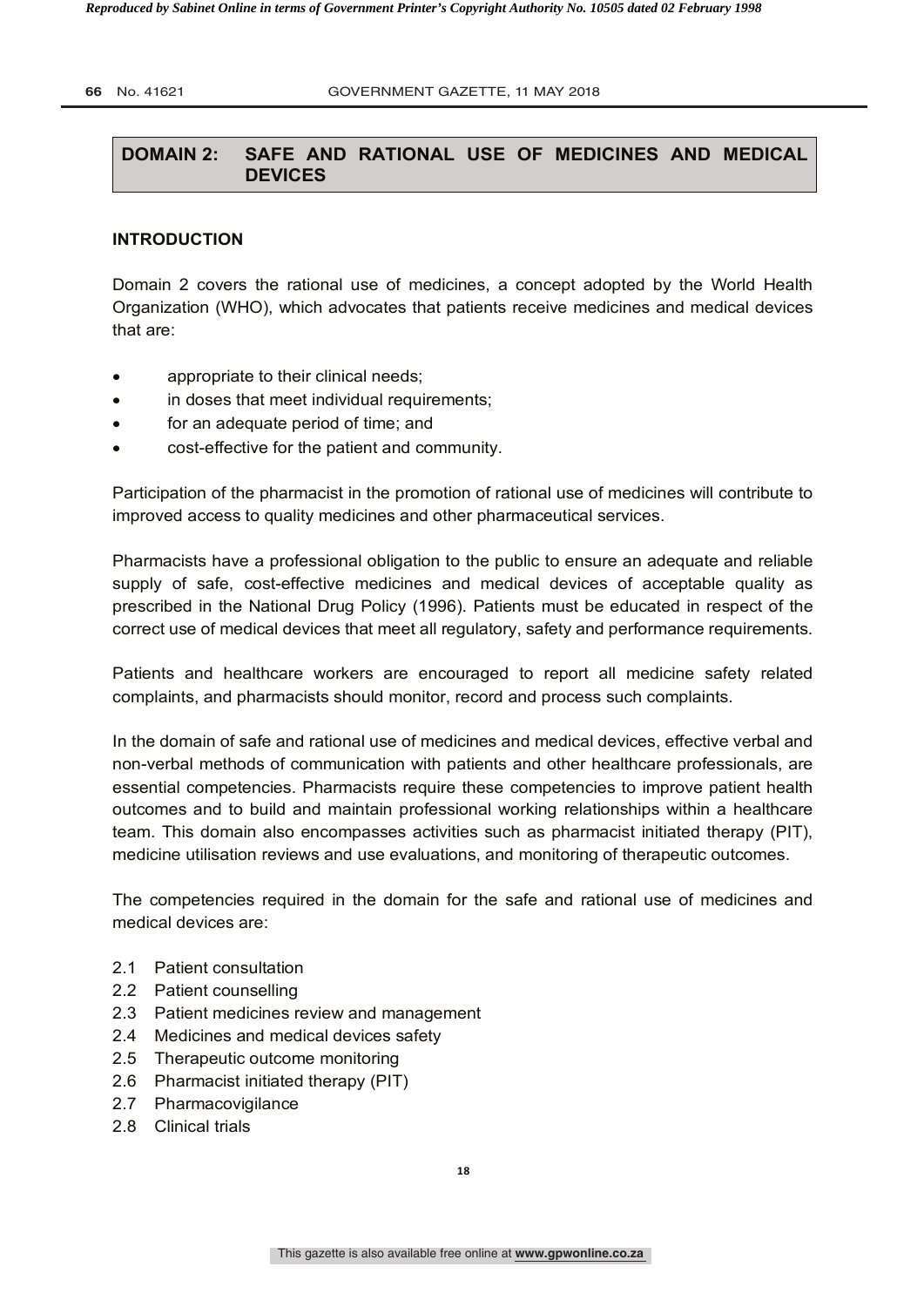|     | DOMAIN 2: SAFE AND RATIONAL USE OF MEDICINES AND MEDICAL DEVICES |                               |                                                                                                                                                                                                                              |                                                                                                                                                                               |                                                                                                                                                                                                     |
|-----|------------------------------------------------------------------|-------------------------------|------------------------------------------------------------------------------------------------------------------------------------------------------------------------------------------------------------------------------|-------------------------------------------------------------------------------------------------------------------------------------------------------------------------------|-----------------------------------------------------------------------------------------------------------------------------------------------------------------------------------------------------|
|     | <b>COMPETENCIES</b>                                              | <b>BEHAVIOURAL STATEMENTS</b> |                                                                                                                                                                                                                              |                                                                                                                                                                               |                                                                                                                                                                                                     |
|     |                                                                  | Item no.                      | <b>Entry Level into Practice</b>                                                                                                                                                                                             | <b>Intermediate Practice</b>                                                                                                                                                  | <b>Advanced Practice</b>                                                                                                                                                                            |
| 2.1 | Patient consultation                                             | 2.1.1                         | 2.1.1.1 Undertake consultations, in an<br>setting,<br>appropriate<br>with<br>while<br>minimal interruption,<br>maintaining verbal, auditory<br>and personal privacy.                                                         | 2.1.1.2 Undertake<br>more<br>complex<br>consultations, in an appropriate<br>setting with minimal interruption,<br>while maintaining verbal, auditory<br>and personal privacy. | 2.1.1.3 Ensure that appropriate facilities<br>are available to permit patient<br>consultation.                                                                                                      |
|     |                                                                  | 2.1.2                         | 2.1.2.1<br>Use<br>appropriate<br>communication<br>and<br>questioning<br>techniques<br>to<br>qather<br>relevant<br>patient<br>information<br>allopathic,<br>on<br>complementary and alternative<br>medicines and therapy use. | 2.1.2.2 Provide accurate and evidence-<br>based information on allopathic,<br>complementary and<br>alternative<br>medicines and therapy use.                                  | Provide guidance to pharmacists<br>2.1.2.3<br>and pharmacy support personnel<br>on allopathic, complementary<br>and alternative medicines and<br>therapy use, using evidence-<br>based information. |
|     |                                                                  | 2.1.3                         | 2.1.3.1 Consult with a patient and/or<br>caregiver to determine health<br>needs in a culturally sensitive<br>manner.                                                                                                         | 2.1.3.2 Implement protocols to ensure that   2.1.3.3 Develop and review protocols to<br>all personnel maintain cultural<br>sensitivity in all patient interactions.           | ensure that all personnel<br>maintain cultural sensitivity in all<br>patient interactions.                                                                                                          |
|     |                                                                  | 2.1.4                         | 2.1.4.1 Identify the need for further<br>information and/or referral to<br>an appropriate<br>healthcare<br>provider/resource.                                                                                                | 2.1.4.2 Implement protocols for referral in<br>consultation with other members of<br>the healthcare team.                                                                     | 2.1.4.3 Develop and review protocols for<br>referral in consultation with other<br>members of the healthcare team.                                                                                  |
|     |                                                                  | 2.1.5                         | 2.1.5.1 Where appropriate and after<br>obtaining patient consent, use<br>diagnostic aids and/or tests.                                                                                                                       | 2.1.5.2<br>Implement protocols to ensure<br>appropriate use/application of<br>diagnostic aids and/or tests.                                                                   | 2.1.5.3 Develop and review protocols to<br>appropriate<br>ensure<br>use/application of diagnostic aids<br>and/or tests.                                                                             |
|     |                                                                  | 2.1.6                         | 2.1.6.1<br>Where applicable, examine<br>patient<br>records to<br>obtain<br>patient medication and disease<br>history.                                                                                                        | 2.1.6.2 Implement care plans based on<br>patient records.                                                                                                                     | 2.1.6.3 Develop and review a care plan<br>based on patient records and<br>monitor patient outcomes.                                                                                                 |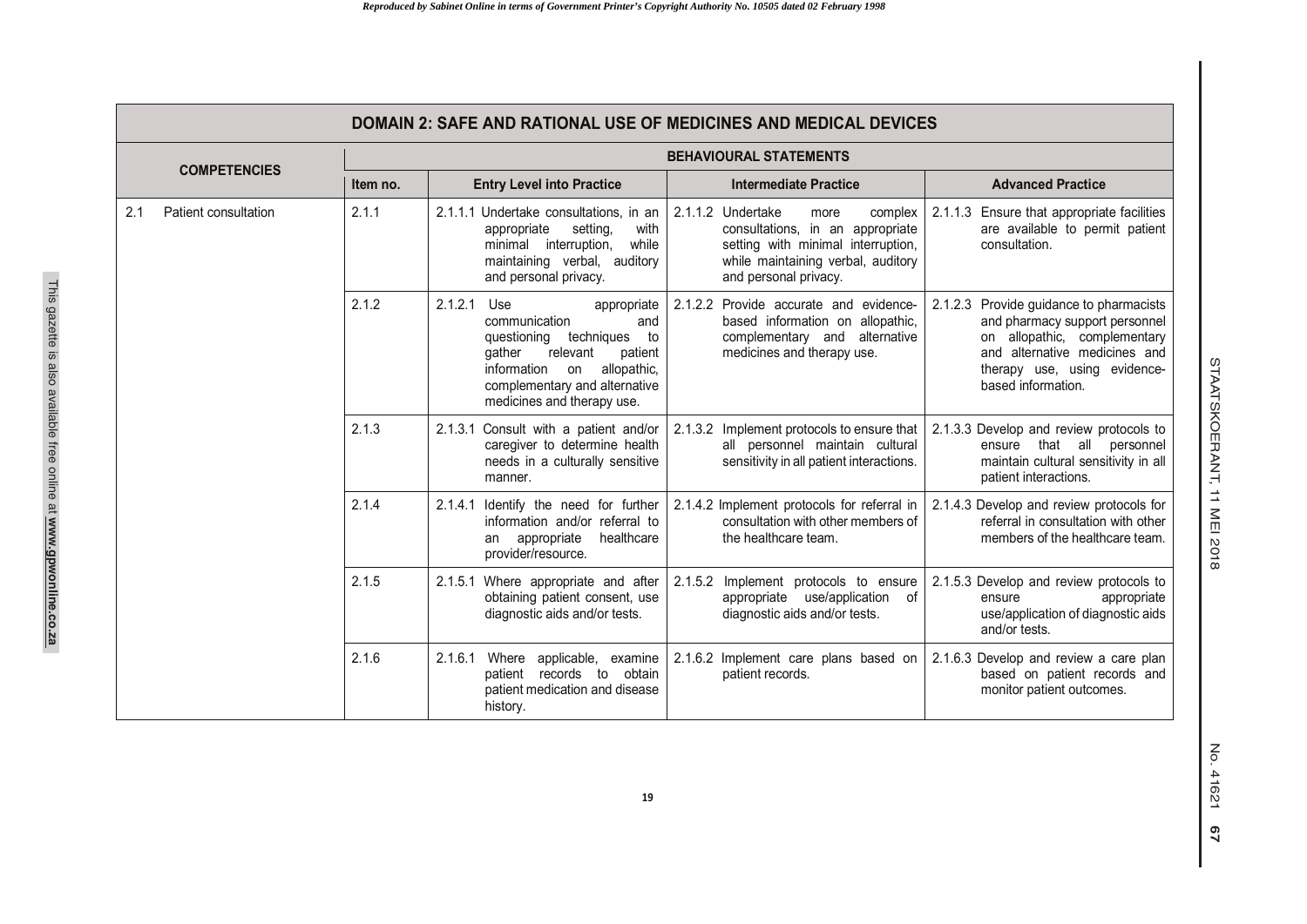| <b>DOMAIN 2: SAFE AND RATIONAL USE OF MEDICINES AND MEDICAL DEVICES</b> |                               |                                                                                                                                                                                       |                                                                                                                                                      |                                                                                                                                                                              |  |  |  |  |  |  |
|-------------------------------------------------------------------------|-------------------------------|---------------------------------------------------------------------------------------------------------------------------------------------------------------------------------------|------------------------------------------------------------------------------------------------------------------------------------------------------|------------------------------------------------------------------------------------------------------------------------------------------------------------------------------|--|--|--|--|--|--|
| <b>COMPETENCIES</b>                                                     | <b>BEHAVIOURAL STATEMENTS</b> |                                                                                                                                                                                       |                                                                                                                                                      |                                                                                                                                                                              |  |  |  |  |  |  |
|                                                                         | Item no.                      | <b>Entry Level into Practice</b>                                                                                                                                                      | <b>Intermediate Practice</b>                                                                                                                         | <b>Advanced Practice</b>                                                                                                                                                     |  |  |  |  |  |  |
|                                                                         | 2.1.7                         | 2.1.7.1<br>Maintain<br>confidentiality<br>оf<br>patient information in line with<br>legislative requirements.                                                                         | 2.1.7.2 Manage the risk assessment plan<br>relating to breach of confidentiality<br>of patient information in line with<br>legislative requirements. | 2.1.7.3<br>Develop and review the risk<br>assessment plan relating to<br>confidentiality<br>breach of<br>of<br>patient information in line with<br>legislative requirements. |  |  |  |  |  |  |
|                                                                         | 2.1.8                         | Keep and maintain appropriate<br>2.1.8.1<br>records.                                                                                                                                  | 2.1.8.2<br>Implement<br>procedures<br>and<br>protocols<br>for<br>document<br>management and recordkeeping.                                           | 2.1.8.3 Develop and review procedures<br>and protocols for document<br>management and recordkeeping.                                                                         |  |  |  |  |  |  |
| 2.2.<br>Patient counselling                                             | 2.2.1                         | 2.2.1.1<br>Establish<br>existing<br>understanding and knowledge<br>of health conditions, medicines<br>use for a patient and the need<br>for counselling.                              | 2.2.1.2 Formulate a counselling<br>plan<br>according to the needs of the<br>patient to ensure the safe and<br>effective use of medicines.            | 2.2.1.3 Ensure that all patients receive<br>appropriate counselling that is in<br>line with faciity specific protocols.                                                      |  |  |  |  |  |  |
|                                                                         | 2.2.2                         | Counsel patients on the safe<br>2.2.2.1<br>and rational use of medicines<br>and medical devices (including<br>selection.<br>use.<br>contraindications, storage, and<br>side effects). | 2.2.2.2 Implement systems to ensure that<br>patient counselling is performed in<br>accordance with GPP.                                              | 2.2.2.3 Develop and manage systems to<br>ensure that patient counselling is<br>performed in accordance with<br>GPP.                                                          |  |  |  |  |  |  |
|                                                                         | 2.2.3                         | 2.2.3.1<br>Listen effectively, using active<br>reflective<br>and<br>listening<br>techniques.                                                                                          | 2.2.3.2 Respond appropriately to more<br>challenging or complex scenarios<br>that require attentive listening.                                       | 2.2.3.3 Use advanced listening skills to<br>differentiate<br>distinguish<br>or<br>challenging<br>and<br>complex<br>scenarios.                                                |  |  |  |  |  |  |
|                                                                         | 2.2.4                         | 2.2.4.1 Use an appropriate counselling<br>plan based on patient needs<br>and ensure the safe and<br>effective use of medicine.                                                        | 2.2.4.2 Respond appropriately to more<br>challenging or complex scenarios<br>requiring patient counselling.                                          | 2.2.4.3 Develop and review counselling<br>plan templates to ensure the safe<br>and effective use of medicine.                                                                |  |  |  |  |  |  |

GOVERNMENT GAZETTE, 11 MAY 201 GOVERNMENT GAZETTE, 11 MAY 2018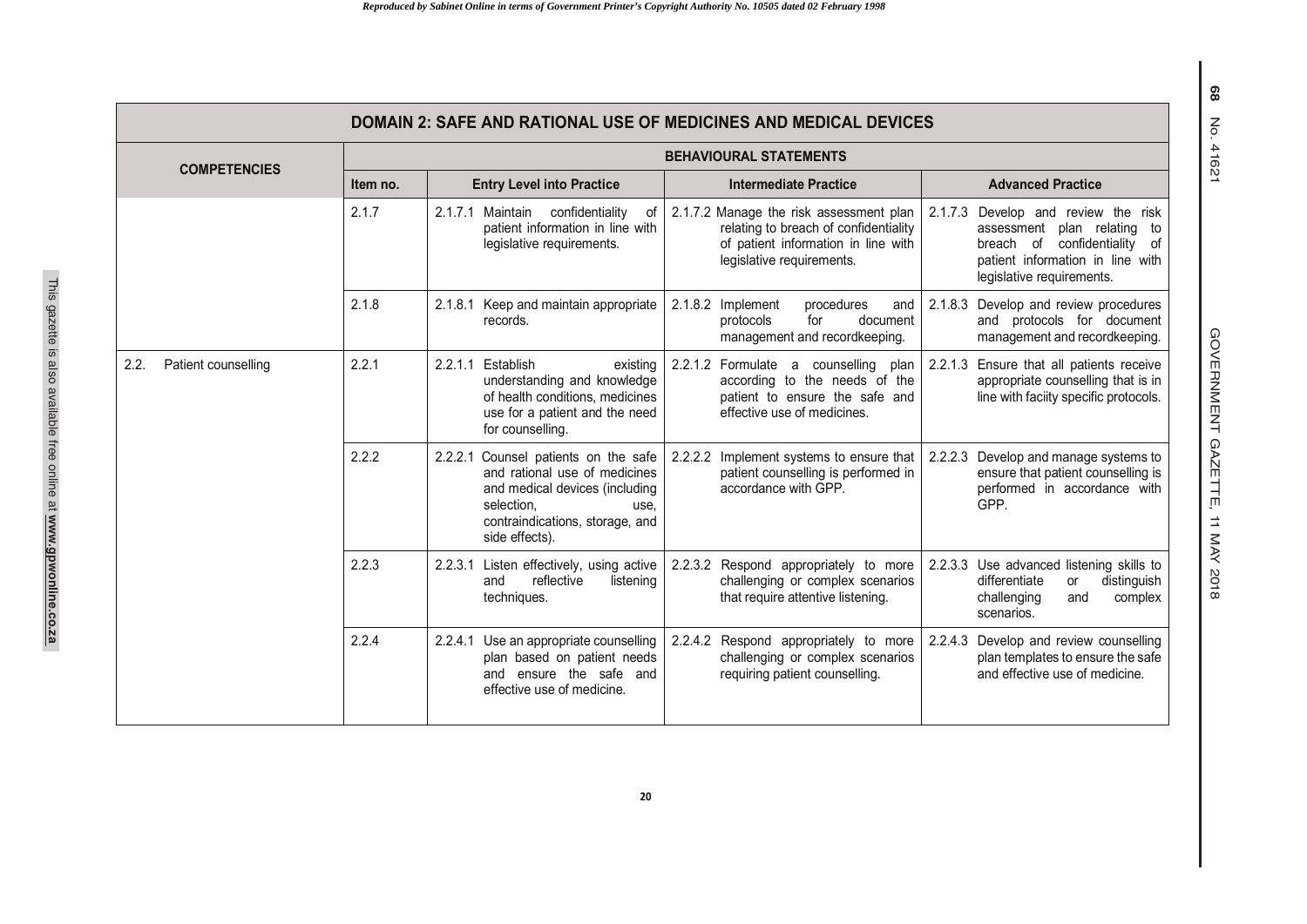|                                                  | <b>DOMAIN 2: SAFE AND RATIONAL USE OF MEDICINES AND MEDICAL DEVICES</b> |                                                                                                                                                                         |                                                                                                                                                       |                                                                                                                                         |  |  |  |  |  |
|--------------------------------------------------|-------------------------------------------------------------------------|-------------------------------------------------------------------------------------------------------------------------------------------------------------------------|-------------------------------------------------------------------------------------------------------------------------------------------------------|-----------------------------------------------------------------------------------------------------------------------------------------|--|--|--|--|--|
|                                                  | <b>BEHAVIOURAL STATEMENTS</b>                                           |                                                                                                                                                                         |                                                                                                                                                       |                                                                                                                                         |  |  |  |  |  |
| <b>COMPETENCIES</b>                              | Item no.                                                                | <b>Entry Level into Practice</b>                                                                                                                                        | <b>Intermediate Practice</b>                                                                                                                          | <b>Advanced Practice</b>                                                                                                                |  |  |  |  |  |
|                                                  | 2.2.5                                                                   | 2.2.5.1<br>Maximise opportunities for<br>counselling and the provision<br>of information and advice to<br>patients.                                                     | 2.2.5.2 Identify<br>opportunities<br>for<br>counselling and the provision of<br>information and advice to patients.                                   | 2.2.5.3 Create<br>opportunities<br>for<br>counselling and the provision of<br>information<br>and advice<br>to<br>patients.              |  |  |  |  |  |
|                                                  | 2.2.6                                                                   | 2.2.6.1 Communicate in a manner that<br>demonstrates sensitivity to<br>alternative<br>customs<br>and<br>approaches to healthcare.                                       | 2.2.6.2 Implement<br>communication<br>techniques/systems that consider<br>alternative<br>customs<br>and<br>approaches to healthcare.                  | 2.2.6.3 Develop<br>communication<br>techniques/systems<br>that<br>consider alternative customs and<br>approaches to healthcare.         |  |  |  |  |  |
|                                                  | 2.2.7                                                                   | Use language, including verbal<br>2.2.7.1<br>and nonverbal cues, that the<br>patient is likely to understand.                                                           | 2.2.7.2 Implement and monitor the use of a<br>language policy that includes<br>verbal and nonverbal cues that the<br>patient is likely to understand. | Develop a language policy that<br>2.2.7.3<br>includes verbal and nonverbal<br>cues that the patient is likely to<br>understand.         |  |  |  |  |  |
|                                                  | 2.2.8                                                                   | 2.2.8.1 Where<br>appropriate,<br>use<br>instructional aids.                                                                                                             | 2.2.8.2 Implement the use of instructional<br>aids appropriately.                                                                                     | 2.2.8.3 Develop instructional aids that can<br>be used to maximise counselling.                                                         |  |  |  |  |  |
|                                                  | 2.2.9                                                                   | 2.2.9.1<br>Obtain<br>feedback from<br>the<br>confirm<br>their<br>patient<br>to<br>the<br>understanding<br>οf<br>information provided during the<br>counselling process. | 2.2.9.2 Implement<br>processes<br>and<br>procedures to obtain<br>patient<br>feedback regarding counselling.                                           | 2.2.9.3 Develop<br>processes<br>and<br>procedures to obtain<br>patient<br>feedback in counselling.                                      |  |  |  |  |  |
| 2.3<br>Patient medicine review and<br>management | 2.3.1                                                                   | 2.3.1.1 Confirm patient adherence to a<br>medicine regimen or treatment<br>plan.                                                                                        | 2.3.1.2 Encourage and facilitate patient<br>adherence to a medicine regimen<br>or treatment plan.                                                     | 2.3.1.3 Identify, prioritise and resolve<br>medicines<br>management<br>problems.                                                        |  |  |  |  |  |
|                                                  | 2.3.2                                                                   | Assist with medicine utilisation<br>2.3.2.1<br>reviews.                                                                                                                 | 2.3.2.2 Perform<br>medicine<br>utilisation<br>reviews, as appropriate, to ensure<br>the rational use of medicine and<br>positive clinical outcomes.   | 2.3.2.3 Recognise and manage trends<br>associated with inappropriate<br>medicine prescribing behaviour.                                 |  |  |  |  |  |
|                                                  | 2.3.3                                                                   | 2.3.3.1 Liaise with the prescriber or<br>other healthcare professionals<br>to ensure the optimal use of<br>medicines.                                                   | 2.3.3.2 Liaise with the prescriber or other<br>healthcare<br>professionals<br>to<br>implement a plan to ensure the<br>optimal use of medicines.       | 2.3.3.3 Contribute<br>to<br>strategies to<br>patient<br>medication<br>optimise<br>management using clinical tools<br>where appropriate. |  |  |  |  |  |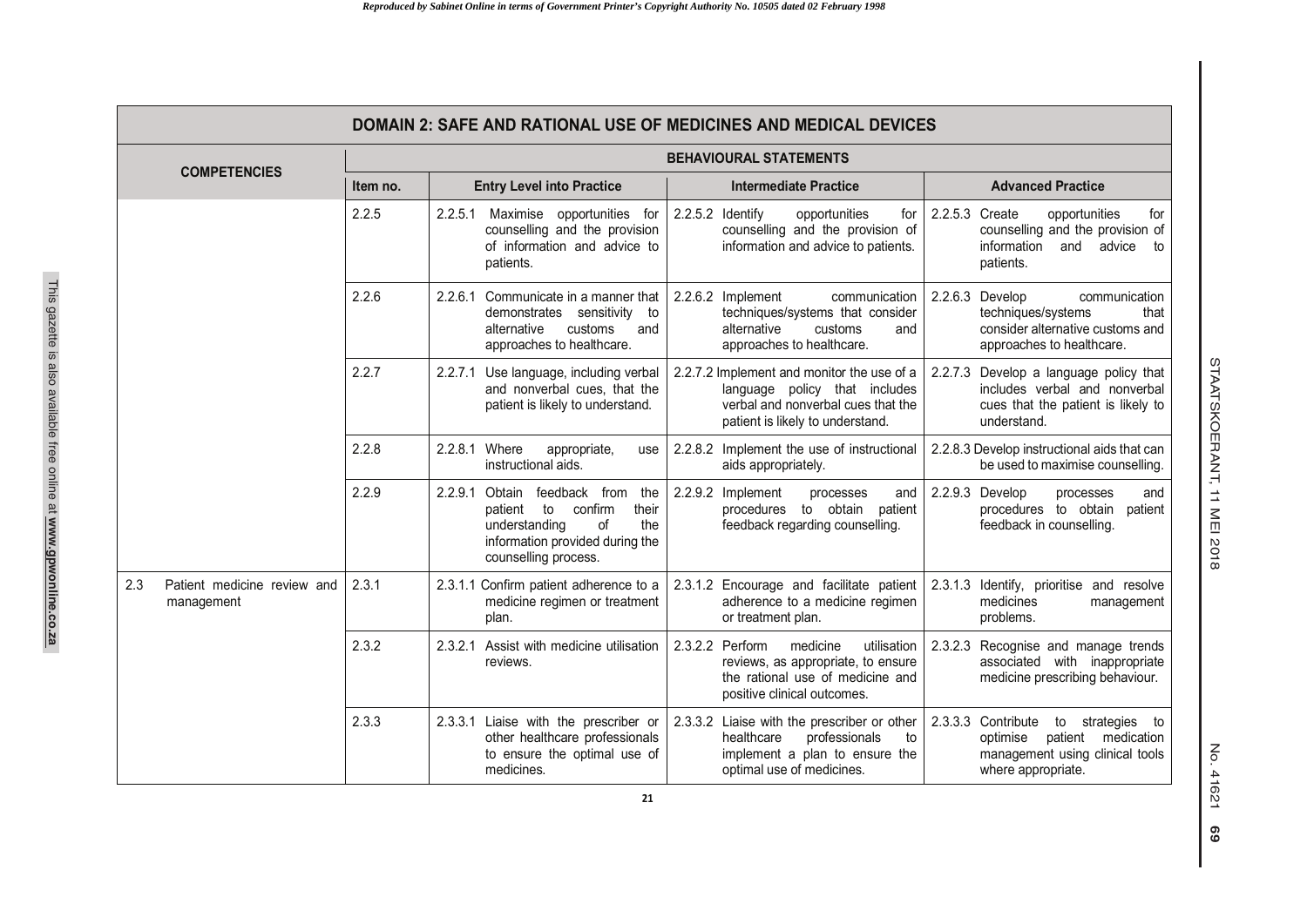|                     |                                       | <b>DOMAIN 2: SAFE AND RATIONAL USE OF MEDICINES AND MEDICAL DEVICES</b> |                                                                                                                                                                                                             |                                                                                                                                        |                                                                                                                                                                                |  |  |  |  |  |  |
|---------------------|---------------------------------------|-------------------------------------------------------------------------|-------------------------------------------------------------------------------------------------------------------------------------------------------------------------------------------------------------|----------------------------------------------------------------------------------------------------------------------------------------|--------------------------------------------------------------------------------------------------------------------------------------------------------------------------------|--|--|--|--|--|--|
| <b>COMPETENCIES</b> |                                       | <b>BEHAVIOURAL STATEMENTS</b>                                           |                                                                                                                                                                                                             |                                                                                                                                        |                                                                                                                                                                                |  |  |  |  |  |  |
|                     |                                       | Item no.                                                                | <b>Entry Level into Practice</b>                                                                                                                                                                            | <b>Intermediate Practice</b>                                                                                                           | <b>Advanced Practice</b>                                                                                                                                                       |  |  |  |  |  |  |
|                     |                                       | 2.3.4                                                                   | 2.3.4.1<br>Use appropriate protocols to<br>ensure cost-effective use of<br>medicines<br>medical<br>and<br>devices.                                                                                          | 2.3.4.2 Use appropriate protocols<br>to<br>ensure cost-effective use of<br>medicines and medical devices.                              | 2.3.4.3 Develop protocols to ensure the<br>cost-effective use of medicines<br>and medical devices.                                                                             |  |  |  |  |  |  |
|                     |                                       | 2.3.5                                                                   | $2.3.5.1$ Identify<br>patients<br>requiring<br>additional monitoring.                                                                                                                                       | 2.3.5.2 Recognise and advise on any<br>patient<br>additional<br>monitoring<br>required.                                                | 2.3.5.3 Recognise and advise on any<br>additional patient monitoring<br>required in complex scenarios.                                                                         |  |  |  |  |  |  |
| 2.4                 | Medicine and medical device<br>safety | 2.4.1                                                                   | 2.4.1.1 Report dispensing errors, side<br>and adverse effects.                                                                                                                                              | 2.4.1.2<br>Implement developed protocols to<br>avoid common dispensing errors<br>such as 'look-alike' and 'sound-<br>alike' medicines. | 2.4.1.3<br>Develop protocols to avoid<br>common dispensing errors such<br>as 'look-alike' and 'sound-alike'<br>medicines.                                                      |  |  |  |  |  |  |
|                     |                                       | 2.4.2                                                                   | 2.4.2.1 Keep abreast of emerging<br>medicine safety information.                                                                                                                                            | 2.4.2.2 Implement and maintain a 'near-<br>misses' and error reporting system.                                                         | 2.4.2.3 Disseminate information relating<br>to medicine safety and alter<br>practice accordingly.                                                                              |  |  |  |  |  |  |
|                     |                                       | 2.4.3                                                                   | 2.4.3.1 Participate in prevention and<br>resolution of medication errors.                                                                                                                                   | 2.4.3.2 Identify, record, act and report<br>medication errors.                                                                         | 2.4.3.3 Review and interpret medication<br>error reports to identify trends<br>implement<br>and<br>appropriate<br>corrective action.                                           |  |  |  |  |  |  |
|                     |                                       | 2.4.4                                                                   | 2.4.4.1 Identify<br>medicines.<br>and<br>medical devices with quality<br>issues and report according to<br>applicable policies.                                                                             | 2.4.4.2 Source medicines and medical<br>devices of an acceptable quality<br>and standard, in accordance with<br>relevant SOPs.         | 2.4.4.3 Develop SOPs to ensure that<br>medicines and medical devices<br>are of an acceptable quality and<br>standard, and are sourced from<br>licensed and approved suppliers. |  |  |  |  |  |  |
|                     |                                       | 2.4.5                                                                   | 2.4.5.1 Identify medicines and medical<br>devices that are a high risk in<br>respect of medication errors or<br>that exhibit increased safety<br>risks and take steps to<br>minimise and mitigate the risk. | 2.4.5.2<br>Implement developed systems and<br>protocols to minimise and mitigate<br>medication errors and adverse<br>effects.          | 2.4.5.3 Develop systems and protocols<br>to minimise and<br>mitigate<br>medication errors and adverse<br>effects.                                                              |  |  |  |  |  |  |

GOVERNMENT GAZETTE, 11 MAY 201 GOVERNMENT GAZETTE, 11 MAY 2018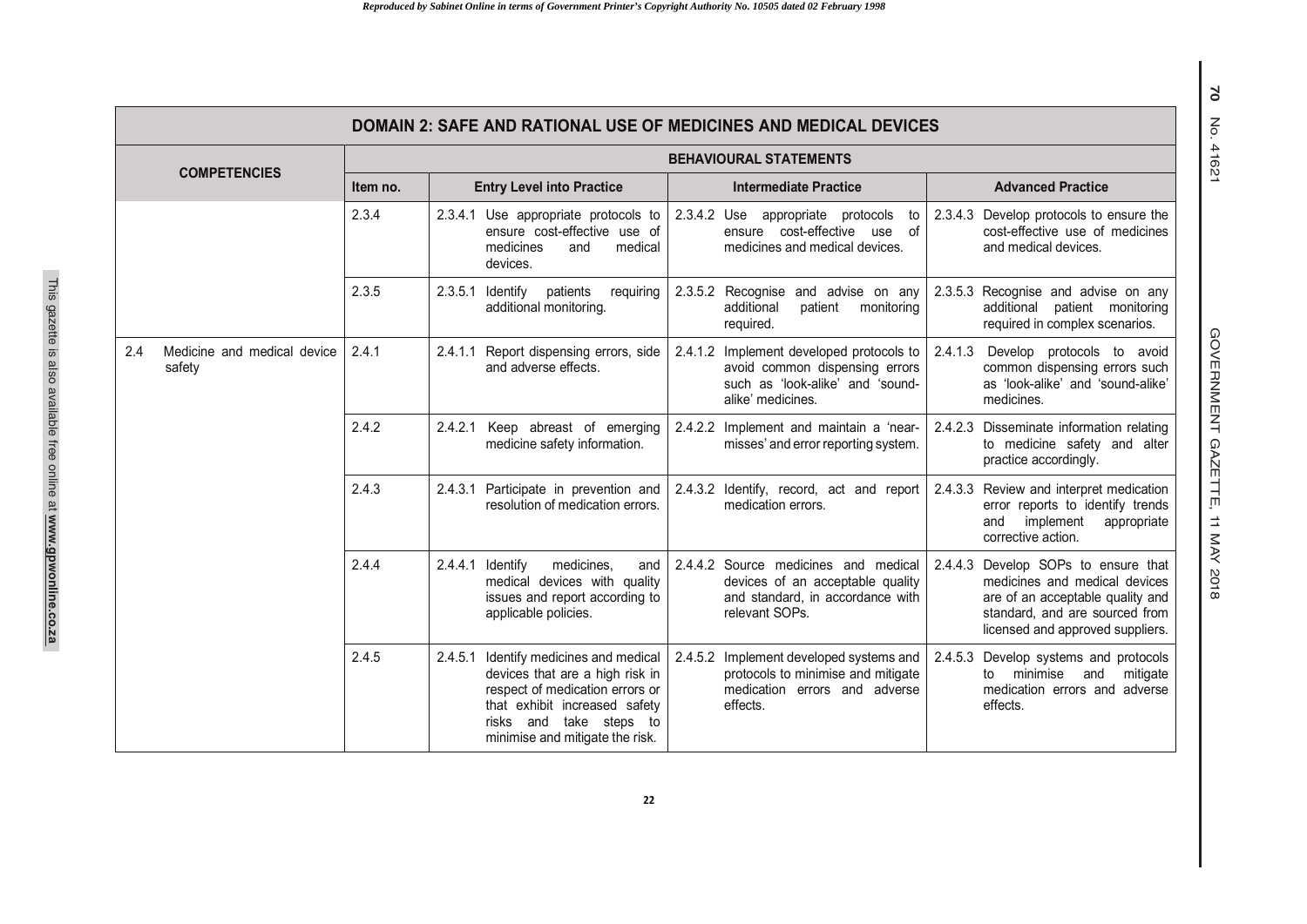|                     | DOMAIN 2: SAFE AND RATIONAL USE OF MEDICINES AND MEDICAL DEVICES |                               |                                                                                                                                                                                                                                                                                    |                                                                                                                                         |                                                                                                                                                                |  |  |  |  |  |
|---------------------|------------------------------------------------------------------|-------------------------------|------------------------------------------------------------------------------------------------------------------------------------------------------------------------------------------------------------------------------------------------------------------------------------|-----------------------------------------------------------------------------------------------------------------------------------------|----------------------------------------------------------------------------------------------------------------------------------------------------------------|--|--|--|--|--|
| <b>COMPETENCIES</b> |                                                                  | <b>BEHAVIOURAL STATEMENTS</b> |                                                                                                                                                                                                                                                                                    |                                                                                                                                         |                                                                                                                                                                |  |  |  |  |  |
|                     |                                                                  | Item no.                      | <b>Entry Level into Practice</b>                                                                                                                                                                                                                                                   | <b>Intermediate Practice</b>                                                                                                            | <b>Advanced Practice</b>                                                                                                                                       |  |  |  |  |  |
|                     |                                                                  | 2.4.6                         | 2.4.6.1 Store medicines and medical<br>devices in a safe, secure,<br>organised<br>and systematic<br>manner.                                                                                                                                                                        | 2.4.6.2 Implement developed systems to<br>ensure safe, secure, organised<br>and systematic storage of<br>medicines and medical devices. | 2.4.6.3 Develop systems to ensure safe,<br>organised<br>secure.<br>and<br>systematic storage of medicines<br>and medical devices.                              |  |  |  |  |  |
| 2.5                 | Therapeutic<br>outcome<br>monitoring                             | 2.5.1                         | 2.5.1.1 Monitor therapeutic outcomes.                                                                                                                                                                                                                                              | 2.5.1.2 Monitor and optimise therapeutic<br>outcomes for more complex<br>scenarios.                                                     | 2.5.1.3 Ensure that protocols are in place<br>to support the optimisation of<br>therapeutic<br>outcomes<br>by<br>pharmacists.                                  |  |  |  |  |  |
|                     |                                                                  | 2.5.2                         | 2.5.2.1 Consult with other healthcare<br>professionals<br>to<br>optimise<br>therapeutic outcomes.                                                                                                                                                                                  | 2.5.2.2 Contribute to the PTC or at<br>formulary design level to optimise<br>therapeutic outcomes.                                      | 2.5.2.3 Participate in optimisation of<br>therapeutic<br>outcomes<br>at<br>PTC/formulary design level.                                                         |  |  |  |  |  |
| 2.6                 | Pharmacist initiated therapy<br>(PIT)                            | 2.6.1                         | 2.6.1.2 Ensure all medicine selection and<br>2.6.1.1 Assess and treat a patient based<br>on objective and subjective<br>advice provided reflects<br>best<br>signs and symptoms as guided<br>evidence and guidance.<br>by relevant legislation and<br>within the scope of practice. |                                                                                                                                         | 2.6.1.3 Ensure that protocols are in place<br>to facilitate supervision of<br>pharmacy support personnel<br>involved in pharmacist initiated<br>therapy (PIT). |  |  |  |  |  |
|                     | 2.6.2<br>medicines<br>preferences,                               |                               | 2.6.2.1 Discuss the use of appropriate<br>obtain<br>and<br>consensus from the patient,<br>taking into account patient<br>allergies and<br>medical history.                                                                                                                         | 2.6.2.2<br>Implement the guidelines and<br>policies on the appropriate use of<br>medicines.                                             | Develop guidelines and policies<br>2.6.2.3<br>for appropriate use of medicines.                                                                                |  |  |  |  |  |
|                     |                                                                  | 2.6.3                         | 2.6.3.1<br>Document any intervention,<br>including medicine supply,<br>according to current legislative<br>requirements.                                                                                                                                                           | 2.6.3.2 Implement<br>the<br>developed<br>intervention<br>pharmacist<br>documentation system.                                            | 2.6.3.3 Develop<br>pharmacist<br>a<br>documentation<br>intervention<br>system.                                                                                 |  |  |  |  |  |
|                     |                                                                  | 2.6.4                         | 2.6.4.1 Refer patients, when required,<br>to an appropriate healthcare<br>provider/resource.                                                                                                                                                                                       | 2.6.4.2 Implement the referral system to<br>appropriate<br>healthcare<br>an<br>provider/resource.                                       | 2.6.4.3 Develop<br>referral<br>patient<br>a<br>system.                                                                                                         |  |  |  |  |  |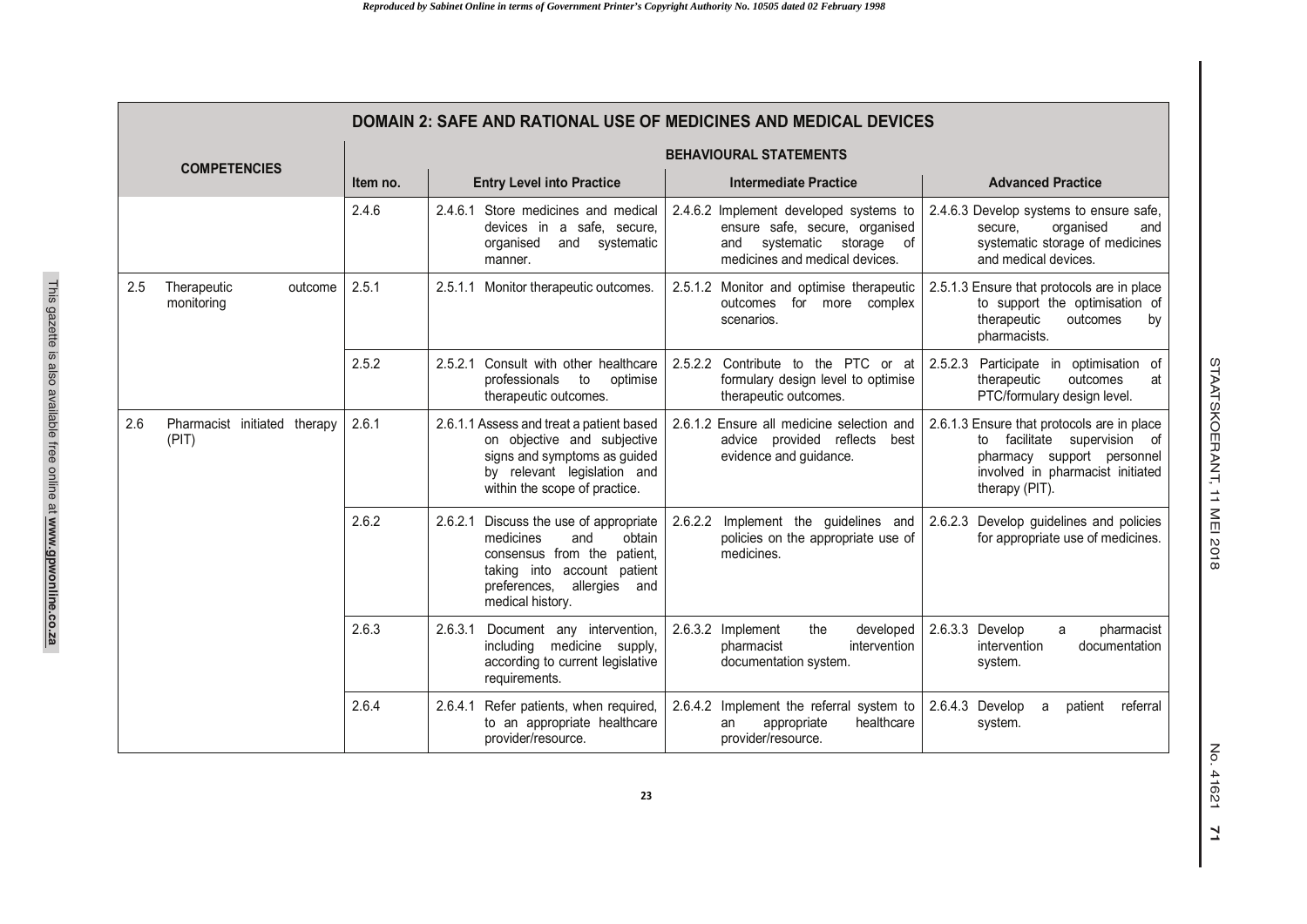| <b>DOMAIN 2: SAFE AND RATIONAL USE OF MEDICINES AND MEDICAL DEVICES</b> |                                                                             |                                                                                                          |                                                                                           |                                                                                                  |  |  |  |  |  |  |
|-------------------------------------------------------------------------|-----------------------------------------------------------------------------|----------------------------------------------------------------------------------------------------------|-------------------------------------------------------------------------------------------|--------------------------------------------------------------------------------------------------|--|--|--|--|--|--|
| <b>COMPETENCIES</b>                                                     |                                                                             |                                                                                                          | <b>BEHAVIOURAL STATEMENTS</b>                                                             |                                                                                                  |  |  |  |  |  |  |
|                                                                         | Item no.                                                                    | <b>Entry Level into Practice</b>                                                                         | Intermediate Practice                                                                     | <b>Advanced Practice</b>                                                                         |  |  |  |  |  |  |
| Pharmacovigilance                                                       | 2.7.1                                                                       | Monitor, receive, record and<br>2.7.1.1<br>report quality defects, adverse<br>drug reactions and events. | 2.7.1.2 Manage<br>pharmacovigilance<br>activities and classify the events<br>accordingly. | Design and implement<br>2.7.1.3<br>interventions to prevent and<br>minimise adverse drug events. |  |  |  |  |  |  |
|                                                                         | 2.7.2                                                                       | Perform<br>2.7.2.1<br>marketing<br>post<br>surveillance studies.                                         | 2.7.2.2<br>Compile reports of the post<br>marketing surveillance studies.                 | 2.7.2.3 Review pharmacovigilance<br>reports and report to regulatory<br>authority.               |  |  |  |  |  |  |
| Clinical trials<br>2.8                                                  | 2.8.1<br>Apply master documents (e.g.<br>2.8.1.1<br>SOPs) according to GxP. |                                                                                                          | 2.8.1.2 Implement and monitor compliance<br>in line with GxP.                             | Interpret guidelines, legislation<br>2.8.1.3<br>and policies in line with GxP.                   |  |  |  |  |  |  |
|                                                                         | 2.8.2                                                                       | 2.8.2.1 Compile master documents.                                                                        | 2.8.2.2 Review master documents.                                                          | 2.8.2.3 Approve master documents.                                                                |  |  |  |  |  |  |

**72** No. 41621

72 No. 41621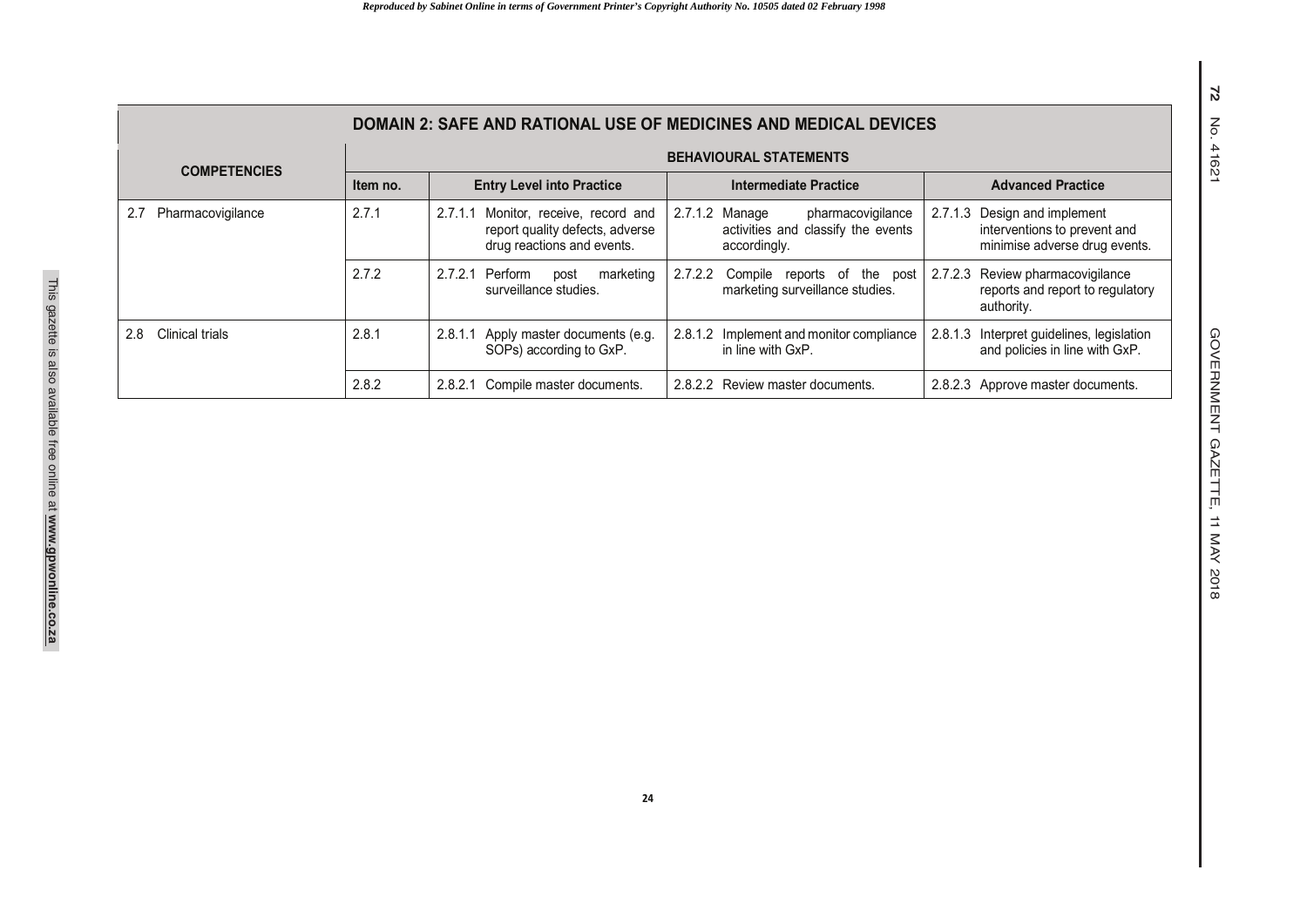#### **STAATSKOERANT, 11 MEI 2018 8 COMPETER FOR PHARMACISTS IN SACT 1.011 NO. 41621 73**

#### **DOMAIN 3: SUPPLY OF MEDICINES AND MEDICAL DEVICES**

#### **INTRODUCTION**

Domain 3 includes competencies required to address the supply of medicines and medical devices, from production processes to the disposal of unused, expired and obsolete medicines and medical devices. The domain encompasses the planning and management of all activities involved in sourcing, procurement, and logistics management and includes coordination and collaboration with suppliers and other healthcare professionals in delivering pharmaceutical services to patients.

The pharmacist plays a critical role in the registration and manufacturing of safe, quality and effective medicines and medical devices. Procurement of safe, quality and effective medicines and medical devices involves the identification and careful selection of suppliers who provide products manufactured in accordance with current Good Manufacturing Practice (cGMP) and relevant legislation. In addition, behavioural statements for Domain 3 pertain to packaging, storage and transport of medicines and medical devices, and the legislation applicable to manufacturing, storage and distribution of medicines and medical devices.

The procurement, storage and distribution of pharmaceutical products are a major determinant in the availability of affordable, quality, safe and effective medicines. Given the impact of procurement activities on the operation and effectiveness of health services, it is essential that these activities are managed by pharmacists capacitated to apply sound procedures and who have access to reliable stock control, consumption and distribution information in order to manage medicine supply.

The dispensing process is also incorporated in the supply of medicines domain. The process in which the pharmacist interprets and evaluates a prescription, from both legal and pharmacological perspectives, selects appropriate medicine(s), prepares, packs and labels the medicine(s), and counsels the patient on the correct use of the medicine(s), are behaviours included in Domain 3. To improve therapeutic outcomes, the supply of medicines should include behaviours encompassing patient care encounters, prescription review, and medicine utilisation review.

In addition, pharmacists are responsible for minimising pharmaceutical waste. This includes the coordination of continuous monitoring of pharmaceutical waste generation, and the destruction or disposal procedures for any unused, unwanted or expired medicine.

The supply of medicines and medical devices competencies are:

- 3.1 Medicine production according to GxP
- 3.2 Supply chain management
- 3.3 Formulary development
- 3.4 Medicine dispensing
- 3.5 Medicine compounding
- 3.6 Medicine disposal/destruction

**25**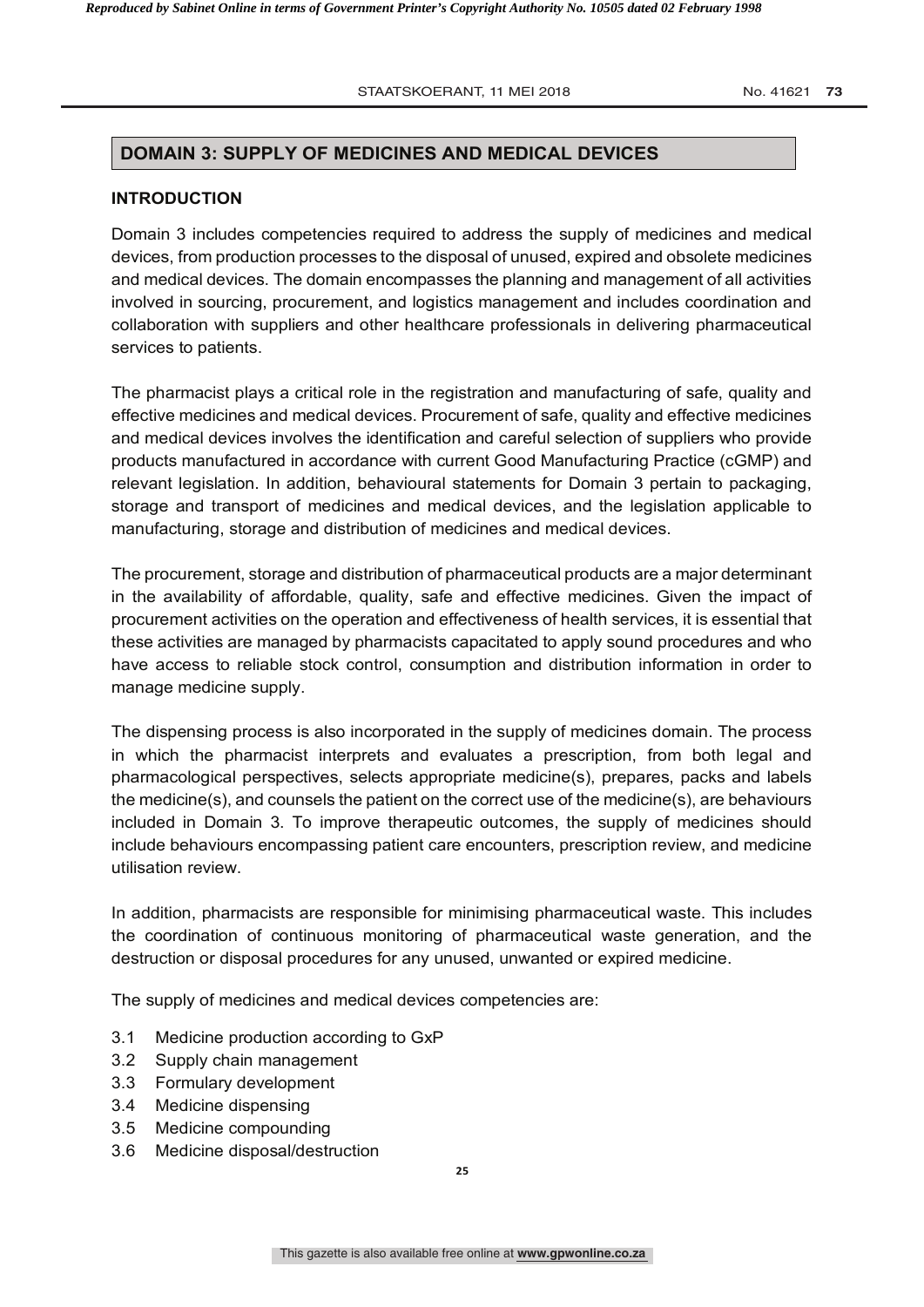|     | <b>DOMAIN 3: SUPPLY OF MEDICINES AND MEDICAL DEVICES</b>      |                                           |                                                                         |                                                                                                      |                                                                                                          |                                                                                                                                        |                                                                                                                |                                                                                                                                                                                           |  |  |
|-----|---------------------------------------------------------------|-------------------------------------------|-------------------------------------------------------------------------|------------------------------------------------------------------------------------------------------|----------------------------------------------------------------------------------------------------------|----------------------------------------------------------------------------------------------------------------------------------------|----------------------------------------------------------------------------------------------------------------|-------------------------------------------------------------------------------------------------------------------------------------------------------------------------------------------|--|--|
|     |                                                               | <b>BEHAVIOURAL STATEMENTS</b>             |                                                                         |                                                                                                      |                                                                                                          |                                                                                                                                        |                                                                                                                |                                                                                                                                                                                           |  |  |
|     | <b>COMPETENCIES</b>                                           | Item no.                                  | <b>Entry Level into Practice</b>                                        |                                                                                                      |                                                                                                          | <b>Intermediate Practice</b>                                                                                                           | <b>Advanced Practice</b>                                                                                       |                                                                                                                                                                                           |  |  |
| 3.1 | Medicine production according to<br>GxP                       | 3.1.1 Materials<br>receiving              | 3.1.1.1                                                                 | Apply SOPs and production<br>documentation for receiving<br>materials.                               |                                                                                                          | 3.1.1.2 Implement<br>and<br>monitor<br>compliance with regard to<br>materials<br>receiving<br>requirements in accordance<br>with SOPs. | 3.1.1.3                                                                                                        | Interpret<br>quidelines,<br>legislation and policies for<br>receiving material.                                                                                                           |  |  |
|     | 3.1.2 Storage of raw<br>materials and<br>finished<br>products | 3.1.2.1                                   | Apply SOPs and production<br>documentation for storage<br>requirements. | 3.1.2.2                                                                                              | Implement<br>monitor<br>and<br>with<br>compliance<br>storage<br>requirements in accordance<br>with SOPs. | 3.1.2.3                                                                                                                                | Interpret<br>guidelines,<br>legislation and policies for<br>storage of raw materials<br>and finished products. |                                                                                                                                                                                           |  |  |
|     |                                                               | 3.1.3 Production                          | 3.1.3.1                                                                 | Apply SOPs and production<br>documentation according to<br>the manufacturing process.                | 3.1.3.2                                                                                                  | and monitor<br>Implement<br>compliance with production<br>requirements in accordance<br>with SOPs.                                     |                                                                                                                | 3.1.3.3 Manage<br>deviations.<br>investigate<br>production<br>failures, develop, review<br>and update quidelines,<br>SOPs and policies relating<br>the<br>manufacturing<br>to<br>process. |  |  |
|     |                                                               | 3.1.4 Packaging                           | 3.1.4.1                                                                 | Apply SOPs and production<br>documentation to packaging<br>process.                                  |                                                                                                          | 3.1.4.2 Implement<br>and<br>monitor<br>compliance with packaging<br>requirements in accordance<br>with SOPs.                           | 3.1.4.3                                                                                                        | deviations,<br>Manage<br>investigate<br>packaging<br>failures, develop, review<br>and update guidelines,<br>SOPs and policies relating<br>to the packaging process.                       |  |  |
|     |                                                               | 3.1.5 Final product<br>release            | 3.1.5.1                                                                 | Apply SOPs and review<br>production<br>documentation<br>for final product release.                   |                                                                                                          | 3.1.5.2 Implement<br>monitor<br>and<br>compliance<br>with the final<br>product<br>release<br>specifications.                           | 3.1.5.3                                                                                                        | Review and<br>approve<br>manufacturing records for<br>final product release.                                                                                                              |  |  |
|     |                                                               | 3.1.6<br>Quality<br>management<br>systems | 3.1.6.1                                                                 | Review and apply SOPs and<br>production documentation in<br>line with quality management<br>systems. | 3.1.6.2                                                                                                  | Develop<br>implement<br>and<br>quality management systems<br>to ensure product safety,<br>quality and efficacy.                        | 3.1.6.3                                                                                                        | Develop<br>and<br>manage<br>quality<br>management<br>policies.                                                                                                                            |  |  |

This gazette is also available free online at **www.gpwonline.co.za**

This gazette is also available free online at www.gpwonline.co.za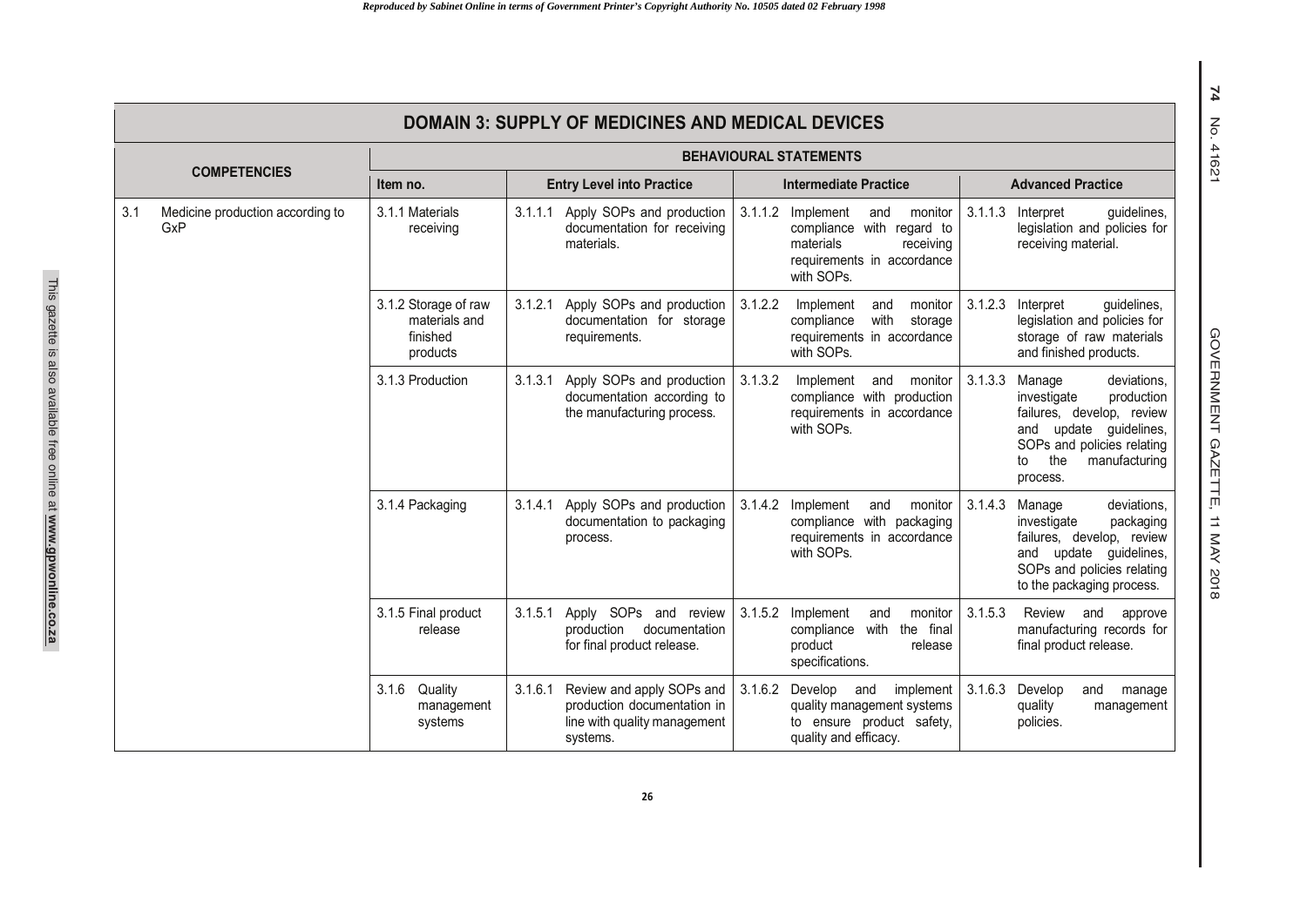| <b>DOMAIN 3: SUPPLY OF MEDICINES AND MEDICAL DEVICES</b> |                  |                                                                                                                                                                                                |                                                                                                                                                                            |                                                                                                                                                                                                               |  |  |  |  |  |
|----------------------------------------------------------|------------------|------------------------------------------------------------------------------------------------------------------------------------------------------------------------------------------------|----------------------------------------------------------------------------------------------------------------------------------------------------------------------------|---------------------------------------------------------------------------------------------------------------------------------------------------------------------------------------------------------------|--|--|--|--|--|
|                                                          |                  | <b>BEHAVIOURAL STATEMENTS</b>                                                                                                                                                                  |                                                                                                                                                                            |                                                                                                                                                                                                               |  |  |  |  |  |
| <b>COMPETENCIES</b>                                      | Item no.         | <b>Entry Level into Practice</b>                                                                                                                                                               | <b>Intermediate Practice</b>                                                                                                                                               | <b>Advanced Practice</b>                                                                                                                                                                                      |  |  |  |  |  |
|                                                          | 3.1.7 Validation | 3.1.7.1 Apply principles of validation.                                                                                                                                                        | 3.1.7.2 Develop validation protocols<br>and reports.                                                                                                                       | 3.1.7.3<br>validation<br>Approve<br>protocols and reports.                                                                                                                                                    |  |  |  |  |  |
|                                                          | 3.1.8 Regulatory | Apply section 15 of Act 101<br>3.1.8.1<br>compile<br>medicine<br>to<br>registration dossiers.                                                                                                  | 3.1.8.2<br>Review the<br>dossier<br>for<br>correctness<br>and<br>completeness, and respond<br>from the<br>to variations<br>regulatory authority.                           | 3.1.8.3 Approve the dossier for<br>the<br>submission<br>to<br>regulatory authority.                                                                                                                           |  |  |  |  |  |
| 3.2<br>Supply chain management                           | 3.2.1            | 3.2.1.1 Monitor and report stock<br>requirements and shortages.                                                                                                                                | 3.2.1.2 Implement medicines supply<br>chain protocols to ensure<br>access and availability of<br>effective.<br>safe.<br>quality<br>medicines<br>medical<br>and<br>devices. | 3.2.1.3<br>Develop<br>and<br>review<br>protocols to ensure access<br>and availability of safe,<br>effective, quality medicines<br>and medical devices for<br>various<br>supply<br>and<br>distribution models. |  |  |  |  |  |
|                                                          | 3.2.2            | 3.2.2.1 Advise consumers/carers of<br>reasons for the delay in<br>supply of medicines and<br>medical<br>devices.<br>and<br>implement the contingency<br>plans to ensure continuity of<br>care. | 3.2.2.2 Convey medicine or medical<br>device shortage contingency<br>plan information to the<br>relevant<br>healthcare<br>professionals.                                   | 3.2.2.3<br>Develop,<br>and monitor<br>contingency<br>plans<br>for<br>medicines and medical<br>device shortages.                                                                                               |  |  |  |  |  |
|                                                          | 3.2.3            | Use the tools to monitor and<br>3.2.3.1<br>review stock levels.                                                                                                                                | 3.2.3.2 Assess<br>determine<br>and<br>suitable stock levels and<br>maintenance thereof.                                                                                    | 3.2.3.3 Develop tools to monitor<br>and review stock levels.                                                                                                                                                  |  |  |  |  |  |
|                                                          | 3.2.4            | 3.2.4.1<br>Supply suitable alternative<br>medicines<br>and<br>medical<br>devices in emergency and<br>life-threatening situations.                                                              | 3.2.4.2 Source and obtain suitable<br>alternative medicines<br>and<br>in<br>medical<br>devices<br>life-<br>and<br>emergency<br>threatening situations.                     | 3.2.4.3 Liaise with prescribers and<br>stakeholders<br>other<br>to<br>identify suitable alternative<br>medicines and medicine<br>devices<br>where<br>supply<br>difficulties are likely to<br>occur.           |  |  |  |  |  |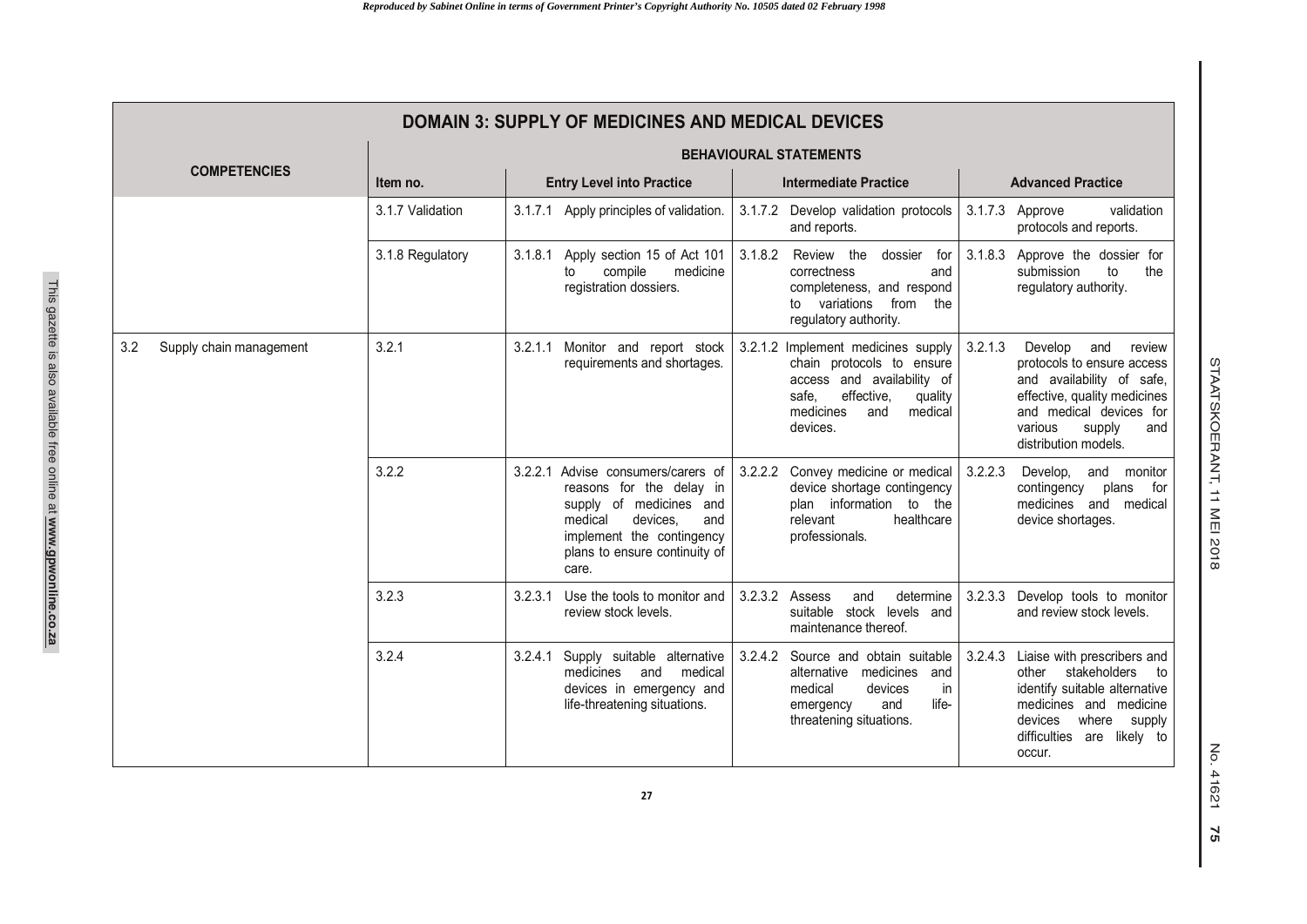|                     | <b>DOMAIN 3: SUPPLY OF MEDICINES AND MEDICAL DEVICES</b> |                                                                                                                                                                                                                                     |                                                                                                                                                                                                                                                                             |                                                                                                                                                                                                                                |  |  |  |  |  |
|---------------------|----------------------------------------------------------|-------------------------------------------------------------------------------------------------------------------------------------------------------------------------------------------------------------------------------------|-----------------------------------------------------------------------------------------------------------------------------------------------------------------------------------------------------------------------------------------------------------------------------|--------------------------------------------------------------------------------------------------------------------------------------------------------------------------------------------------------------------------------|--|--|--|--|--|
|                     |                                                          | <b>BEHAVIOURAL STATEMENTS</b>                                                                                                                                                                                                       |                                                                                                                                                                                                                                                                             |                                                                                                                                                                                                                                |  |  |  |  |  |
| <b>COMPETENCIES</b> | Item no.                                                 | <b>Entry Level into Practice</b>                                                                                                                                                                                                    | <b>Intermediate Practice</b>                                                                                                                                                                                                                                                | <b>Advanced Practice</b>                                                                                                                                                                                                       |  |  |  |  |  |
|                     | 3.2.5                                                    | 3.2.5.1 Procure<br>medicines<br>and<br>medical devices in line with<br>approved<br>procurement/supply<br>chain<br>management policies and<br>procedures appropriate to<br>the practice setting.                                     | 3.2.5.2<br>Implement and<br>manage<br>chain<br>procurement/supply<br>management policies and<br>procedures appropriate to the<br>practice setting.                                                                                                                          | 3.2.5.3<br>Develop<br>and<br>review<br>procurement/supply chain<br>management policies and<br>procedures ensuring no<br>conflict of<br>interest or<br>inappropriate inducements<br>in the sourcing and supply<br>of medicines. |  |  |  |  |  |
|                     | 3.2.6                                                    | 3.2.6.1<br>Distribute medicines<br>and<br>medical devices in line with<br>approved<br>protocols<br>and<br>developed<br>in<br>policies<br>accordance with GxP.                                                                       | 3.2.6.2 Communicate policies and<br>protocols for medicine and<br>medical device distribution.<br>developed in accordance<br>with GxP, to other members<br>of the healthcare team.                                                                                          | 3.2.6.3 Apply GxP principles and<br>relevant legislation in the<br>development of policies<br>and protocols for medicine<br>supply management.                                                                                 |  |  |  |  |  |
|                     | 3.2.7                                                    | 3.2.7.1<br>Supply<br>unregistered<br>medicines in accordance<br>with relevant legislation.                                                                                                                                          | 3.2.7.2<br>Manage the supply<br>of<br>unregistered medicines in<br>accordance<br>with relevant<br>legislation.                                                                                                                                                              | 3.2.7.3<br>Develop systems and<br>protocols for the supply of<br>unregistered medicines in<br>accordance with relevant<br>legislation.                                                                                         |  |  |  |  |  |
|                     | 3.2.8                                                    | Implement an effective stock  <br>3.2.8.1<br>management and rotation<br>system, including systems<br>for forecasting patient needs<br>demands<br>and<br>and<br>for<br>contingency<br>plans<br>shortages<br>and<br>discontinuations. | 3.2.8.2<br>Work<br>with<br>documented<br>policies and procedures to<br>implement an effective stock<br>management and rotation<br>system, including systems for<br>forecasting patient needs and<br>demands and contingency<br>plans for shortages and<br>discontinuations. | 3.2.8.3<br>Manage<br>wide<br>sector<br>pharmaceutical<br>quantification.                                                                                                                                                       |  |  |  |  |  |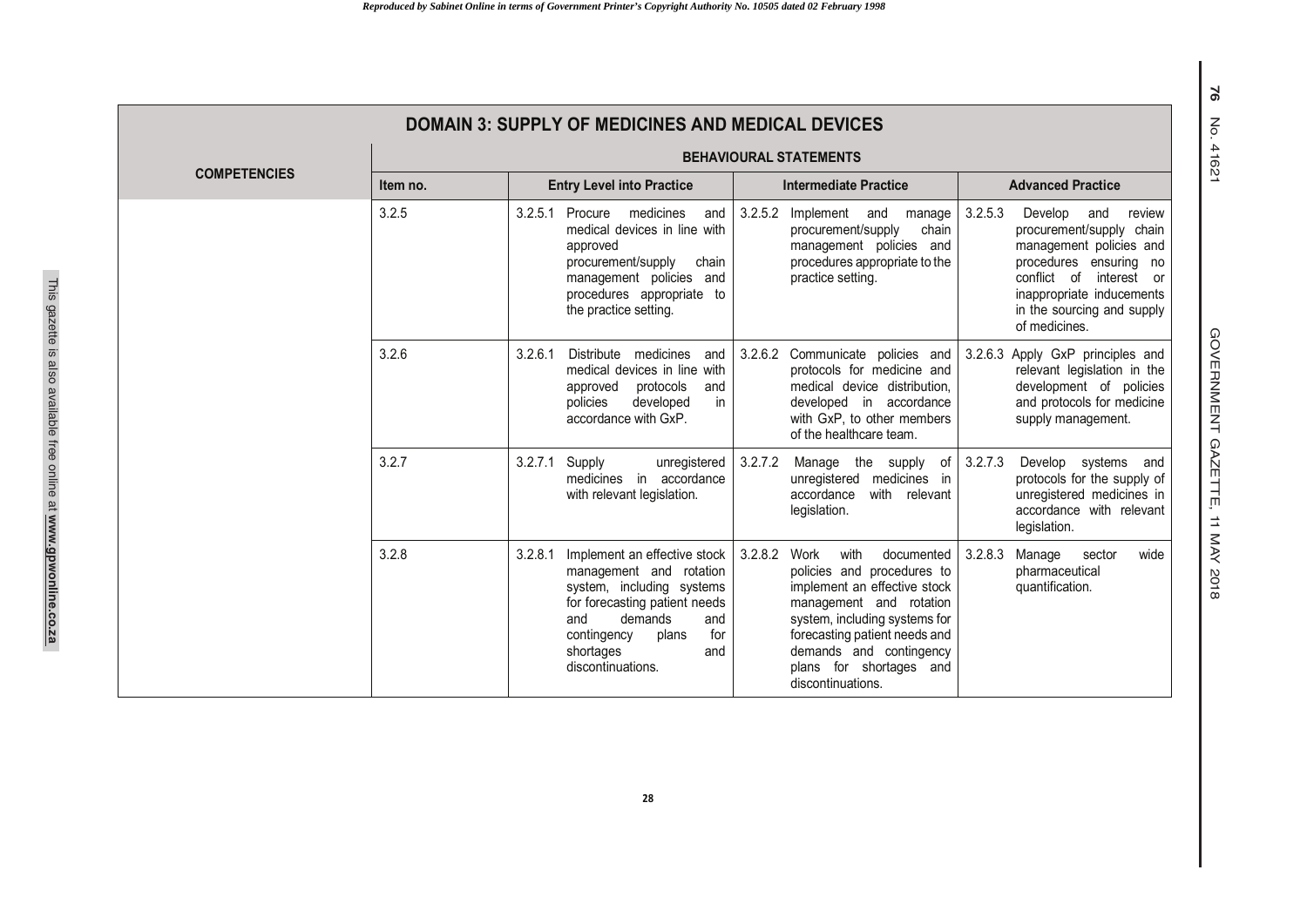| <b>DOMAIN 3: SUPPLY OF MEDICINES AND MEDICAL DEVICES</b> |                                              |         |                                                                                                                                                                                                                                                                                           |                               |                                                                                                                                                                                                                                                                                          |         |                                                                                                                                                                                                                                                                                     |  |
|----------------------------------------------------------|----------------------------------------------|---------|-------------------------------------------------------------------------------------------------------------------------------------------------------------------------------------------------------------------------------------------------------------------------------------------|-------------------------------|------------------------------------------------------------------------------------------------------------------------------------------------------------------------------------------------------------------------------------------------------------------------------------------|---------|-------------------------------------------------------------------------------------------------------------------------------------------------------------------------------------------------------------------------------------------------------------------------------------|--|
|                                                          |                                              |         |                                                                                                                                                                                                                                                                                           | <b>BEHAVIOURAL STATEMENTS</b> |                                                                                                                                                                                                                                                                                          |         |                                                                                                                                                                                                                                                                                     |  |
| <b>COMPETENCIES</b>                                      | <b>Entry Level into Practice</b><br>Item no. |         | <b>Intermediate Practice</b>                                                                                                                                                                                                                                                              |                               | <b>Advanced Practice</b>                                                                                                                                                                                                                                                                 |         |                                                                                                                                                                                                                                                                                     |  |
| 3.3 Formulary development                                | 3.3.1                                        |         | 3.3.1.1 Contribute<br>to<br>product<br>based<br>selection<br>on<br>systematic evidence-based<br>criteria.<br>evaluation<br>e.g.<br>suitability for intended use,<br>quality and cost of medicines<br>and medical devices, safety<br>profile, reliability of source<br>and bioequivalence. |                               | 3.3.1.2 Play an advisory role in<br>product selection based on<br>systematic evidence-based<br>criteria.<br>evaluation<br>e.g.<br>suitability for intended use,<br>quality and cost of medicines<br>and medical devices, safety<br>profile, reliability of source<br>and bioequivalence. | 3.3.1.3 | Play a leading role in<br>product selection based on<br>systematic,<br>evidence-<br>based evaluation criteria.<br>e.g. suitability for intended<br>use, quality and cost of<br>medicines and medical<br>devices, safety<br>profile,<br>reliability of source and<br>bioequivalence. |  |
| 3.4 Medicine dispensing                                  | 3.4.1                                        | 3.4.1.1 | Evaluate.<br>interpret<br>and<br>prepare the prescription in<br>with<br>legislative<br>line<br>and inform<br>requirements<br>patients of availability of<br>generic medicines.                                                                                                            |                               | 3.4.1.2 Manage,<br>organise<br>and<br>prioritise the dispensing of<br>prescriptions according to<br>professional judgment, up-to-<br>date clinical knowledge and<br>line with legislative<br>in.<br>requirements.                                                                        | 3.4.1.3 | Manage, organise and<br>prioritise the dispensing of<br>prescriptions according to<br>professional judgment, up-<br>to-date clinical knowledge<br>and in line with legislative<br>requirements.                                                                                     |  |
|                                                          | 3.4.2                                        | 3.4.2.1 | Maintain, review and update<br>patient history.                                                                                                                                                                                                                                           |                               | 3.4.2.2 Ensure that patient history is<br>and<br>recorded<br>stored<br>appropriately in accordance<br>with applicable legislation.                                                                                                                                                       | 3.4.2.3 | Ensure that patient history<br>is recorded and stored<br>appropriately<br>in.<br>accordance with applicable<br>legislation.                                                                                                                                                         |  |
|                                                          | 3.4.3                                        | 3.4.3.1 | Perform a therapeutic review<br>of a prescription to ensure<br>pharmaceutical and clinical<br>appropriateness<br>0f<br>the<br>treatment.                                                                                                                                                  | 3.4.3.2                       | Perform a therapeutic review  <br>οf<br>complex<br>more<br>prescriptions<br>to<br>ensure<br>pharmaceutical and clinical<br>appropriateness of treatment.                                                                                                                                 | 3.4.3.3 | Undertake<br>therapeutic<br>review of highly complex<br>prescriptions for patients<br>with multiple coexisting<br>conditions<br>to<br>ensure<br>pharmaceutical and clinical<br>appropriateness of<br>the<br>prescribed treatment for<br>the patient.                                |  |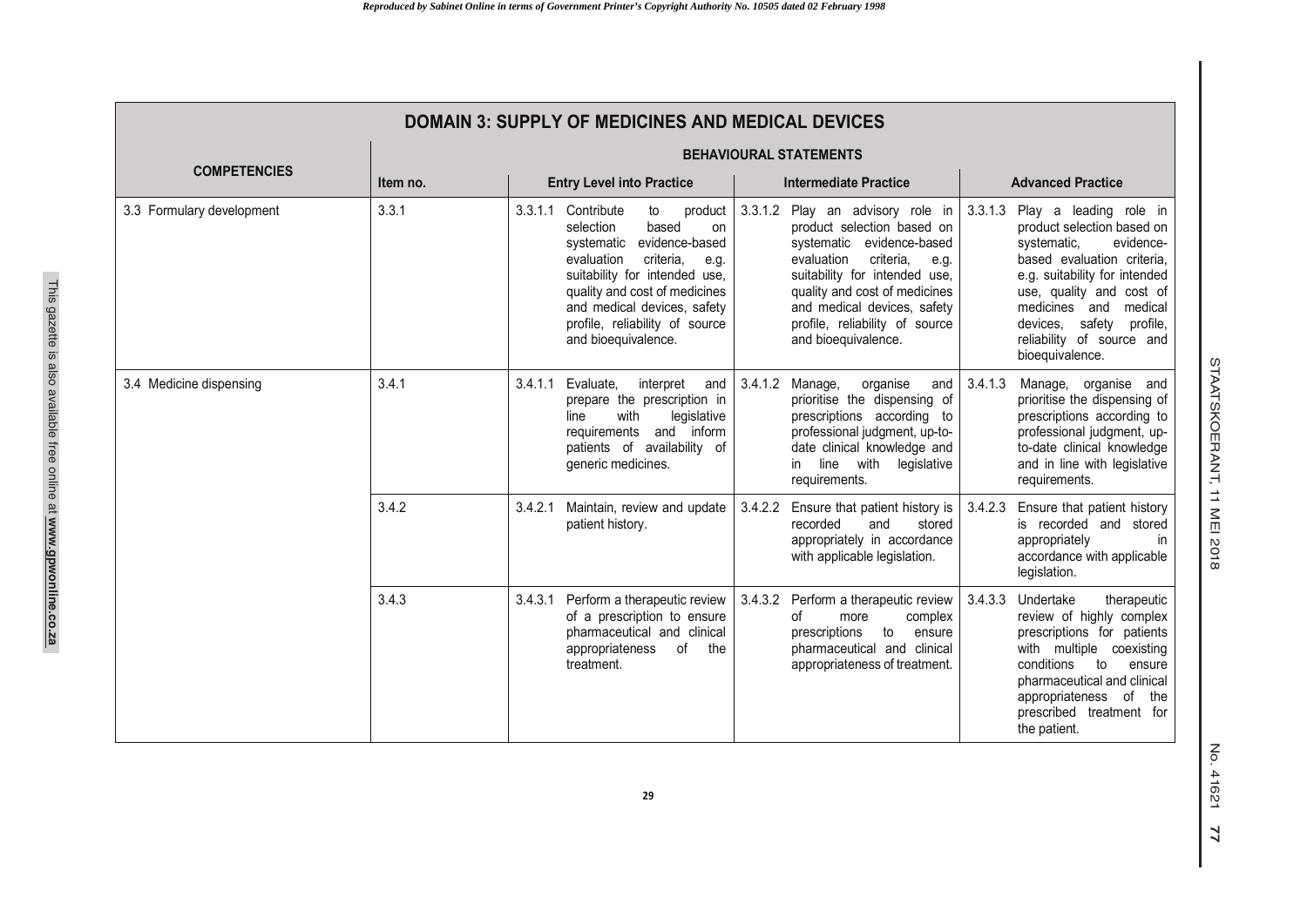| <b>DOMAIN 3: SUPPLY OF MEDICINES AND MEDICAL DEVICES</b> |                               |                                                                                                                                                                                            |                                                                                                                                                                                            |                                                                                                                                          |  |  |  |  |
|----------------------------------------------------------|-------------------------------|--------------------------------------------------------------------------------------------------------------------------------------------------------------------------------------------|--------------------------------------------------------------------------------------------------------------------------------------------------------------------------------------------|------------------------------------------------------------------------------------------------------------------------------------------|--|--|--|--|
|                                                          | <b>BEHAVIOURAL STATEMENTS</b> |                                                                                                                                                                                            |                                                                                                                                                                                            |                                                                                                                                          |  |  |  |  |
| <b>COMPETENCIES</b>                                      | Item no.                      | <b>Entry Level into Practice</b>                                                                                                                                                           | <b>Intermediate Practice</b>                                                                                                                                                               | <b>Advanced Practice</b>                                                                                                                 |  |  |  |  |
|                                                          | 3.4.4                         | 3.4.4.1 Apply GPP principles and<br>ensure accurate dispensing<br>organised<br>in.<br>an<br>and<br>systematic way, and apply<br>sequential accuracy checks<br>to all phases of dispensing. | 3.4.4.2 Apply GPP principles and<br>ensure accurate dispensing<br>organised<br>an<br>and<br>in.<br>systematic way, and apply<br>sequential accuracy checks<br>to all phases of dispensing. | 3.4.4.3<br>Put systems in place to<br>ensure that all phases of<br>dispensing as detailed in<br>the GPP are complied with.               |  |  |  |  |
|                                                          | 3.4.5                         | 3.4.5.1<br>extemporaneous<br>Prepare<br>preparations according to<br>GxP.                                                                                                                  | 3.4.5.2 Ensure that extemporaneous<br>preparations are prepared in<br>accordance with GxP.                                                                                                 | <b>SOPs</b><br>3.4.5.3<br>Develop<br>for<br>of<br>preparation<br>extemporaneous<br>preparations in line with<br>GxP.                     |  |  |  |  |
|                                                          | 3.4.6                         | 3.4.6.1<br>Perform<br>pharmaceutical<br>calculations accurately.                                                                                                                           | 3.4.6.2 Ensure that pharmaceutical<br>calculations are accurate.                                                                                                                           | Provide reference sources<br>3.4.6.3<br>and develop procedures for<br>pharmaceutical<br>calculations.                                    |  |  |  |  |
|                                                          | 3.4.7                         | 3.4.7.1<br>Consult<br>prescribers<br>anomalies<br>regarding<br>or<br>problems,<br>potential<br>e.g.<br>doses.<br>incorrect<br>drua<br>interactions.                                        | 3.4.7.2 Address<br>prescription<br>in<br>clinical<br>anomalies<br>meetings with<br>healthcare<br>professionals.                                                                            | 3.4.7.3<br>Advise<br>and<br>guide<br>prescribers on<br>potential<br>problematic<br>treatment<br>regimens.                                |  |  |  |  |
|                                                          | 3.4.8                         | 3.4.8.1 Document and record all<br>interventions.                                                                                                                                          | 3.4.8.2 Implement a recordkeeping<br>system and ensure that all<br>interventions<br>are<br>documented.                                                                                     | Develop a recordkeeping<br>3.4.8.3<br>system and undertake an<br>analysis of all documented<br>interventions to improve<br>patient care. |  |  |  |  |
|                                                          | 3.4.9                         | Use dispensing technology<br>3.4.9.1<br>in line with practice specific<br>protocols.                                                                                                       | Implement and monitor the<br>3.4.9.2<br>use of dispensing technology<br>developed<br>in line<br>with<br>protocols.                                                                         | 3.4.9.3<br>Develop<br>protocols<br>to<br>ensure accurate use of all<br>dispensing technologies.                                          |  |  |  |  |

GOVERNMENT GAZETTE, 11 MAY 201 GOVERNMENT GAZETTE, 11 MAY 2018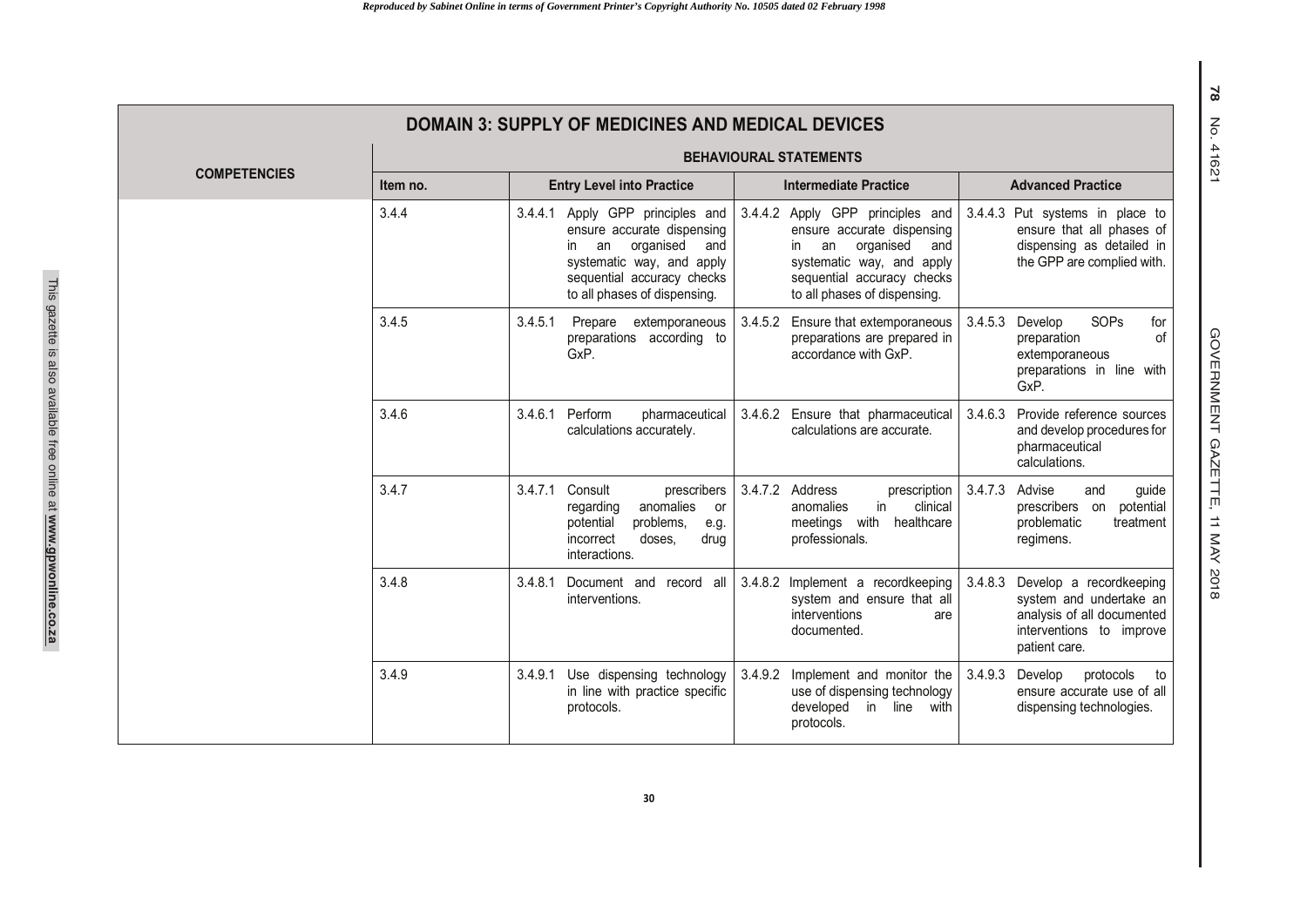| <b>DOMAIN 3: SUPPLY OF MEDICINES AND MEDICAL DEVICES</b> |          |                               |                                                                                                                                                                                                                                                                                                                                      |         |                                                                                                                                                                                                                                                                                                                                      |         |                                                                                                                                                                                                                                     |  |  |
|----------------------------------------------------------|----------|-------------------------------|--------------------------------------------------------------------------------------------------------------------------------------------------------------------------------------------------------------------------------------------------------------------------------------------------------------------------------------|---------|--------------------------------------------------------------------------------------------------------------------------------------------------------------------------------------------------------------------------------------------------------------------------------------------------------------------------------------|---------|-------------------------------------------------------------------------------------------------------------------------------------------------------------------------------------------------------------------------------------|--|--|
|                                                          |          | <b>BEHAVIOURAL STATEMENTS</b> |                                                                                                                                                                                                                                                                                                                                      |         |                                                                                                                                                                                                                                                                                                                                      |         |                                                                                                                                                                                                                                     |  |  |
| <b>COMPETENCIES</b>                                      | Item no. |                               | <b>Entry Level into Practice</b>                                                                                                                                                                                                                                                                                                     |         | <b>Intermediate Practice</b>                                                                                                                                                                                                                                                                                                         |         | <b>Advanced Practice</b>                                                                                                                                                                                                            |  |  |
| 3.5 Medicine compounding                                 | 3.5.1    | 3.5.1.1 Apply                 | pharmaceutical<br>knowledge to the formulation<br>compounding<br>of<br>and<br>medicines.                                                                                                                                                                                                                                             |         | 3.5.1.2 Ensure that pharmaceutical<br>formulation<br>and<br>compounding of medicines<br>are in line with legislation.                                                                                                                                                                                                                |         | 3.5.1.3 Source<br>appropriate<br>references for formulation<br>compounding<br>and<br>0f<br>medicines in line with GPP<br>and GxP.                                                                                                   |  |  |
| 3.6 Medicine recall, disposal and<br>destruction         | 3.6.1    | 3.6.1.1                       | Request patients to return<br>unused,<br>unwanted<br>any<br>and/or expired medicines to<br>pharmacy for safe<br>the<br>disposal and implement the<br>protocols for any returned,<br>unused, unwanted, expired<br>and recalled medicines,<br>including the assessment of<br>impact on patient care and<br>required patient follow up. | 3.6.1.2 | Request patients to return<br>unused.<br>unwanted<br>any<br>and/or expired medicines to<br>the pharmacy for safe<br>disposal and implement the<br>protocols for any returned,<br>unused, unwanted, expired<br>recalled medicines.<br>and<br>including the assessment of<br>impact on patient care and<br>required patient follow up. |         | 3.6.1.3 Develop<br>protocols<br>to<br>the<br>ensure<br>proper<br>management of returned,<br>expired<br>recalled,<br>and<br>unusable products for safe<br>taking<br>disposal<br>into<br>consideration<br>environmental legislations. |  |  |
|                                                          | 3.6.2    | 3.6.2.1                       | Quarantine any returned,<br>damaged, expired, recalled<br>or discontinued medicines<br>and implement and monitor<br>the safe destruction and<br>disposal of waste material,<br>pharmaceutical products and<br>products<br>cytotoxic<br>in<br>with relevant<br>accordance<br>legislation.                                             | 3.6.2.2 | Quarantine any returned,<br>damaged, expired, recalled<br>or discontinued medicines<br>and implement and monitor<br>the safe destruction and<br>disposal of waste material,<br>pharmaceutical products and<br>products<br>cytotoxic<br>in<br>with relevant<br>accordance<br>legislation.                                             | 3.6.2.3 | Develop a protocol for the<br>destruction<br>safe<br>and<br>disposal of waste material,<br>pharmaceutical products<br>and cytotoxic products in<br>accordance with relevant<br>legislation.                                         |  |  |
|                                                          | 3.6.3    | 3.6.3.1                       | Apply the guidelines for recall<br>of medicines.                                                                                                                                                                                                                                                                                     |         | 3.6.3.2 Apply the guidelines for recall<br>of medicines.                                                                                                                                                                                                                                                                             |         | 3.6.3.3 Ensure compliance to the<br>quidelines for recall of<br>medicines.                                                                                                                                                          |  |  |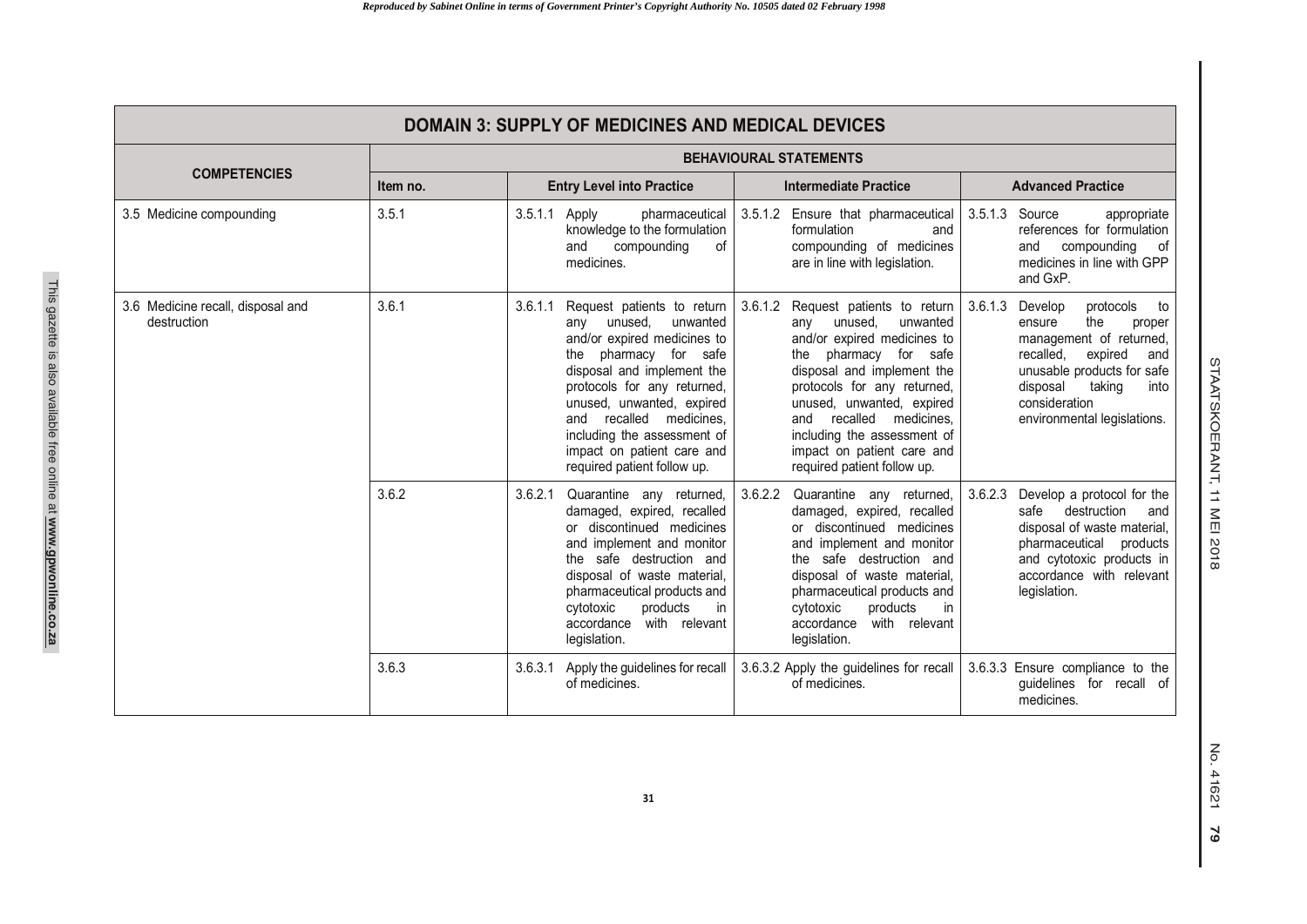#### **80** No. 41621 **2018 COVERNMENT GAZETTE, 11 MAY 2018**

#### **DOMAIN 4: ORGANISATION AND MANAGEMENT SKILLS**

#### **INTRODUCTION**

Domain 4 includes competency standards that relate to the manner in which pharmacists apply organisational and managerial skills to ensure the effective and efficient delivery of pharmaceutical services. It includes behavioural statements relating to: the operation and maintenance of facilities and infrastructure; application of sound fiscal principles; and quality assurance to ensure sustainable pharmaceutical services that are adaptive to changing environments.

Human and financial resources are central to planning, delivering and managing pharmaceutical services. In pharmacy, the goal of human resources management is to develop and sustain an adequate supply of skilled professionals motivated to provide effective pharmaceutical services.

The organisation and management competencies are:

- 4.1 Human resources management
- 4.2 Financial management
- 4.3 Pharmaceutical infrastructure management
- 4.4 Quality assurance
- 4.5 Change management
- 4.6 Policy development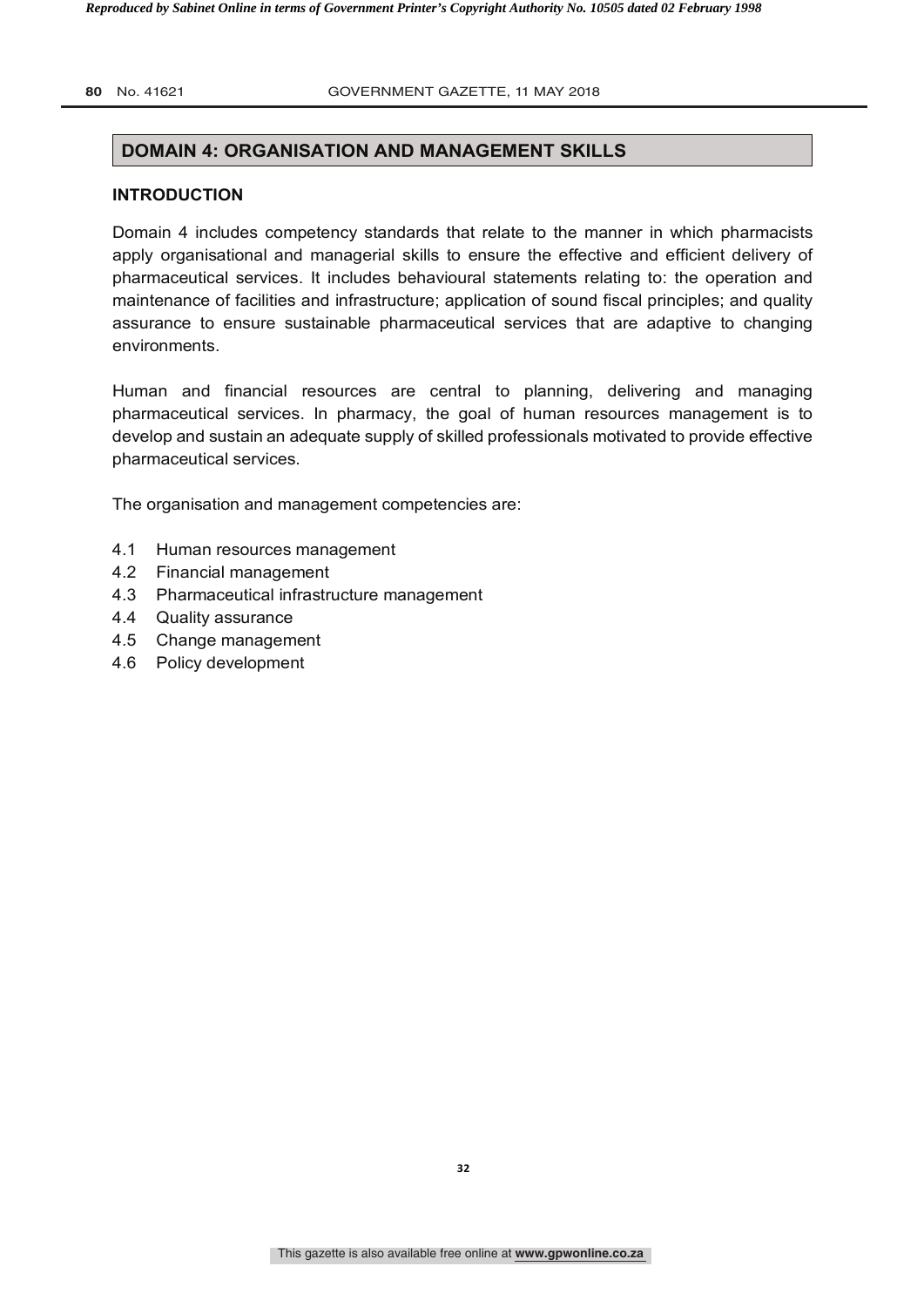| <b>DOMAIN 4: ORGANISATION AND MANAGEMENT SKILLS</b> |          |                                                                                                                                                                     |                                                                                                                                                                |                                                                                                                                                                      |  |  |  |  |  |  |
|-----------------------------------------------------|----------|---------------------------------------------------------------------------------------------------------------------------------------------------------------------|----------------------------------------------------------------------------------------------------------------------------------------------------------------|----------------------------------------------------------------------------------------------------------------------------------------------------------------------|--|--|--|--|--|--|
| <b>COMPETENCIES</b>                                 |          | <b>BEHAVIOURAL STATEMENTS</b>                                                                                                                                       |                                                                                                                                                                |                                                                                                                                                                      |  |  |  |  |  |  |
|                                                     | Item no. | <b>Entry Level into Practice</b>                                                                                                                                    | <b>Intermediate Practice</b>                                                                                                                                   | <b>Advanced Practice</b>                                                                                                                                             |  |  |  |  |  |  |
| 4.1<br>Human resources management                   | 4.1.1    | Contribute to the effective<br>4.1.1.1<br>management of pharmacy<br>personnel.                                                                                      | 4.1.1.2<br>Effectively<br>pharmacy<br>manage<br>under<br>personnel<br>personal<br>supervision.                                                                 | 4.1.1.3<br>Identify<br>human<br>resources<br>requirements<br>and<br>manage<br>human resources effectively.                                                           |  |  |  |  |  |  |
|                                                     | 4.1.2    | 4.1.2.1<br>Undertake<br>continuing<br>professional development.                                                                                                     | 4.1.2.2 Participate in the provision of staff<br>and<br>continuing<br>training<br>professional development.                                                    | 4.1.2.3<br>Identify staff training<br>needs.<br>facilitate appropriate<br>training<br>opportunities and participate in<br>continuing<br>professional<br>development. |  |  |  |  |  |  |
|                                                     | 4.1.3    | Conduct self-assessments<br>4.1.3.1<br>or appraisal in line with the<br>performance management<br>policy.                                                           | Conduct staff assessments or<br>4.1.3.2<br>line with the<br>appraisals in<br>performance management policy.                                                    | 4.1.3.3<br>Review<br>performance<br>policies<br>and<br>management<br>processes.                                                                                      |  |  |  |  |  |  |
|                                                     | 4.1.4    | 4.1.4.1<br>Adhere to<br>basic human<br>resources<br>management<br>legislation,<br>e.g. Labour<br>Relations Act and Basic<br><b>Conditions of Employment</b><br>Act. | 4.1.4.2<br>Monitor adherence to relevant<br>human resources management<br>legislation, e.g. Labour Relations<br>Act and Basic Conditions of<br>Employment Act. | 4.1.4.3<br>Develop and<br>train pharmacy<br>personnel.                                                                                                               |  |  |  |  |  |  |
| 4.2<br>Financial management                         | 4.2.1    | Submit patient prescription<br>4.2.1.1<br>claims to health funders to<br>ensure optimum use of<br>patient benefits.                                                 | 4.2.1.2 Monitor patient prescription claims<br>submitted to health funders to<br>ensure optimum use of patient<br>benefits.                                    | 4.2.1.3<br>Determine<br>dispensing<br>and<br>professional fees to be charged<br>in line with legislation.                                                            |  |  |  |  |  |  |
|                                                     | 4.2.2    | 4.2.2.1<br>Work according to the<br>approved budget.                                                                                                                | 4.2.2.2 Monitor income and expenditure in<br>line with budget prescripts.                                                                                      | 4.2.2.3<br>Develop and effectively analyse<br>and manage financial data and<br>budgets.                                                                              |  |  |  |  |  |  |
|                                                     | 4.2.3    | 4.2.3.1<br>Comply with all relevant<br>legislative prescripts.                                                                                                      | 4.2.3.2 Monitor adherence to all relevant<br>legislative prescripts.                                                                                           | 4.2.3.3 Ensure adherence to all relevant<br>legislative prescripts.                                                                                                  |  |  |  |  |  |  |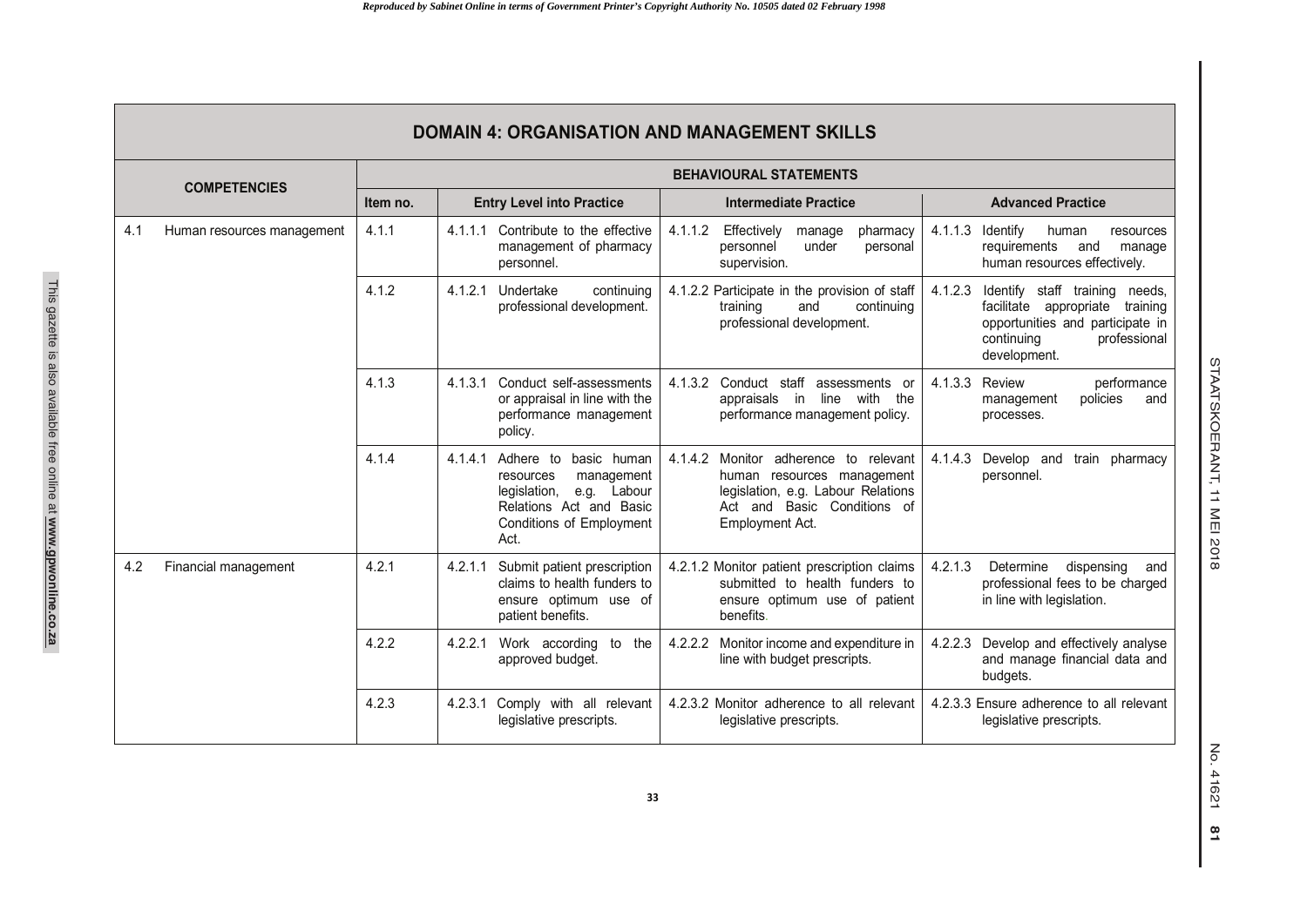|                     | <b>DOMAIN 4: ORGANISATION AND MANAGEMENT SKILLS</b> |                               |                                                                                                        |                                                                                                                    |                                                                                                                                                                    |  |  |  |
|---------------------|-----------------------------------------------------|-------------------------------|--------------------------------------------------------------------------------------------------------|--------------------------------------------------------------------------------------------------------------------|--------------------------------------------------------------------------------------------------------------------------------------------------------------------|--|--|--|
| <b>COMPETENCIES</b> |                                                     | <b>BEHAVIOURAL STATEMENTS</b> |                                                                                                        |                                                                                                                    |                                                                                                                                                                    |  |  |  |
|                     |                                                     | Item no.                      | <b>Entry Level into Practice</b>                                                                       | <b>Intermediate Practice</b>                                                                                       | <b>Advanced Practice</b>                                                                                                                                           |  |  |  |
|                     |                                                     | 4.2.4                         | 4.2.4.1<br>Perform<br>benefit<br>cost<br>analysis.                                                     | 4.2.4.2<br>Apply<br>the<br>principles<br>οf<br>pharmacoeconomic assessments.                                       | 4.2.4.3<br>the<br>of<br>Apply<br>principles<br>pharmacoeconomic<br>assessments.                                                                                    |  |  |  |
| 4.3                 | Pharmaceutical infrastructure<br>management         | 4.3.1                         | pharmaceutical<br>4.3.1.1<br>Identify<br>facility<br>and<br>equipment<br>needs.                        | 4.3.1.2<br>Identify pharmaceutical facility and<br>equipment needs.                                                | 4.3.1.3<br>Identify pharmaceutical facility<br>and equipment needs<br>and<br>develop a plan to achieve and<br>meet the needs.                                      |  |  |  |
|                     |                                                     | 4.3.2                         | Monitor the suitability of<br>4.3.2.1<br>pharmaceutical<br>facilities<br>and equipment.                | 4.3.2.2<br>Monitor<br>the<br>suitability<br>0f<br>facilities<br>pharmaceutical<br>and<br>equipment.                | 4.3.2.3<br>Manage pharmaceutical facilities<br>and equipment.                                                                                                      |  |  |  |
|                     |                                                     | 4.3.3                         | 4.3.3.1<br>Work according to the<br>workplace<br>approved<br>procedures and policies.                  | 4.3.3.2<br>Implement and monitor workplace<br>procedures and policies.                                             | 4.3.3.3<br>Develop and review workplace<br>procedures and<br>policies as<br>required.                                                                              |  |  |  |
|                     |                                                     | 4.3.4                         | 4.3.4.1<br>Prioritise and organise<br>workflow and demonstrate<br>time management skills.              | Manage, prioritise and organise<br>4.3.4.2<br>workflow and demonstrate time<br>management skills.                  | 4.3.4.3<br>Develop and review workflow<br>systems in order to manage,<br>prioritise and organise daily work<br>demonstrate<br>and<br>time<br>management skills.    |  |  |  |
|                     |                                                     | 4.3.5                         | Maintain<br>the<br>4.3.5.1<br>existing<br>pharmaceutical<br>infrastructure.                            | Contribute to the improvement of<br>4.3.5.2<br>existing<br>the<br>pharmaceutical<br>infrastructure.                | 4.3.5.3<br>Ensure<br>pharmaceutical<br>infrastructure is in line with<br>legislative requirements.                                                                 |  |  |  |
| 4.4                 | Quality assurance                                   | 4.4.1                         | 4.4.1.1<br>Participate in the update of<br>the SOPs and attend<br>training on SOPs.                    | 4.4.1.2 Contribute to the development,<br>implementation, maintenance and<br>training of staff in respect of SOPs. | Conduct regular audit activities,<br>4.4.1.3<br>report and act upon findings.                                                                                      |  |  |  |
|                     |                                                     | 4.4.2                         | 4.4.2.1 Assist with procedures and<br>processes that ensure<br>quality<br>is<br>assurance<br>achieved. | 4.4.2.2 Participate in quality assurance<br>audits.                                                                | 4.4.2.3<br>Use feedback from complaints<br>and<br>audits<br>to<br>implement<br>strategies,<br>improvement<br>and<br>monitor<br>and<br>evaluate<br>the<br>outcomes. |  |  |  |

# 82 **82** No. 41621 No. 41621

This gazette is also available free online at **www.gpwonline.co.za**

This gazette is also available free online at www.gpwonline.co.za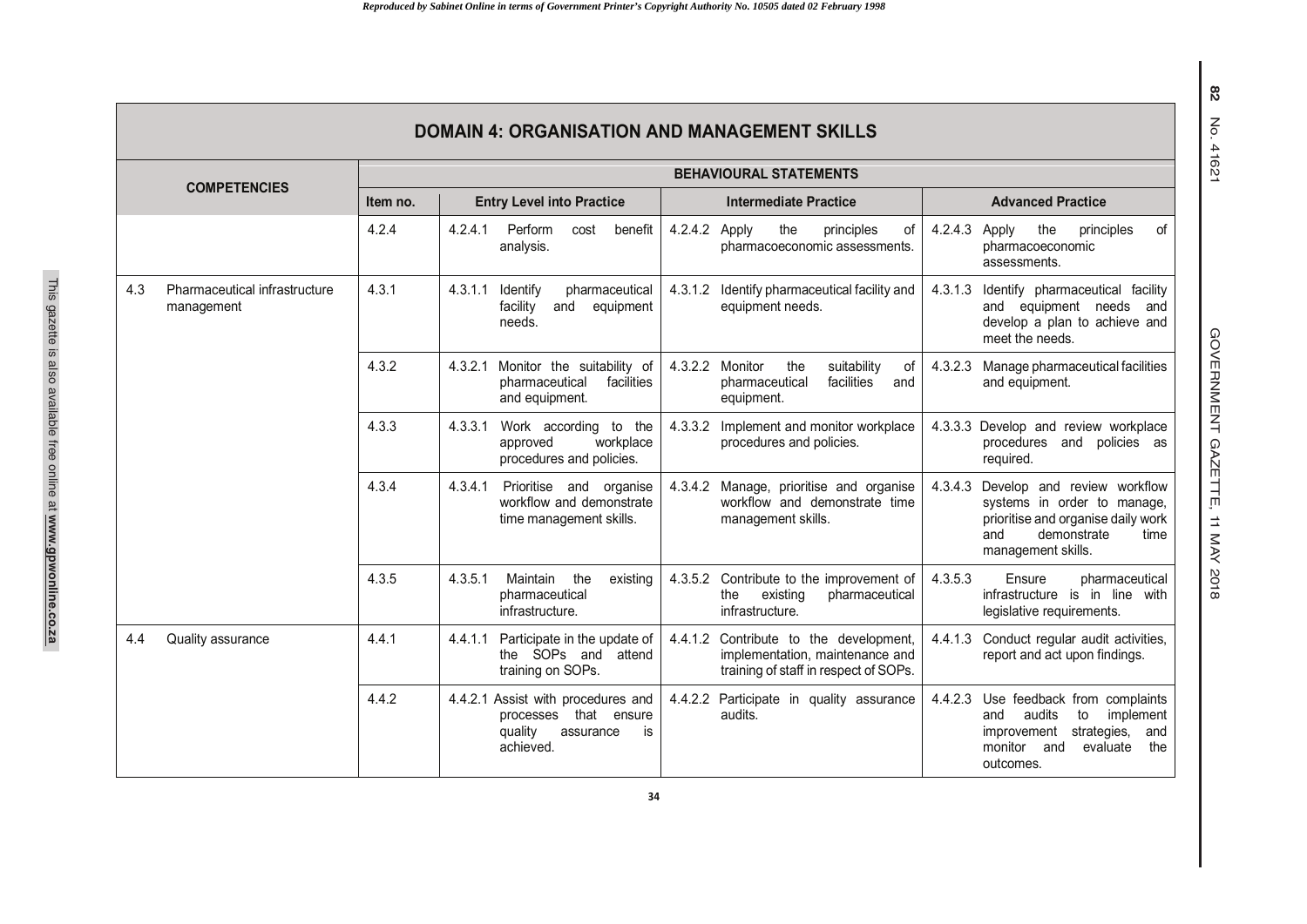| <b>DOMAIN 4: ORGANISATION AND MANAGEMENT SKILLS</b> |                               |                                                                                                                                                                                                                                                                                |                                                                                                                                   |                                                                                                                                                               |  |  |  |
|-----------------------------------------------------|-------------------------------|--------------------------------------------------------------------------------------------------------------------------------------------------------------------------------------------------------------------------------------------------------------------------------|-----------------------------------------------------------------------------------------------------------------------------------|---------------------------------------------------------------------------------------------------------------------------------------------------------------|--|--|--|
| <b>COMPETENCIES</b>                                 | <b>BEHAVIOURAL STATEMENTS</b> |                                                                                                                                                                                                                                                                                |                                                                                                                                   |                                                                                                                                                               |  |  |  |
|                                                     | Item no.                      | <b>Entry Level into Practice</b>                                                                                                                                                                                                                                               | Intermediate Practice                                                                                                             | <b>Advanced Practice</b>                                                                                                                                      |  |  |  |
|                                                     | 4.4.3                         | Work according to the<br>4.4.3.1<br>document<br>approved<br>management<br>and<br>recordkeeping systems.                                                                                                                                                                        | 4.4.3.2<br>Implement<br>system<br>for<br>a<br>documentation and recordkeeping<br>for quality assurance purposes.                  | Develop and update systems for<br>4.4.3.3<br>documentation<br>and<br>recordkeeping<br>quality<br>for<br>assurance purposes.                                   |  |  |  |
| 4.5<br>Change management                            | 4.5.1                         | 4.5.1.1<br>Participate<br>change<br>in<br>management<br>processes<br>within the team.                                                                                                                                                                                          | Manage a change management<br>4.5.1.2<br>process for the team.                                                                    | 4.5.1.3<br>Contribute to and lead a change<br>management process beyond<br>the team/workplace or across<br>disciplines.                                       |  |  |  |
|                                                     | 4.5.2                         | 4.5.2.1<br>Overcome internal barriers<br>and self-limiting beliefs to<br>change by analysing the<br>climate and the readiness<br>change followed by<br>for<br>to<br>improve<br>measures<br>growth<br>personnel<br>and<br>contribute to organisational<br>success and outcomes. | 4.5.2.2<br>Motivate staff to overcome barriers<br>to change in order to<br>drive<br>organisational<br>and<br>success<br>outcomes. | 4.5.2.3<br>Develop strategies to inspire and<br>motivate staff to overcome<br>barriers to change in order to<br>drive organisational success and<br>outcomes. |  |  |  |
| 4.6 Policy development                              | 4.6.1                         | Apply policies and SOPs.<br>4.6.1.1                                                                                                                                                                                                                                            | 4.6.1.2<br>Implement and monitor policies<br>and SOPs.                                                                            | 4.6.1.3<br>Develop a policy framework and<br>SOPs                                                                                                             |  |  |  |

STAATSKOERANT, 11 MEI 2018

STAATSKOERANT, 11 MEI 2018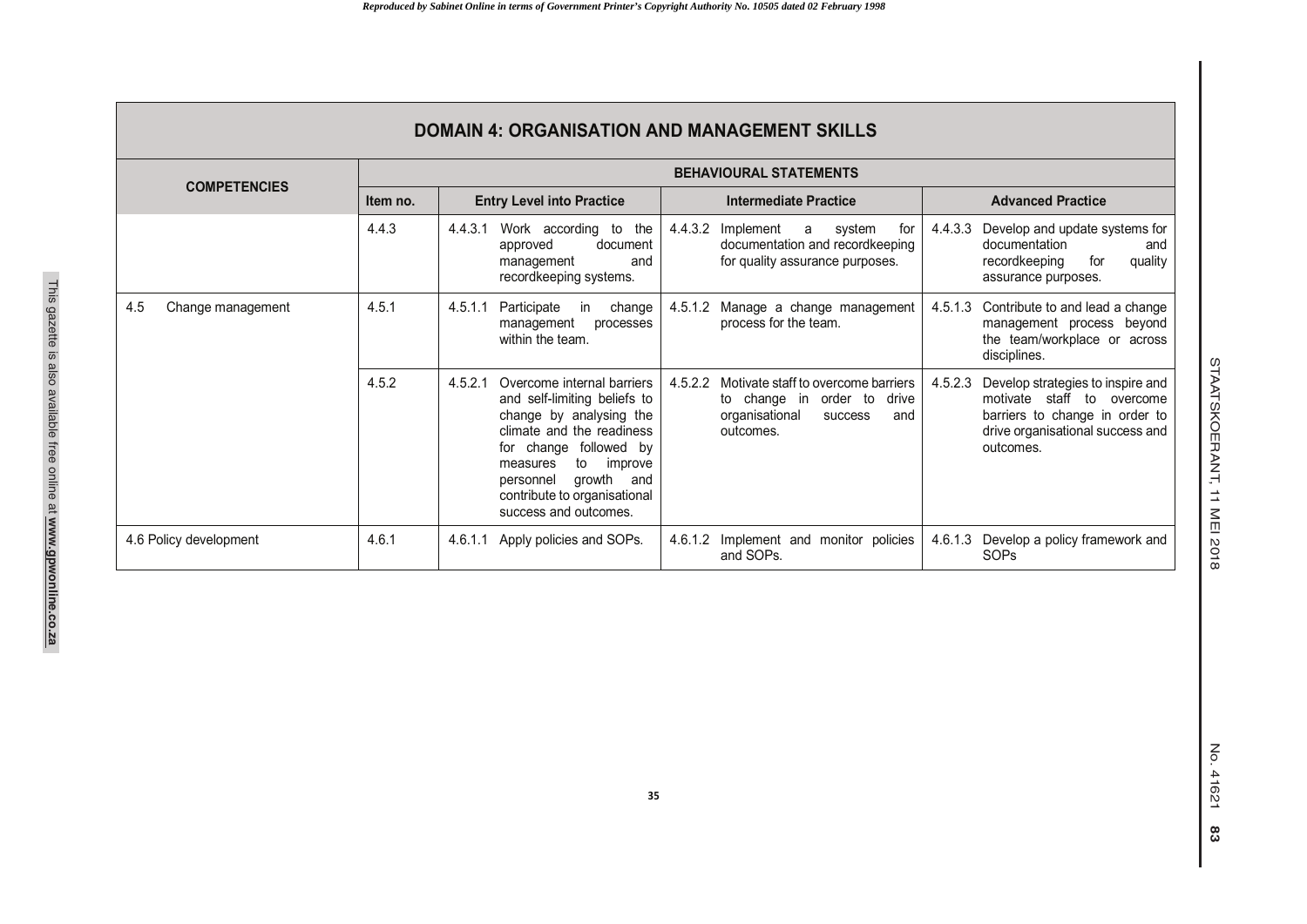# **DOMAIN 5: PROFESSIONAL AND PERSONAL PRACTICE**

#### **INTRODUCTION**

Domain 5 is the professional and personal practice domain and includes behavioural statements that relate to the practice of pharmacy in a professional, legal and ethical manner to deliver patient-centred pharmaceutical services in a multidisciplinary setting.

The professional and personal practice competencies are:

- 5.1 Patient-centred care
- 5.2 Professional practice
- 5.3 Ethical and legal practice
- 5.4 Continuing professional development
- 5.5 Leadership
- 5.6 Decision-making
- 5.7 Collaborative practice
- 5.8 Self-management
- 5.9 Communication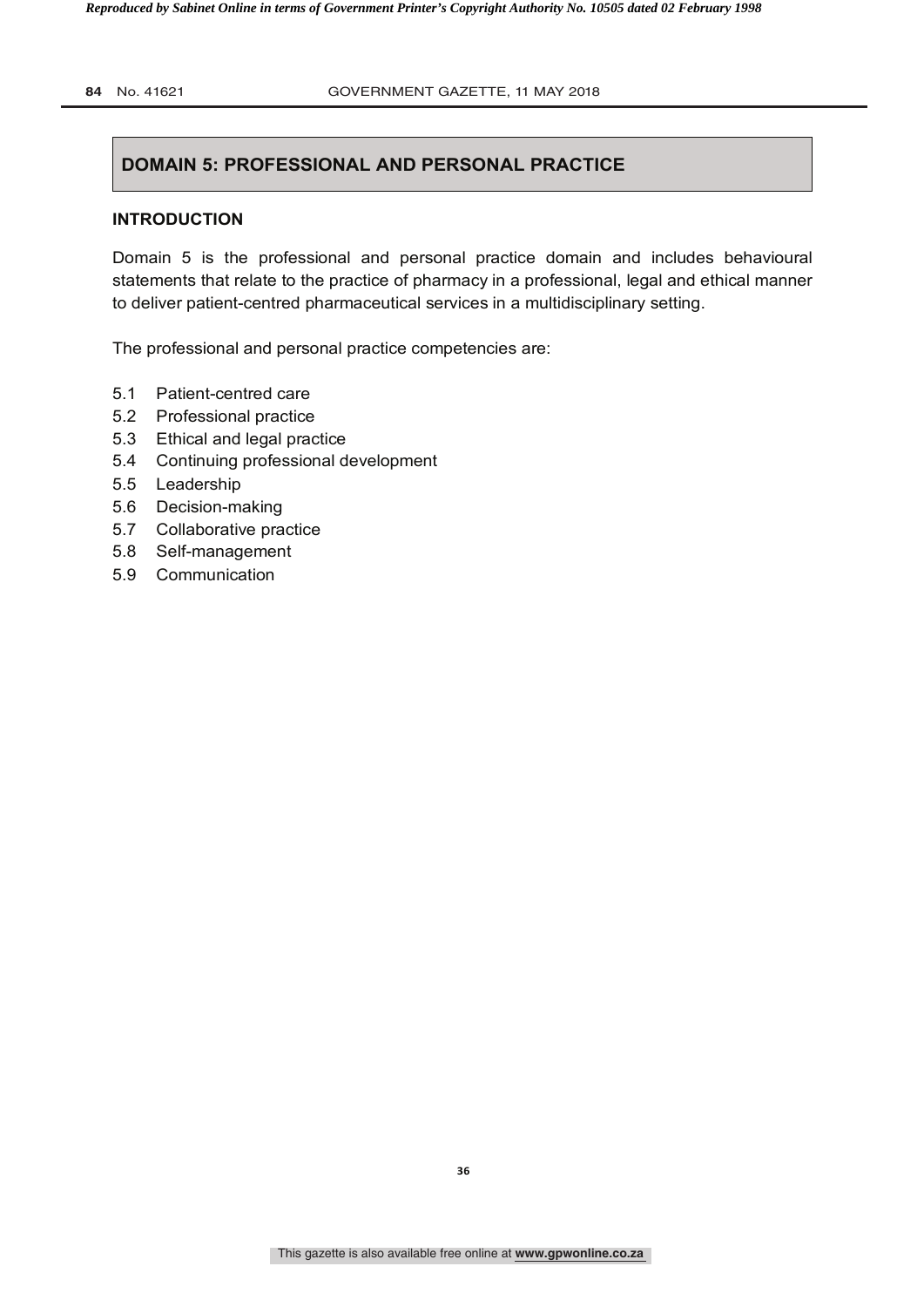| <b>DOMAIN 5: PROFESSIONAL AND PERSONAL PRACTICE</b> |                               |                                                                                                        |                                                                                                              |                                                                                                                                                                              |  |  |  |  |
|-----------------------------------------------------|-------------------------------|--------------------------------------------------------------------------------------------------------|--------------------------------------------------------------------------------------------------------------|------------------------------------------------------------------------------------------------------------------------------------------------------------------------------|--|--|--|--|
|                                                     | <b>BEHAVIOURAL STATEMENTS</b> |                                                                                                        |                                                                                                              |                                                                                                                                                                              |  |  |  |  |
| <b>COMPETENCIES</b>                                 | Item no.                      | <b>Entry Level into Practice</b>                                                                       | <b>Intermediate Practice</b>                                                                                 | <b>Advanced Practice</b>                                                                                                                                                     |  |  |  |  |
| Patient-centred care<br>5.1                         | 5.1.1                         | 5.1.1.1 Assist patients to make informed<br>healthcare decisions.                                      | 5.1.1.2 Educate and empower patients to<br>manage their own health and<br>medicine use.                      | 5.1.1.3 Act as a patient advocate to<br>ensure that patient care is<br>optimised.                                                                                            |  |  |  |  |
|                                                     | 5.1.2                         | 5.1.2.1<br>Ensure patient safety and quality of care<br>are at the centre of the pharmacy<br>practice. | 5.1.2.2 Monitor pharmacy practice to<br>ensure patient safety and quality of<br>care.                        | 5.1.2.3<br>Put systems in place, including<br>patient experience feedback, to<br>ensure patient safety and quality<br>of care are at the centre of the<br>pharmacy practice. |  |  |  |  |
|                                                     | 5.1.3                         | Uphold the patients' rights.<br>5.1.3.1                                                                | 5.1.3.2 Monitor that patients' rights are<br>upheld.                                                         | 5.1.3.3<br>Champion<br>patients'<br>rights<br>through the implementation of<br>the Patients' Rights Charter.                                                                 |  |  |  |  |
| Professional practice<br>5.2                        | 5.2.1                         | 5.2.1.1<br>Practise in a manner that upholds<br>professionalism.                                       | 5.2.1.2<br>Monitor that pharmacy personnel<br>practise in a manner that upholds<br>professionalism.          | 5.2.1.3<br>Develop strategies to ensure<br>pharmacy<br>personnel<br>that<br>practise in a manner that<br>upholds professionalism.                                            |  |  |  |  |
|                                                     | 5.2.2                         | Treat all with sensitivity, empathy,<br>5.2.2.1<br>respect and dignity.                                | 5.2.2.2 Monitor that patients are treated<br>with sensitivity, empathy, respect<br>and dignity.              | 5.2.2.3 Develop systems and processes<br>to ensure that patients are<br>treated with sensitivity, empathy,<br>respect and dignity.                                           |  |  |  |  |
|                                                     | 5.2.3                         | Take responsibility for own actions and<br>5.2.3.1<br>patient care.                                    | Encourage pharmacy personnel to<br>5.2.3.2<br>take responsibility for their own<br>actions and patient care. | Teach pharmacy personnel to<br>5.2.3.3<br>take responsibility for their own<br>actions and patient care.                                                                     |  |  |  |  |
|                                                     | 5.2.4                         | 5.2.4.1 Maintain a consistently high standard of<br>work.                                              | 5.2.4.2<br>Ensure that pharmacy personnel<br>consistently achieve a high<br>standard of work.                | 5.2.4.3<br>Put systems in place to ensure<br>pharmacy<br>that<br>personnel<br>consistently achieve a high<br>standard of work.                                               |  |  |  |  |
|                                                     | 5.2.5                         | Contribute<br>in.<br>5.2.5.1<br>effectively<br>a<br>multidisciplinary team.                            | Contribute<br>5.2.5.2<br>effectively<br>in<br>a<br>multidisciplinary team.                                   | Lead and participate effectively<br>5.2.5.3<br>in a multidisciplinary team.                                                                                                  |  |  |  |  |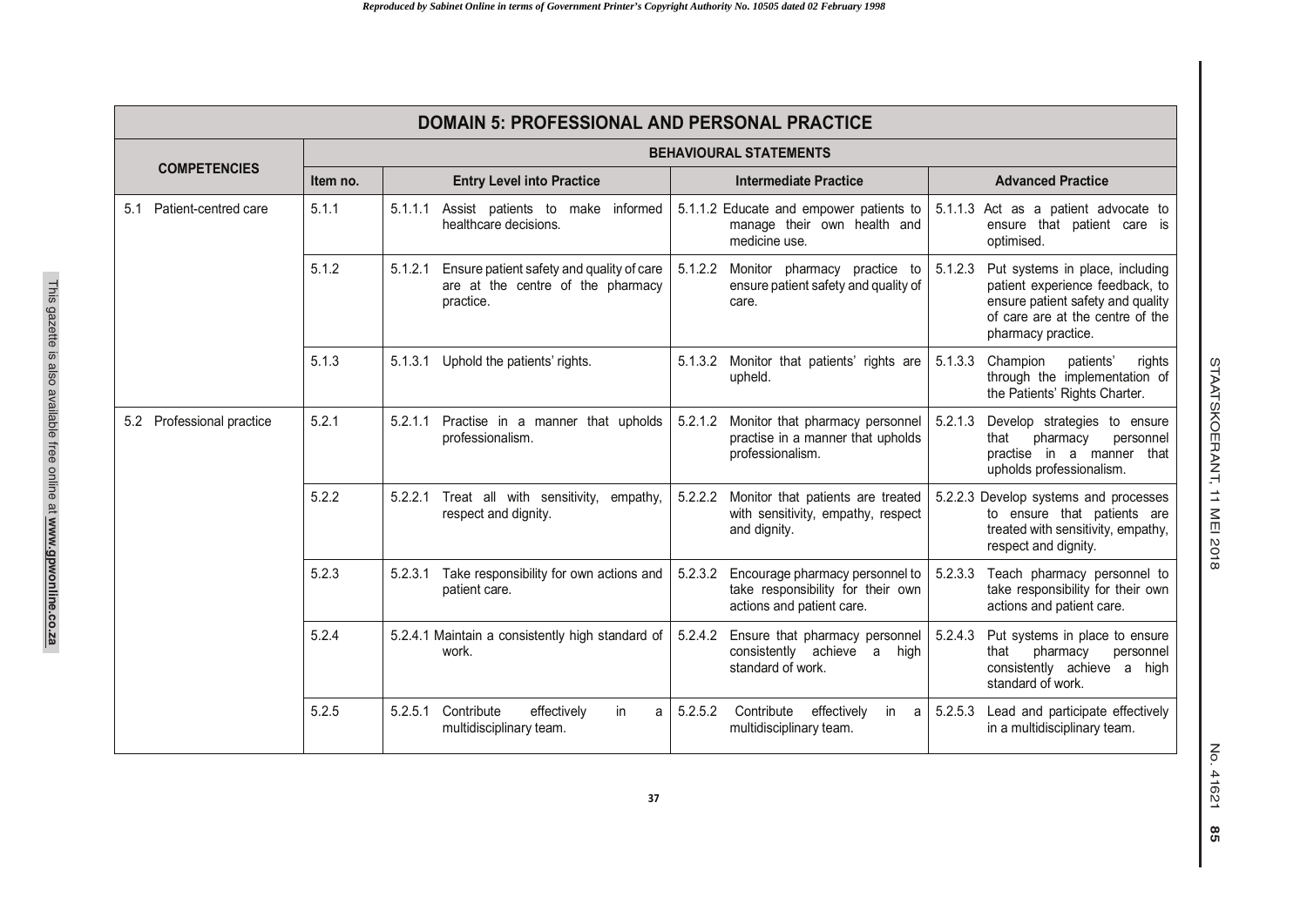| <b>DOMAIN 5: PROFESSIONAL AND PERSONAL PRACTICE</b> |                               |                                                                                                                                                                                       |                                                                                                                                                                                                                                         |                                                                                                                                                                                   |  |  |  |  |
|-----------------------------------------------------|-------------------------------|---------------------------------------------------------------------------------------------------------------------------------------------------------------------------------------|-----------------------------------------------------------------------------------------------------------------------------------------------------------------------------------------------------------------------------------------|-----------------------------------------------------------------------------------------------------------------------------------------------------------------------------------|--|--|--|--|
|                                                     | <b>BEHAVIOURAL STATEMENTS</b> |                                                                                                                                                                                       |                                                                                                                                                                                                                                         |                                                                                                                                                                                   |  |  |  |  |
| <b>COMPETENCIES</b>                                 | Item no.                      | <b>Entry Level into Practice</b>                                                                                                                                                      | <b>Intermediate Practice</b>                                                                                                                                                                                                            | <b>Advanced Practice</b>                                                                                                                                                          |  |  |  |  |
|                                                     | 5.2.6                         | 5.2.6.1 Maintain appropriate boundaries with<br>patients, staff and other healthcare<br>professionals according to established<br>ethical and professional<br>practice<br>guidelines. | 5.2.6.2<br>Mentor and coach pharmacy<br>personnel on maintenance of<br>boundaries<br>appropriate<br>with<br>patients, staff and other healthcare<br>professionals using established<br>ethical and professional practice<br>guidelines. | 5.2.6.3<br>Develop ethical and professional<br>practice guidelines to establish<br>appropriate boundaries<br>with<br>staff and<br>patients.<br>other<br>healthcare professionals. |  |  |  |  |
|                                                     | 5.2.7                         | Embrace technology and innovation<br>5.2.7.1<br>that can improve patient care.                                                                                                        | 5.2.7.2 Encourage the use of technology<br>and innovation to improve patient<br>care.                                                                                                                                                   | 5.2.7.3<br>Develop and establish policies<br>and approaches that support the<br>use of technology and innovation<br>to improve patient care.                                      |  |  |  |  |
| 5.3 Ethical and legal practice                      | 5.3.1                         | 5.3.1.1<br>Apply the Pharmacy Act (No. 53 of<br>1974), the Medicines and Related<br>Substances Act (No. 101 of 1965) and<br>any other applicable legislation in daily<br>practice.    | 5.3.1.2<br>Monitor compliance with the<br>Pharmacy Act, the Medicines Act<br>or any other applicable legislation<br>in daily practice.                                                                                                  | 5.3.1.3<br>Develop and update protocols to<br>ensure that practice is in line with<br>current legislation.                                                                        |  |  |  |  |
|                                                     | 5.3.2                         | 5.3.2.1<br>Practise within the scope of practice of<br>pharmacist,<br>recognising<br>own<br>a<br>limitations of personal competency and<br>expertise.                                 | 5.3.2.2<br>Practise<br>within the scope of<br>of<br>pharmacist,<br>practice<br>a<br>recognising own limitations of<br>competency<br>personal<br>and<br>expertise.                                                                       | 5.3.2.3<br>Practise within the scope of<br>of a pharmacist,<br>practice<br>recognising own limitations of<br>personal<br>competency<br>and<br>expertise.                          |  |  |  |  |
|                                                     | 5.3.3                         | Keep abreast of legislation and apply<br>5.3.3.1<br>relevant amendments accordingly.                                                                                                  | 5.3.3.2<br>Keep abreast of legislation and<br>relevant<br>amendments<br>apply<br>accordingly.                                                                                                                                           | 5.3.3.3<br>Contribute to the development of<br>new and amended pharmacy<br>related<br>legislation,<br>and<br>quidelines.                                                          |  |  |  |  |
|                                                     | 5.3.4                         | 5.3.4.1 Comply with professional indemnity<br>requirements.                                                                                                                           | 5.3.4.2<br>compliance<br>with<br>Encourage<br>professional<br>indemnity<br>requirements.                                                                                                                                                | 5.3.4.3<br>Ensure<br>compliance<br>with<br>professional<br>indemnity<br>requirements.                                                                                             |  |  |  |  |
|                                                     | 5.3.5                         | Practise and adhere to the obligations<br>5.3.5.1<br>of a pharmacist in terms of the                                                                                                  | 5.3.5.2<br>Apply the principles of ethics in<br>managing ethical dilemmas in a<br>structured manner.                                                                                                                                    | Apply the principles of ethics in<br>5.3.5.3<br>managing ethical dilemmas in a<br>structured manner.                                                                              |  |  |  |  |

GOVERNMENT GAZETTE, 11 MAY 201 GOVERNMENT GAZETTE, 11 MAY 2018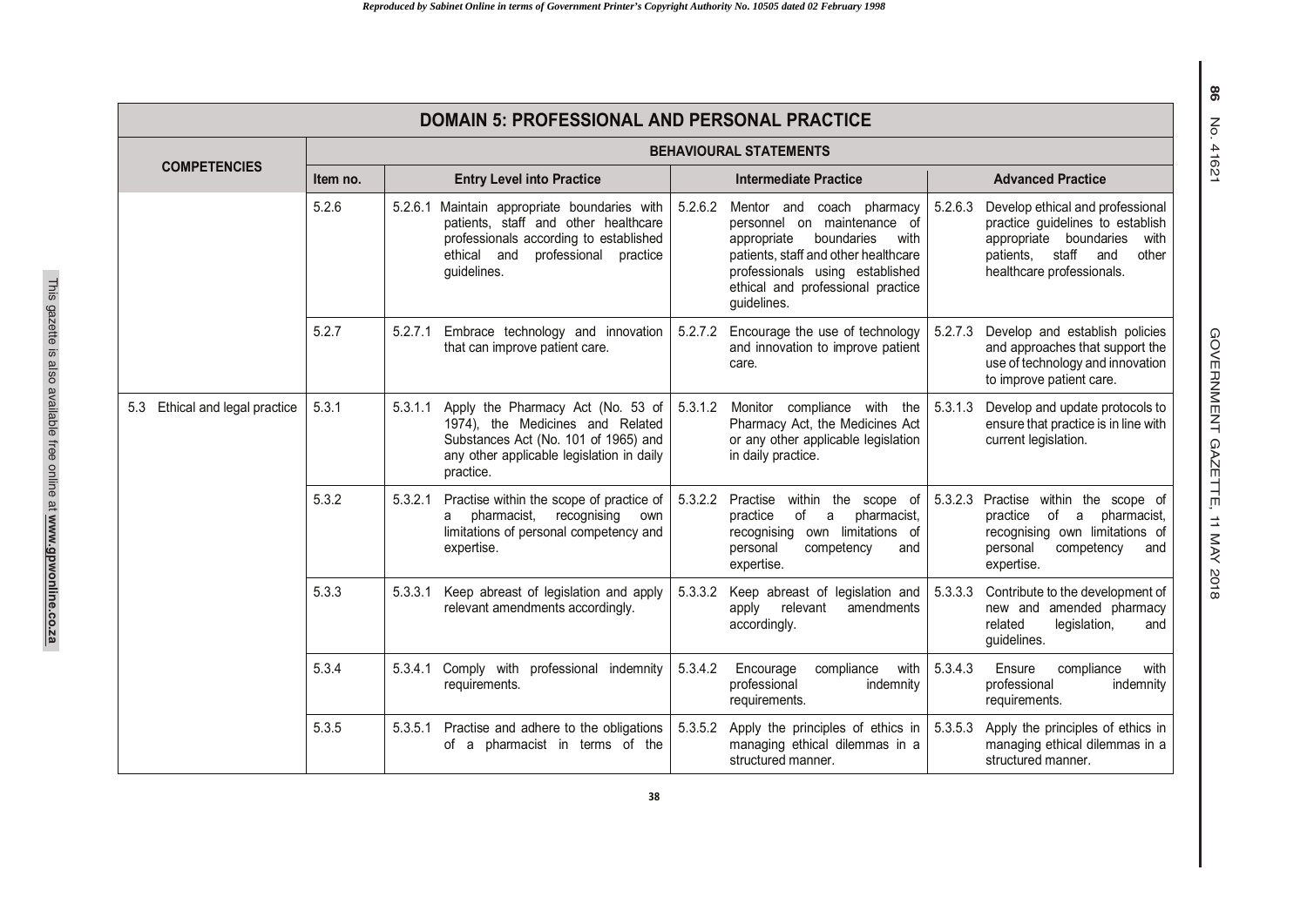|     | <b>DOMAIN 5: PROFESSIONAL AND PERSONAL PRACTICE</b> |                               |                                  |                                                                                                                                                                   |         |                                                                                                                                                            |                                                                                |                                                                                                                                                            |  |  |
|-----|-----------------------------------------------------|-------------------------------|----------------------------------|-------------------------------------------------------------------------------------------------------------------------------------------------------------------|---------|------------------------------------------------------------------------------------------------------------------------------------------------------------|--------------------------------------------------------------------------------|------------------------------------------------------------------------------------------------------------------------------------------------------------|--|--|
|     |                                                     | <b>BEHAVIOURAL STATEMENTS</b> |                                  |                                                                                                                                                                   |         |                                                                                                                                                            |                                                                                |                                                                                                                                                            |  |  |
|     | <b>COMPETENCIES</b>                                 | Item no.                      | <b>Entry Level into Practice</b> |                                                                                                                                                                   |         | <b>Intermediate Practice</b>                                                                                                                               |                                                                                | <b>Advanced Practice</b>                                                                                                                                   |  |  |
|     |                                                     |                               |                                  | principles of the statutory Code of<br>Conduct for Pharmacists.                                                                                                   |         |                                                                                                                                                            |                                                                                |                                                                                                                                                            |  |  |
|     | 5.4 Continuing professional<br>development          | 5.4.1                         | 5.4.1.1                          | Inculcate the principles of life-long<br>learning into daily practice.                                                                                            |         | 5.4.1.2 Inculcate the principles of life-long<br>learning into daily practice.                                                                             | 5.4.1.3 Inculcate the principles of life-long<br>learning into daily practice. |                                                                                                                                                            |  |  |
|     |                                                     | 5.4.2                         | 5.4.2.1                          | responsibility<br>Take<br>personal<br>for<br>in CPD<br>to<br>achieve<br>engaging<br>professional development goals, and<br>document CPD activities appropriately. |         | 5.4.2.2 Take personal responsibility for<br>engaging in CPD to achieve<br>professional development goals,<br>and document CPD activities<br>appropriately. |                                                                                | 5.4.2.3 Take personal responsibility for<br>engaging in CPD to achieve<br>professional development goals,<br>and document CPD activities<br>appropriately. |  |  |
|     |                                                     | 5.4.3                         | 5.4.3.1                          | Critically reflect on personal practice<br>and skills and identify and address<br>learning needs.                                                                 |         | 5.4.3.2 Critically reflect on personal<br>practice and skills and identify and<br>address learning needs.                                                  | 5.4.3.3                                                                        | Critically reflect on personal<br>practice and skills and identify<br>and address learning needs.                                                          |  |  |
| 5.5 | Leadership                                          | 5.5.1                         | 5.5.1.1                          | Build professional credibility and portray<br>the profession in a positive light.                                                                                 | 5.5.1.2 | skills<br>assertiveness<br>Apply<br>to<br>confidence<br>inspire<br>as<br>an<br>accountable leader.                                                         | 5.5.1.3                                                                        | Lead by example.                                                                                                                                           |  |  |
|     |                                                     | 5.5.2                         |                                  | 5.5.2.1 Provide appropriate supervision and<br>mentoring<br>to<br>pharmacy support<br>personnel.                                                                  |         | 5.5.2.2 Provide appropriate supervision<br>and mentoring to<br>pharmacy<br>support personnel<br>and other<br>pharmacists.                                  | 5.5.2.3                                                                        | Contribute to the initiation,<br>development and continuous<br>improvement of pharmaceutical<br>services.                                                  |  |  |
| 5.6 | Decision-making                                     | 5.6.1                         | 5.6.1.1                          | Make considered and timely evidenced-<br>decisions<br>based<br>incorporating<br>consultation if required.                                                         | 5.6.1.2 | Demonstrate attention to detail<br>and accuracy in decision-making.                                                                                        | 5.6.1.3                                                                        | Play a<br>leading<br>role<br>in<br>pharmaceutical<br>decision-<br>making.                                                                                  |  |  |
| 5.7 | Collaborative practice                              | 5.7.1                         | 5.7.1.1                          | Practice in a multidisciplinary team with<br>cognisance of the roles and services<br>delivered by healthcare and other<br>related professionals.                  |         | 5.7.1.2 Practice in a multidisciplinary team<br>with cognisance of the roles and<br>services delivered by healthcare<br>and other related professionals.   | 5.7.1.3                                                                        | Advocate for the inclusion of<br>in<br>all<br>pharmacists<br>multidisciplinary<br>healthcare<br>teams.                                                     |  |  |
| 5.8 | Self-management                                     | 5.8.1                         | 5.8.1.1                          | Work in an organised and efficient<br>manner.                                                                                                                     |         | 5.8.1.2 Work in an organised and efficient<br>manner.                                                                                                      | 5.8.1.3                                                                        | Develop systems and processes<br>to ensure that work is carried out<br>in an organised and efficient<br>manner.                                            |  |  |

STAATSKOERANT, 11 MEI 2018

STAATSKOERANT, 11 MEI 2018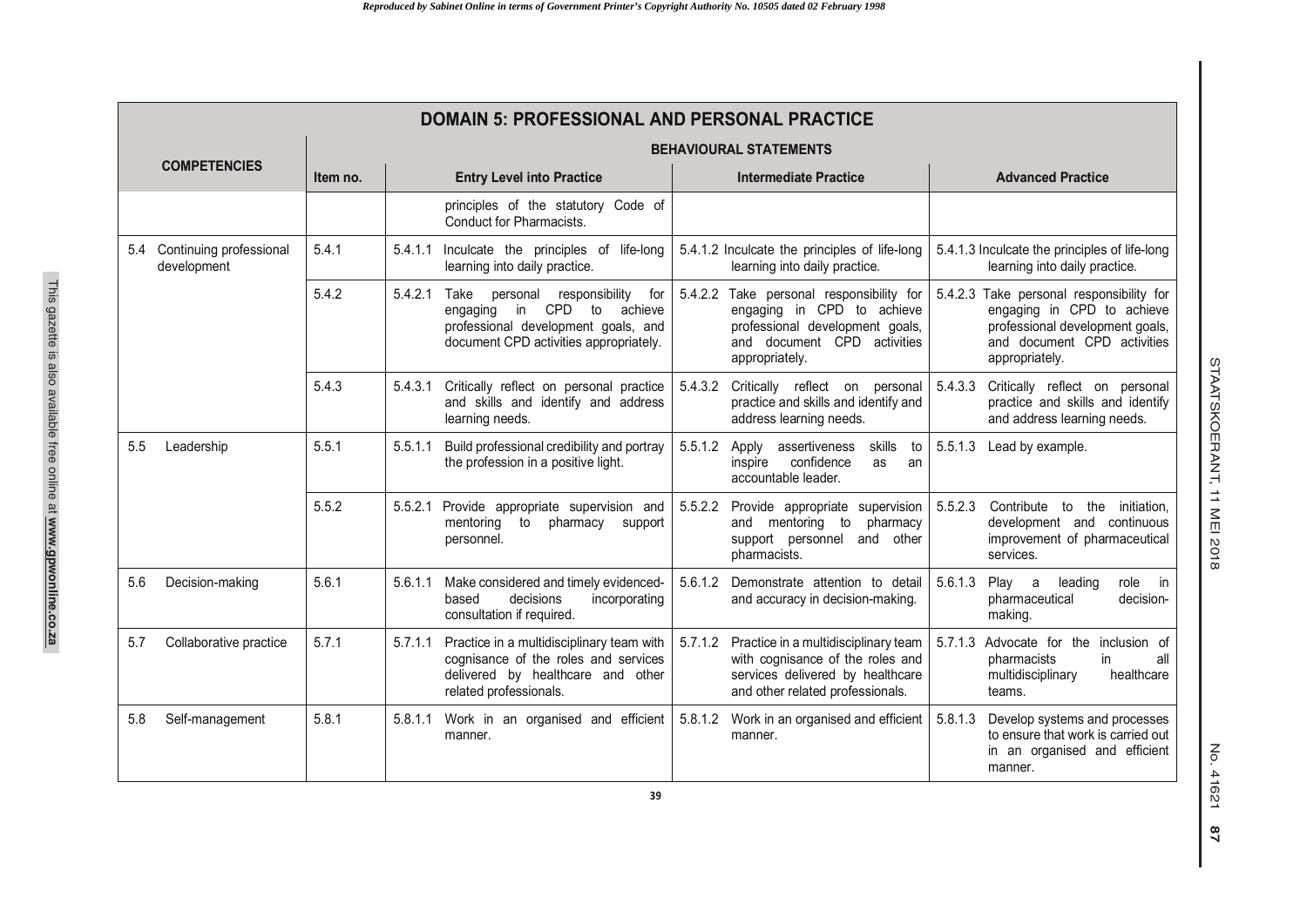| <b>DOMAIN 5: PROFESSIONAL AND PERSONAL PRACTICE</b> |                                                         |                                                                                                                                                |                                                                                                                                                     |                                                                                                                                                                                                      |  |  |  |  |
|-----------------------------------------------------|---------------------------------------------------------|------------------------------------------------------------------------------------------------------------------------------------------------|-----------------------------------------------------------------------------------------------------------------------------------------------------|------------------------------------------------------------------------------------------------------------------------------------------------------------------------------------------------------|--|--|--|--|
|                                                     | <b>BEHAVIOURAL STATEMENTS</b>                           |                                                                                                                                                |                                                                                                                                                     |                                                                                                                                                                                                      |  |  |  |  |
| <b>COMPETENCIES</b>                                 | Item no.                                                | <b>Entry Level into Practice</b>                                                                                                               | <b>Intermediate Practice</b>                                                                                                                        | <b>Advanced Practice</b>                                                                                                                                                                             |  |  |  |  |
|                                                     | 5.8.2                                                   | 5.8.2.1<br>Ensure time and work processes are<br>appropriately planned, prioritised and<br>managed.                                            | 5.8.2.2 Modify behaviour and practice in<br>response to feedback, experience<br>and critical incidents.                                             | 5.8.2.3<br>Design behavioural and practice<br>models in response to feedback,<br>experience and critical incidents.                                                                                  |  |  |  |  |
|                                                     | 5.8.3                                                   | Take appropriate responsibility in the<br>5.8.3.1<br>workplace.                                                                                | 5.8.3.2<br>Take<br>responsibility<br>and<br>be<br>accountable for pharmacy practice<br>issues in the workplace.                                     | 5.8.3.3<br>Identify gaps and areas for<br>personal improvement<br>and<br>ensure implementation.                                                                                                      |  |  |  |  |
|                                                     | 5.8.4<br>5.8.4.1<br>Ensure punctuality and reliability. |                                                                                                                                                | 5.8.4.2<br>Implement effective and efficient<br>work methodology.                                                                                   | 5.8.4.3<br>Develop<br>time<br>management<br>strategies.                                                                                                                                              |  |  |  |  |
| Communication<br>5.9                                | 5.9.1                                                   | 5.9.1.1<br>Use<br>appropriate<br>language<br>and<br>skills,<br>confirm<br>listening<br>and<br>understanding between patient and<br>pharmacist. | 5.9.1.2<br>Use appropriate language and<br>listening skills,<br>and confirm<br>understanding between patient<br>and pharmacist.                     | 5.9.1.3<br>Determine<br>the<br>appropriate<br>and<br>develop<br>language<br>appropriate listening skills to<br>use, and confirm understanding<br>between patient and pharmacist.                     |  |  |  |  |
|                                                     | 5.9.2                                                   | Understand and demonstrate respect,<br>5.9.2.1<br>sensitivity,<br>empathy and<br>cultural<br>awareness.                                        | 5.9.2.2<br>Embody<br>and<br>promote<br>the<br>principles of respect, sensitivity,<br>empathy and cultural awareness.                                | 5.9.2.3<br>Educate pharmacy personnel on<br>the principles of respect,<br>sensitivity, empathy and cultural<br>awareness.                                                                            |  |  |  |  |
|                                                     | 5.9.3                                                   | 5.9.3.1<br>relevant<br>Convey<br>accurate<br>and<br>information.                                                                               | 5.9.3.2<br>Demonstrate the principles of<br>accurate, concise and relevant<br>information.                                                          | 5.9.3.3<br>Educate pharmacy personnel on<br>the principles of accurate,<br>concise<br>and<br>relevant<br>information.                                                                                |  |  |  |  |
|                                                     | 5.9.4                                                   | 5.9.4.1<br>Apply problem solving and conflict<br>management skills.                                                                            | Apply advanced problem solving<br>5.9.4.2<br>and conflict management skills.                                                                        | Educate pharmacy personnel on<br>5.9.4.3<br>problem solving and conflict<br>management skills.                                                                                                       |  |  |  |  |
|                                                     | 5.9.5                                                   | 5.9.5.1<br>Build trust relationships to ensure<br>effective communication with patients,<br>healthcare professionals and relevant<br>staff.    | 5.9.5.2<br>Advance trust relationships to<br>ensure effective communication<br>with<br>patients.<br>healthcare<br>professionals and relevant staff. | 5.9.5.3<br>Educate pharmacy personnel on<br>of<br>importance<br>trust<br>the<br>relationships to ensure effective<br>communication with patients,<br>healthcare professionals and<br>relevant staff. |  |  |  |  |

GOVERNMENT GAZETTE, 11 MAY 201 GOVERNMENT GAZETTE, 11 MAY 2018

**40**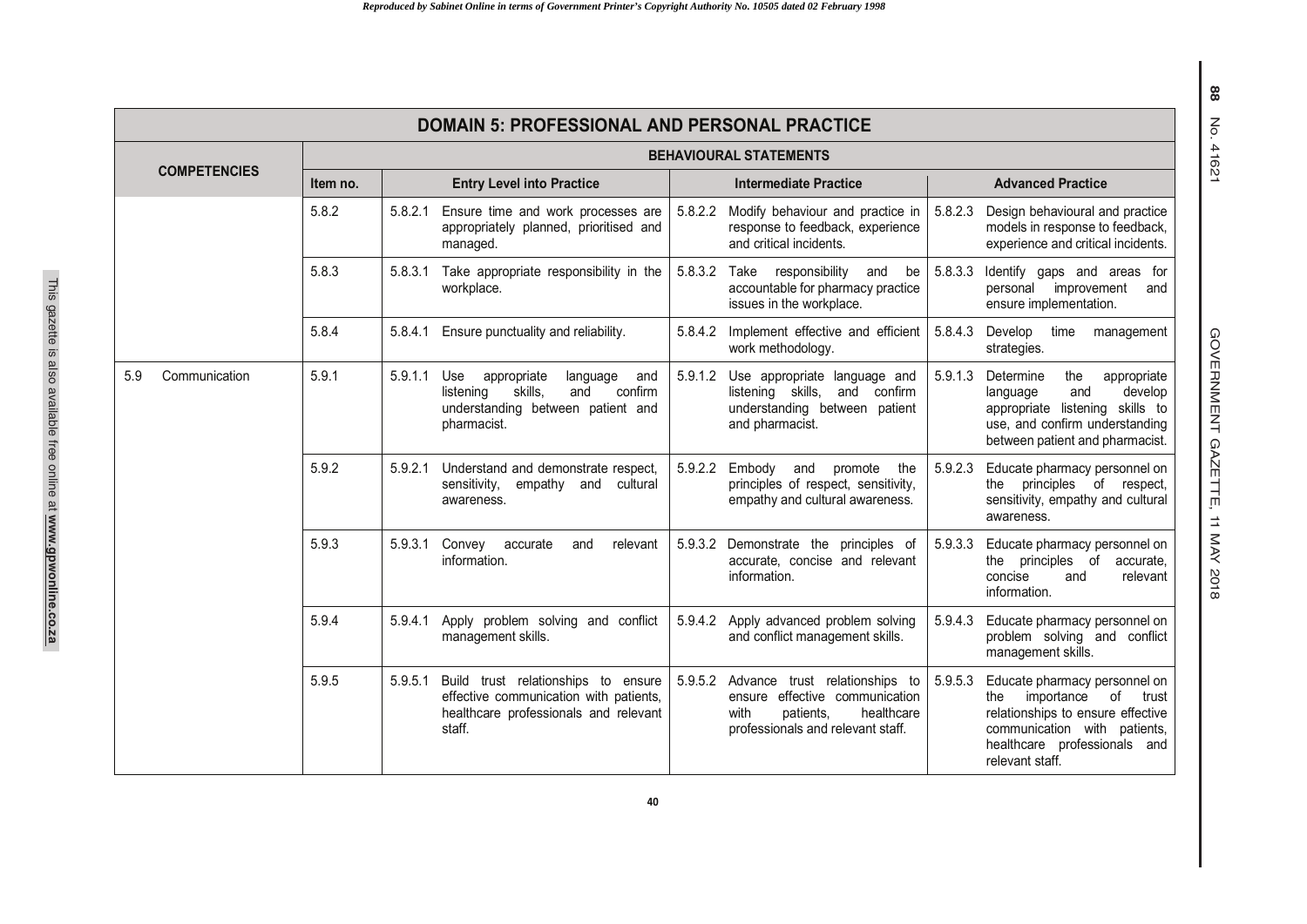STAATSKOERANT, 11 MEI 2018 **No. 41621 89** 

# **DOMAIN 6: EDUCATION, CRITICAL ANALYSIS AND RESEARCH**

#### **INTRODUCTION**

Domain 6 includes the behavioural statements relating to education and training, critical analysis and research.

Education is essential for the initial development of pharmacists and is required throughout a pharmacist's career to keep abreast of knowledge, skills, attitudes and values. Pharmacists should participate in the education and training of patients, interns, pharmacy support personnel and other healthcare practitioners.

Critical analysis competencies provide the link between practice and research by assisting in the identification of areas where research is required. Pharmacists should participate in practice-based research. The research may include investigations into prescribing practices, patterns of medicine usage, evaluation of medicine use, the monitoring of adverse reactions, the benefits of the pharmacist's advisory role, computerised data handling, health economics, legislation, and aspects of abuse and irrational use of medicines.

Practising pharmacists are increasingly participating in health systems and quality improvement research, which must be encouraged as a means of providing databases and information for future policy, guidelines and practice development. Such research is often conducted in collaboration with other healthcare providers.

The education, research and critical analysis competencies are:

- 6.1 Education and training policy
- 6.2 Provision of education and training
- 6.3 Practice embedded education or workplace education
- 6.4 Gap analysis
- 6.5 Critical analysis
- 6.6 Research
- 6.7 Supervision of other researchers
- 6.8 Collaborative research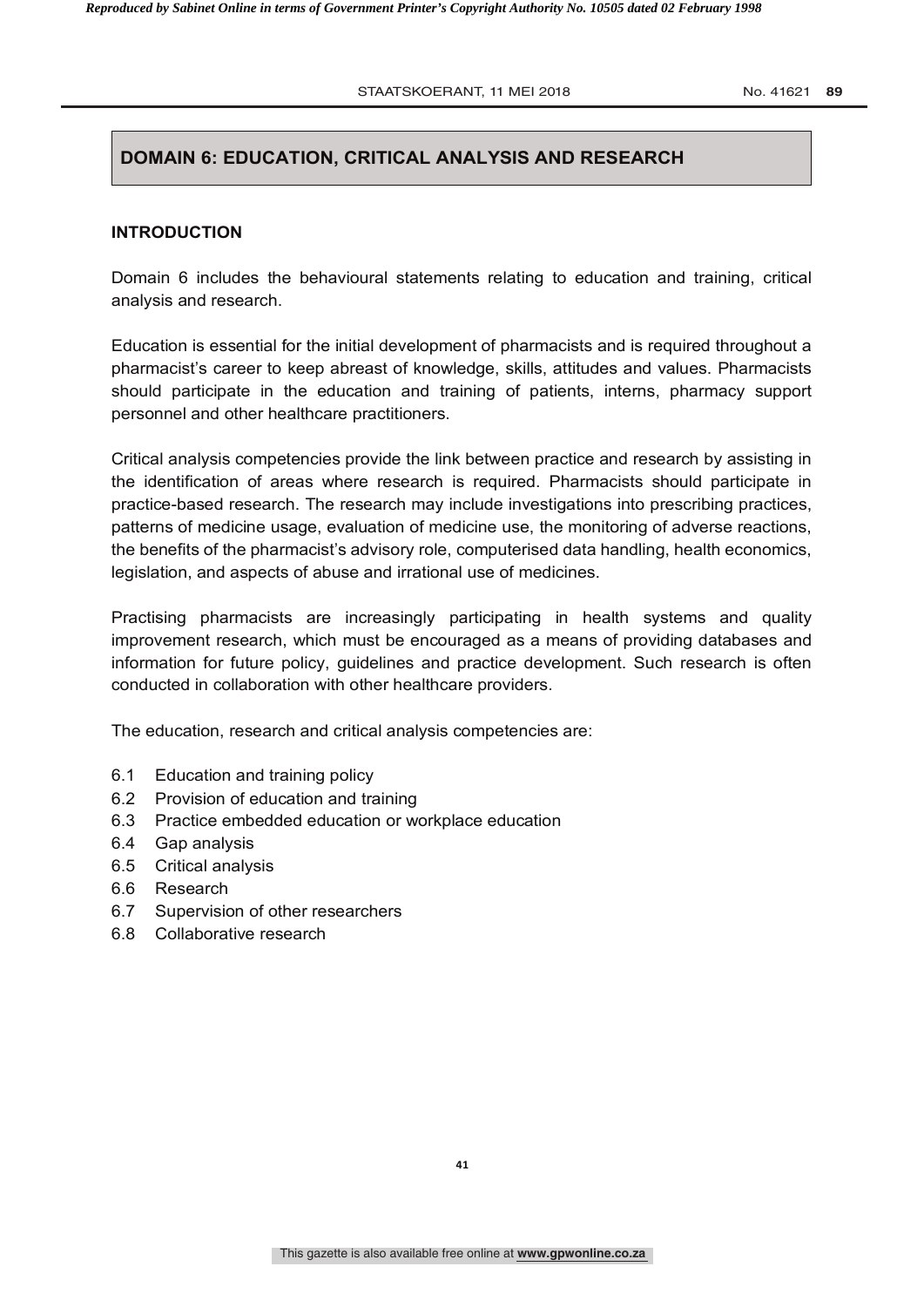|                     | <b>DOMAIN 6: EDUCATION, CRITICAL ANALYSIS AND RESEARCH</b> |          |                                                                                                                          |                                                                                                                                      |                                                                                                                                                                                  |  |  |
|---------------------|------------------------------------------------------------|----------|--------------------------------------------------------------------------------------------------------------------------|--------------------------------------------------------------------------------------------------------------------------------------|----------------------------------------------------------------------------------------------------------------------------------------------------------------------------------|--|--|
|                     |                                                            |          |                                                                                                                          | <b>BEHAVIOURAL STATEMENTS</b>                                                                                                        |                                                                                                                                                                                  |  |  |
| <b>COMPETENCIES</b> |                                                            | Item no. | <b>Entry Level into Practice</b>                                                                                         | <b>Intermediate Practice</b>                                                                                                         | <b>Advanced Practice</b>                                                                                                                                                         |  |  |
| 6.1                 | Education and training policy                              | 6.1.1    | 6.1.1.1 Apply national policy relating<br>to pharmaceutical education.                                                   | 6.1.1.2 Interpret national policy in<br>order to design strategic<br>approaches<br>for<br>pharmaceutical education.                  | 6.1.1.3 Shape and contribute to<br>national education policy.                                                                                                                    |  |  |
| 6.2                 | Provision of education and training                        | 6.2.1    | 6.2.1.1 Teach effectively according<br>to an agreed training plan<br>with guidance from a more<br>experienced colleague. | 6.2.1.2 Mentor and assist with<br>implementation of training<br>plans.                                                               | 6.2.1.3 Design and manage a course<br>of study, with appropriate<br>use of teaching approaches,<br>assessment<br>and<br>study<br>methods.                                        |  |  |
|                     |                                                            | 6.2.2    | 6.2.2.1 Perform self-assessment and<br>identify own learnings needs.                                                     | 6.2.2.2 Assess the performance and<br>learning needs of others.                                                                      | 6.2.2.3 Shape, contribute to and be<br>accountable<br>for<br>the<br>performance and learning<br>needs of others.                                                                 |  |  |
|                     |                                                            | 6.2.3    | 6.2.3.1 Participate in developing the<br>learning activities.                                                            | 6.2.3.2 Plan a series of effective<br>learning<br>experiences<br>for<br>others.                                                      | 6.2.3.3 Shape, contribute to and be<br>accountable for the creation<br>and/or<br>development<br>of<br>education<br>pharmacy<br>qualification(s).                                 |  |  |
| 6.3                 | Practice embedded education or<br>workplace education      | 6.3.1    | 6.3.1.1<br>Participate in the formal<br>education of students in a<br>practice environment.                              | 6.3.1.2 Design and manage a study<br>programme, based in a<br>practice environment.                                                  | 6.3.1.3 Shape, contribute to, or be<br>accountable for the creation<br>and/or<br>development<br>of<br>practice-based components<br>of pharmacy<br>education<br>qualification(s). |  |  |
| 6.4                 | Gap analysis                                               | 6.4.1    | 6.4.1.1 Identify gaps in the practice<br>of pharmacy and education<br>evidence<br>based<br>usina<br>research.            | 6.4.1.2 Formulate appropriate and<br>rigorous research questions<br>to address gaps in the<br>practice of pharmacy and<br>education. | 6.4.1.3<br>Design an appropriate<br>research strategy to address<br>research questions.                                                                                          |  |  |
| 6.5                 | Critical analysis                                          | 6.5.1    | 6.5.1.1 Critically evaluate literature in<br>the context of practice of<br>pharmacy and education.                       | 6.5.1.2 Apply critical evaluation skills<br>in the context of practice of<br>pharmacy and education.                                 | 6.5.1.3<br>Undertake<br>peer review<br>activities in the practice of<br>pharmacy and education.                                                                                  |  |  |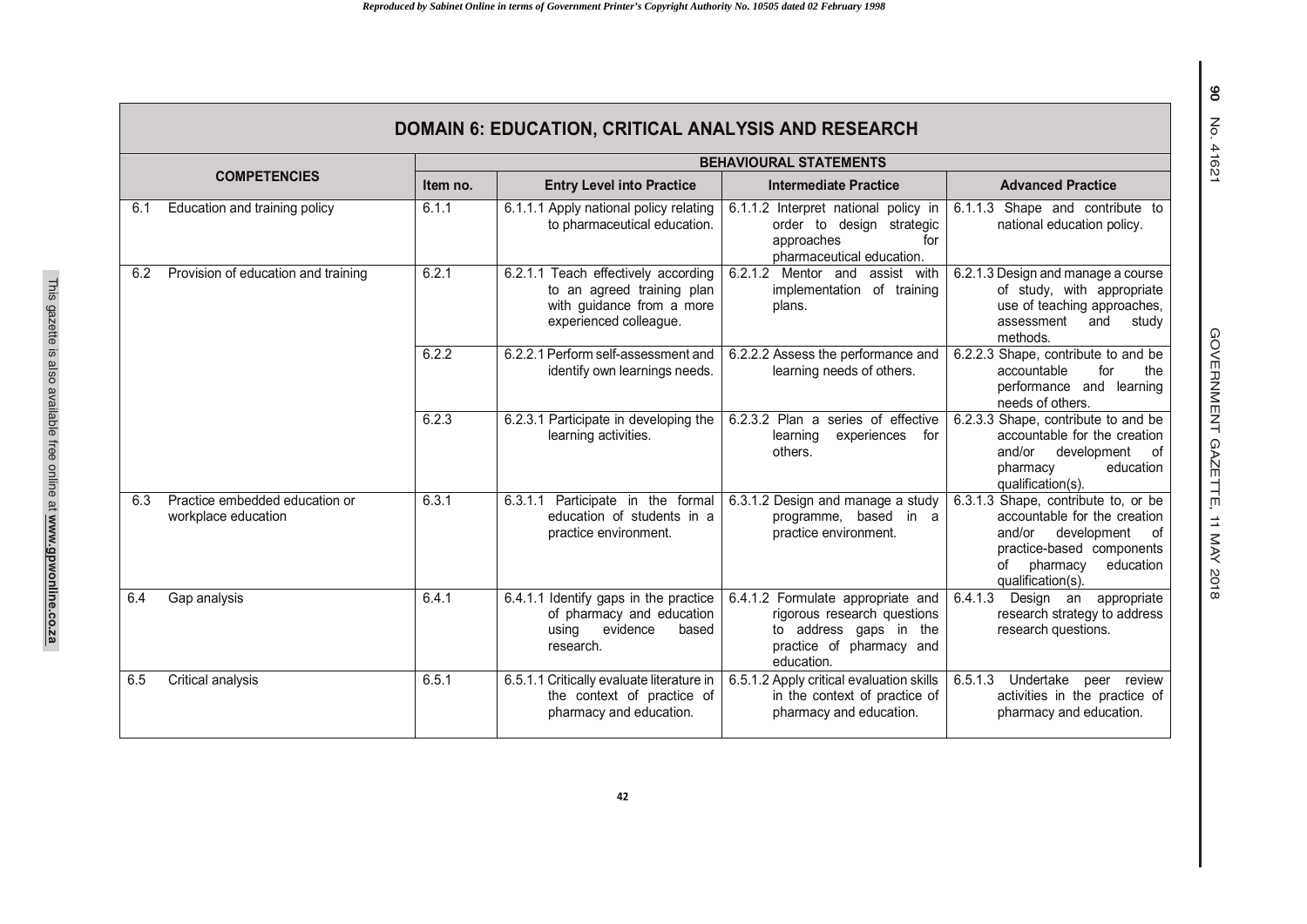|                     | <b>DOMAIN 6: EDUCATION, CRITICAL ANALYSIS AND RESEARCH</b> |                               |                                                                 |                                                                                                        |                                                              |  |  |
|---------------------|------------------------------------------------------------|-------------------------------|-----------------------------------------------------------------|--------------------------------------------------------------------------------------------------------|--------------------------------------------------------------|--|--|
|                     |                                                            | <b>BEHAVIOURAL STATEMENTS</b> |                                                                 |                                                                                                        |                                                              |  |  |
| <b>COMPETENCIES</b> |                                                            | Item no.                      | <b>Entry Level into Practice</b>                                | <b>Intermediate Practice</b>                                                                           | <b>Advanced Practice</b>                                     |  |  |
| 6.6                 | Research                                                   | 6.6.1                         | Describe the core features of<br>6.6.1.1<br>research protocols. | 6.6.1.2 Design a research protocol to<br>address<br>previously<br>formulated<br>research<br>questions. | 6.6.1.3 Critically<br>review<br>research<br>protocols.       |  |  |
|                     |                                                            | 6.6.2                         | 6.6.2.1 Conduct research according<br>to approved protocol.     | 6.6.2.2 Present research findings at<br>relevant fora.                                                 | 6.6.2.3 Publish<br>article<br>an<br>on<br>research findings. |  |  |
| 6.7                 | Supervision of other researchers                           | 6.7.1                         | Apply research governance<br>6.7.1.1<br>principles.             | 6.7.1.2 Supervise<br>at<br>research<br>undergraduate level.                                            | 6.7.1.3 Supervise<br>at<br>research<br>postgraduate level.   |  |  |
| 6.8                 | Collaborative research                                     | 6.8.1                         | Work as a member of a<br>6.8.1.1<br>research team.              | 6.8.1.2 Establish<br>new<br>multidisciplinary<br>links<br>to<br>conduct research projects.             | 6.8.1.3 Lead<br>multidisciplinary<br>a<br>research team.     |  |  |